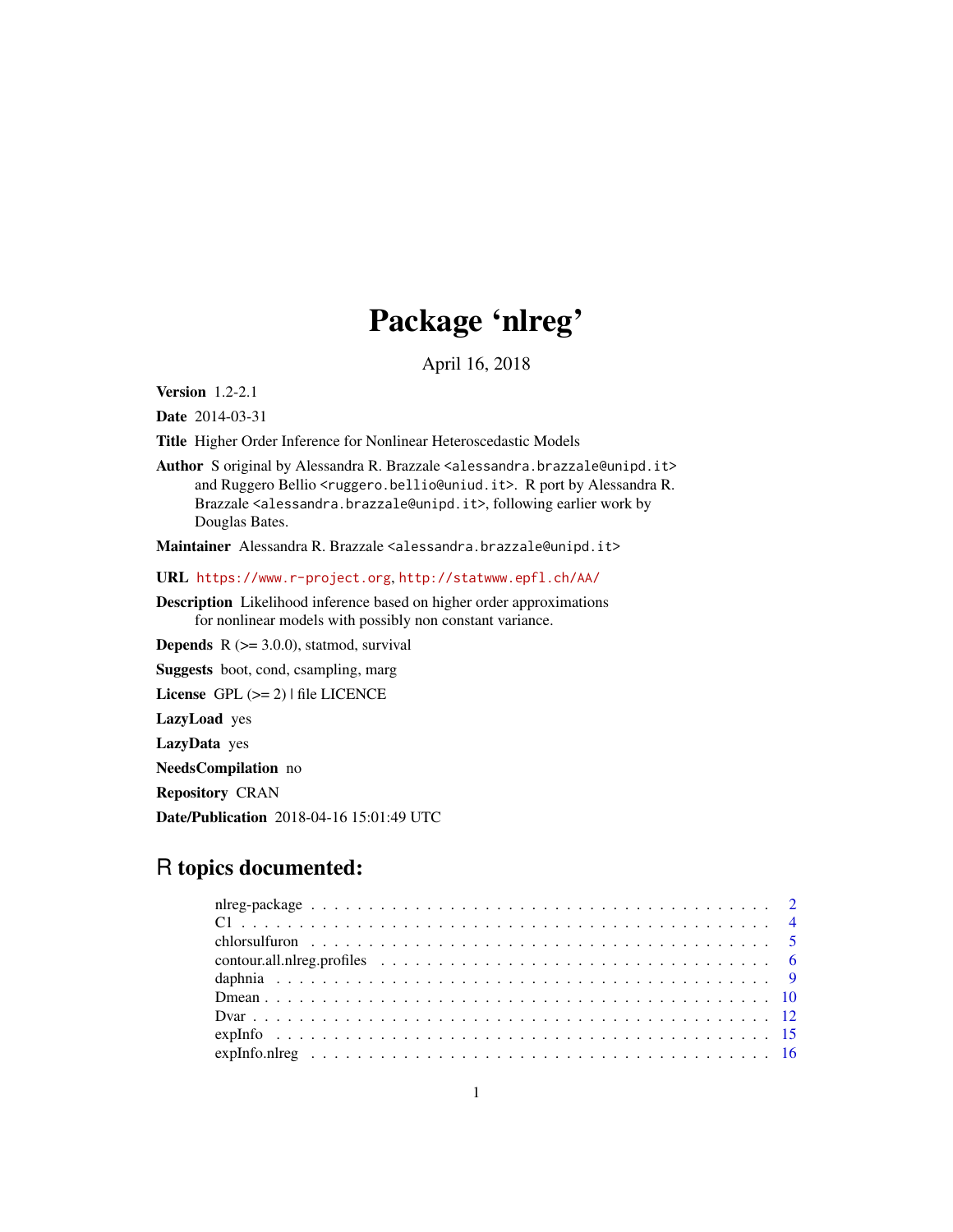<span id="page-1-0"></span>

|       | $plot.nlreg. contours \dots \dots \dots \dots \dots \dots \dots \dots \dots \dots \dots \dots \dots \dots \dots \dots \dots$ |    |
|-------|------------------------------------------------------------------------------------------------------------------------------|----|
|       |                                                                                                                              |    |
|       |                                                                                                                              |    |
|       |                                                                                                                              |    |
|       |                                                                                                                              |    |
|       |                                                                                                                              |    |
|       |                                                                                                                              |    |
|       |                                                                                                                              |    |
|       |                                                                                                                              |    |
|       |                                                                                                                              |    |
| Index |                                                                                                                              | 54 |
|       |                                                                                                                              |    |

nlreg-package *Higher Order Inference for Nonlinear Heteroscedastic Models*

# Description

Likelihood inference based on higher order approximations for nonlinear models with possibly non constant variance

# Details

| Package:  | nlreg                                                |
|-----------|------------------------------------------------------|
| Version:  | $1.2 - 0$                                            |
| Date:     | 2009-10-03                                           |
| URL:      | http://www.r-project.org, http://statwww.epfl.ch/AA/ |
| Depends:  | $R$ ( $>= 2.6.0$ ), statmod, survival                |
| Suggests: | boot, cond, csampling, marg                          |
| License:  | $GPL (=2)$                                           |
| LazyLoad: | yes                                                  |
| LazyData: | yes                                                  |
|           |                                                      |

Index: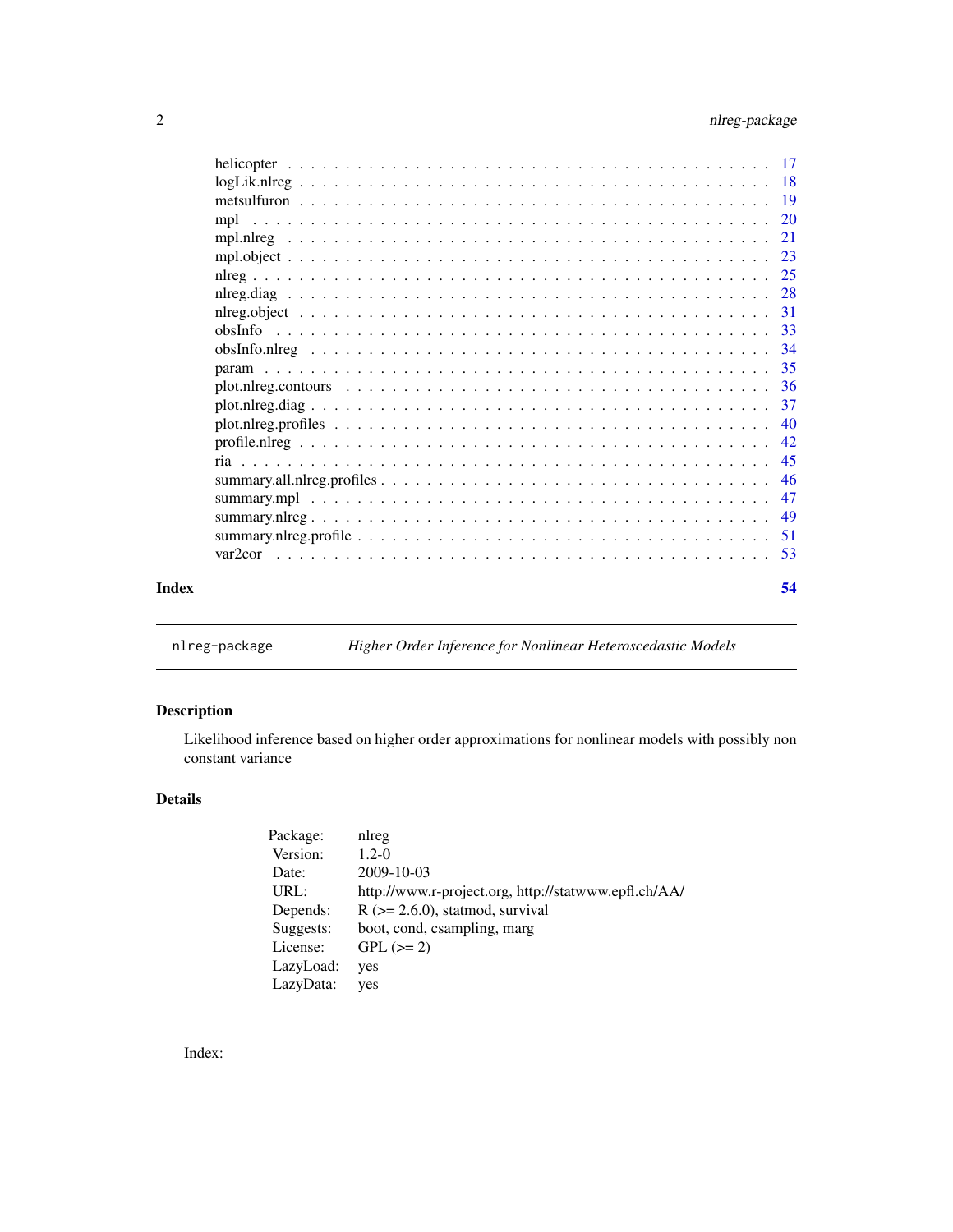# nlreg-package 3

| Dmean                      | Differentiate the Mean Function of a Nonlinear            |
|----------------------------|-----------------------------------------------------------|
|                            | Model                                                     |
| Dvar                       | Differentiate the Variance Function of a                  |
|                            | Nonlinear Model                                           |
| contour.all.nlreg.profiles |                                                           |
|                            | Contour Method for 'nlreg' Objects                        |
| expInfo                    | Returns the Expected Information Matrix --                |
|                            | Generic Function                                          |
| expInfo.nlreg              | Expected Information Matrix for 'nlreg'                   |
|                            | Objects                                                   |
| logLik.nlreg               | Compute the Log Likelihood for Nonlinear                  |
|                            | Heteroscedastic Models                                    |
| mp1                        | Maximum Adjusted Profile Likelihood Estimation            |
|                            | -- Generic Function                                       |
| mpl.nlreg                  | Maximum Adjusted Profile Likelihood Estimates             |
|                            | for a 'nlreg' Object                                      |
| mpl.object                 | Maximum Adjusted Profile Likelihood Object                |
| nlreg                      | Fit a Nonlinear Heteroscedastic Model via                 |
|                            | Maximum Likelihood                                        |
| nlreg.diag                 | Nonlinear Heteroscedastic Model Diagnostics               |
| nlreg.object               | Nonlinear Heteroscedastic Model Object                    |
| obsInfo                    | Returns the Observed Information Matrix --                |
|                            | Generic Function                                          |
| obsInfo.nlreg              | Observed Information Matrix for 'nlreg'                   |
|                            | Objects<br>Extract All Parameters from a Model -- Generic |
| param                      | Function                                                  |
| plot.nlreg.contours        | Use plot() on a 'nlreg.contours' object                   |
| plot.nlreg.diag            | Diagnostic Plots for Nonlinear Heteroscedastic            |
|                            | Models                                                    |
| plot.nlreg.profile         | Use plot() on a 'profile.nlreg' and                       |
|                            | 'all.profiles.nlreg' object                               |
| profile.nlreg              | Profile Method for 'nlreg' Objects                        |
| summary.all.nlreg.profiles |                                                           |
|                            | Summary Method for Objects of Class                       |
|                            | 'all.nlreg.profiles'                                      |
| summary.mpl                | Summary Method for 'mpl' Objects                          |
| summary.nlreg              | Summary Method for Nonlinear Heteroscedastic              |
|                            | Models                                                    |
| summary.nlreg.profile      | Summary Method for Objects of Class                       |
|                            | 'nlreg.profile'                                           |
| var2cor                    | Convert Covariance Matrix to Correlation                  |
|                            | Matrix -- Generic Function                                |

Datasets: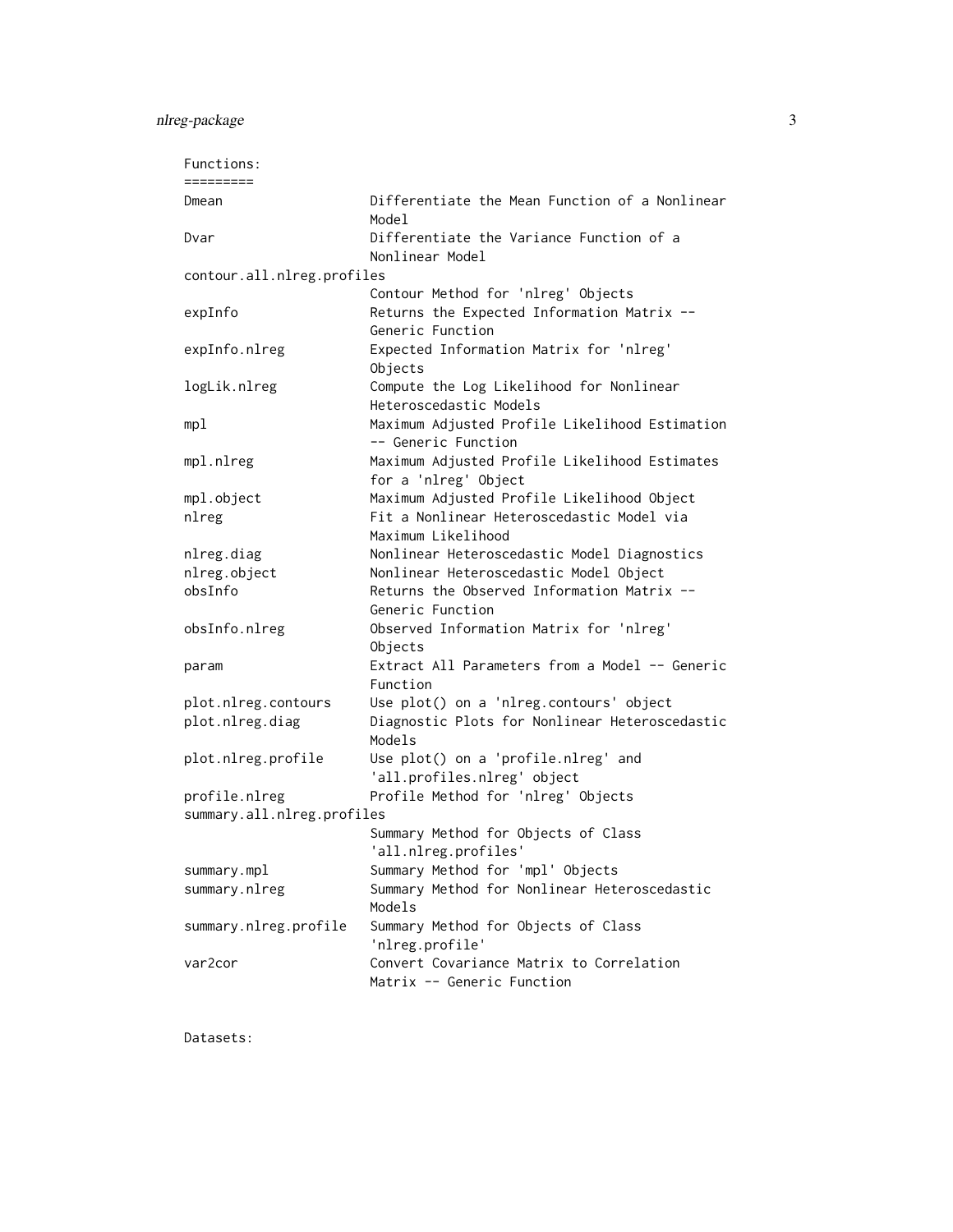<span id="page-3-0"></span>

| ~ |
|---|

| Herbicide Data (Chlorsulfuron)      |
|-------------------------------------|
| Herbicide Data (Chlorsulfuron)      |
| Herbicide Data (Chlorsulfuron)      |
| Herbicide Data (Chlorsulfuron)      |
| Herbicide Data (Metsulfuron Methyl) |
| Herbicide Data (Metsulfuron Methyl) |
| Chlorsulfuron Data                  |
| 'Daphnia Magna' Data                |
| Paper Helicopter Data               |
| Metsulfuron Methyl Data             |
| Radioimmunoassay Data               |
|                                     |

Further information is available in the following vignettes:

Rnews-paper hoa: An R Package Bundle for Higher Order Likelihood Inference (source, pdf)

## Author(s)

S original by Alessandra R. Brazzale <alessandra.brazzale@unimore.it> and Ruggero Bellio <ruggero.bellio@dss.uniud.it>. R port by Alessandra R. Brazzale <alessandra.brazzale@unimore.it>, following earlier work by Douglas Bates.

Maintainer: Alessandra R. Brazzale <alessandra.brazzale@unimore.it>

C1 *Six Herbicide Data Sets*

# Description

The C1–C4, M2 and M4 data frames have 40 to 72 rows and three columns.

Six bioassay on the action of the herbicides chlorsulfuron and metsulfuron methyl on the callus area of colonies of *Brassica napus L*. The experiments consist of measurements for different dose levels and can be balanced (C4, M2) or unbalanced (C1, C2, C3, M4).

# Usage

data(C1) data(C2) data(C3) data(C4) data(M2) data(M4)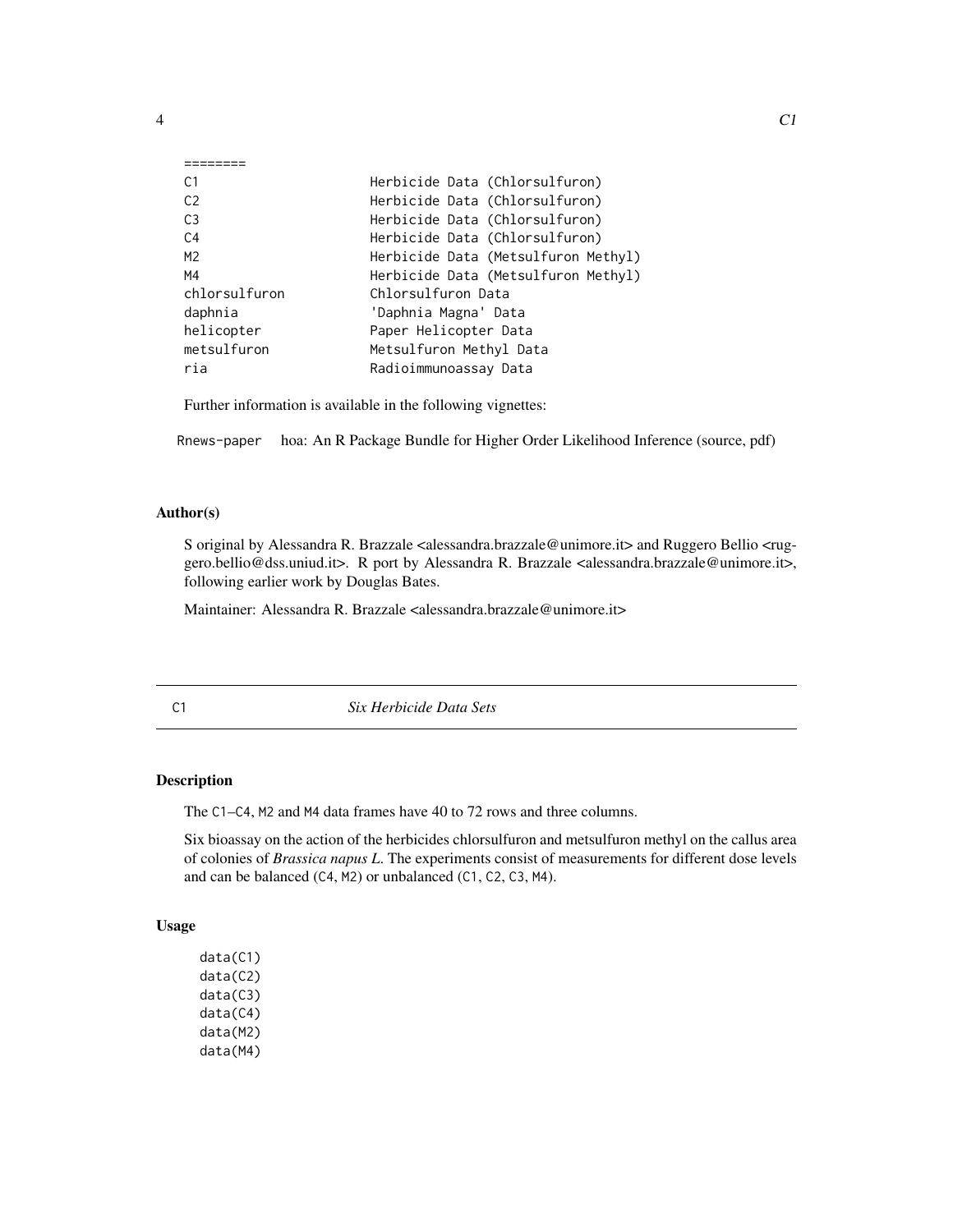#### <span id="page-4-0"></span>chlorsulfuron 5

#### Format

These data frame contain the following columns:

group indicator variable for each tested dose;

dose the tested dose (nmol/l);

area the callus area  $(mm^2)$ .

#### Note

Data sets C3 and [chlorsulfuron](#page-4-1) are the same. Data sets M2 and [metsulfuron](#page-18-1) are the same.

#### Source

The data were obtained from

Seiden, P., Kappel, D. and Streibig, J. C. (1998) Response of *Brassica napus L.* tissue culture to metsulfuron methyl and chlorsulfuron. *Weed Research*, 38, 221–228.

#### References

Bellio, R., Jensen, J.E. and Seiden, P. (2000). Applications of likelihood asymptotics for nonlinear regression in herbicide bioassays. *Biometrics*, 56, 1204–1212.

Brazzale, A. R. (2000) *Practical Small-Sample Parametric Inference*. Ph.D. Thesis N. 2230, Department of Mathematics, Swiss Federal Institute of Technology Lausanne. Section 5.3, Example 8.

#### See Also

[chlorsulfuron](#page-4-1), [metsulfuron](#page-18-1)

# Examples

```
data(C3)
attach(C3)
plot(dose, area, xlab = "tested dose (nmol/l)",
    ylab = "log callus area (mm^2)", log = "y")
detach()
```
<span id="page-4-1"></span>chlorsulfuron *Chlorsulfuron Data*

# **Description**

The chlorsulfuron data frame has 51 rows and 3 columns.

Bioassay on the action of the herbicide chlorsulfuron on the callus area of colonies of *Brassica napus L*. The experiment consists of 51 measurements for 10 different dose levels. The design is unbalanced: the number of replicates per dose varies from a minimum of 5 to a maximum of 8.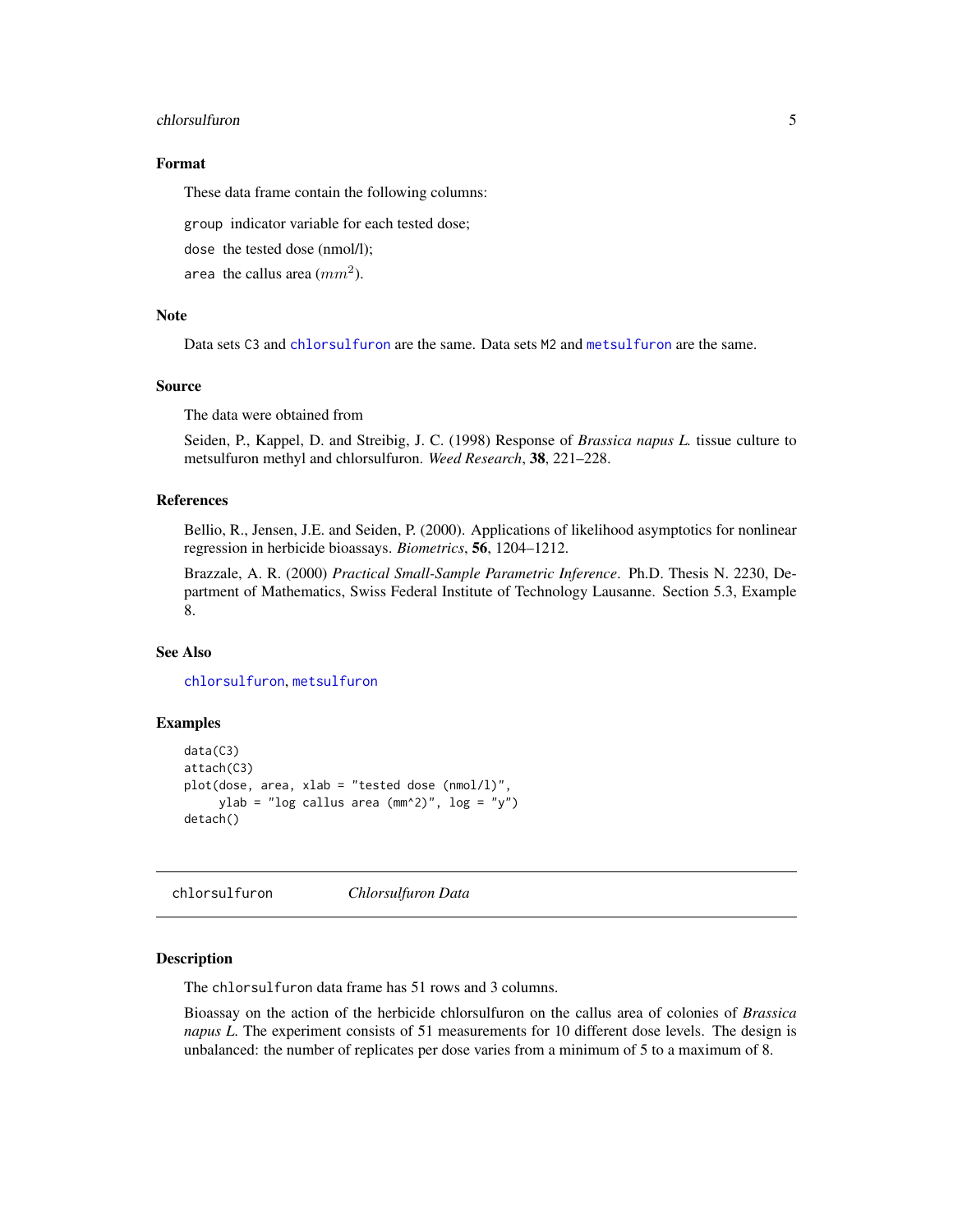#### <span id="page-5-0"></span>Usage

data(chlorsulfuron)

#### Format

This data frame contains the following columns:

group indicator variable for each tested dose;

dose the tested dose (nmol/l);

area the callus area  $(mm^2)$ .

## Source

The data were obtained from

Seiden, P., Kappel, D. and Streibig, J. C. (1998) Response of *Brassica napus L.* tissue culture to metsulfuron methyl and chlorsulfuron. *Weed Research*, 38, 221–228. Dataset C3.

# References

Bellio, R., Jensen, J.E. and Seiden, P. (2000). Applications of likelihood asymptotics for nonlinear regression in herbicide bioassays. *Biometrics*, 56, 1204–1212.

Brazzale, A. R. (2000) *Practical Small-Sample Parametric Inference*. Ph.D. Thesis N. 2230, Department of Mathematics, Swiss Federal Institute of Technology Lausanne. Section 5.3, Example 8.

#### Examples

```
data(chlorsulfuron)
attach(chlorsulfuron)
plot(dose, area, xlab = "tested dose (nmol/l)",
     ylab = "log callus area (\text{mm}^2)", log = "y")
detach()
```
<span id="page-5-1"></span>contour.all.nlreg.profiles *Contour Method for 'nlreg' Objects*

# Description

Draws the approximate bivariate contour plots for two or all parameters of a nonlinear heteroscedastic model and, on request, returns the list of elements used.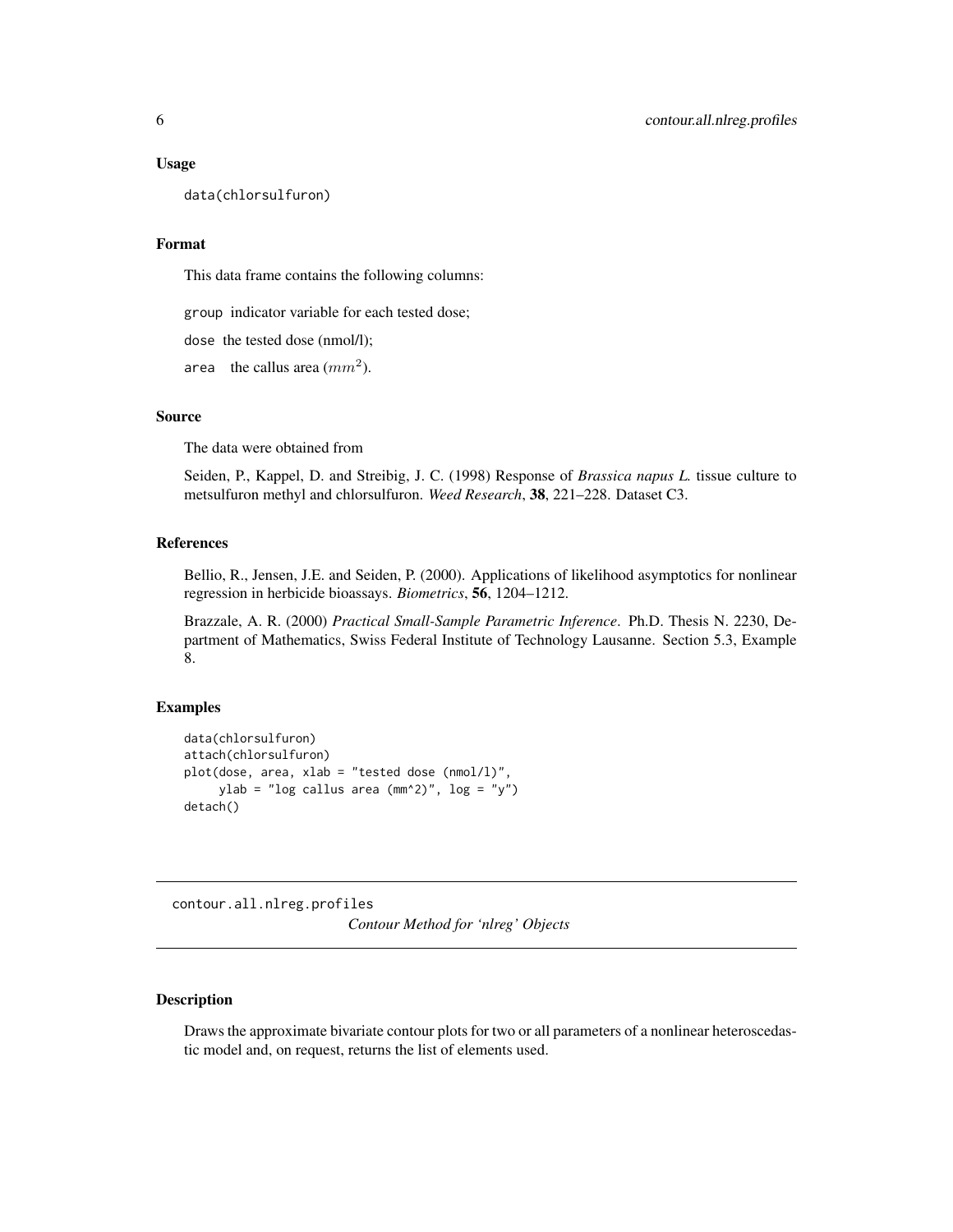#### <span id="page-6-0"></span>Usage

```
## S3 method for class 'all.nlreg.profiles'
contour(x, offset1, offset2, alpha = c(0.1, 0.05),stats = c("sk", "fr"), ret = FALSE, plotit = TRUE,drawlabels = FALSE, 1wd1 = 1, 1wd2 = 1, 1ty1 = "solid",lty2 = "solid", c11 = "blue", c12 = "red", col = "black",pch1 = 1, pch2 = 16, cex = 0.5, ...)
```
# Arguments

| X.               | an all.nlreg.profiles object, that is, the result of a call to profile.nlreg<br>with offset $=$ "all".                                                                                                                            |
|------------------|-----------------------------------------------------------------------------------------------------------------------------------------------------------------------------------------------------------------------------------|
| offset1, offset2 |                                                                                                                                                                                                                                   |
|                  | the two parameters to consider in the approximate bivariate contour plots.                                                                                                                                                        |
| alpha            | a numerical vector defining the levels of the contours; the default is $c(0.1, 0.05)$ ,<br>that is, $1 - \alpha = 0.9$ and $1 - \alpha = 0.95$ .                                                                                  |
| stats            | character value indicating which higher order statistics to plot. Admissible val-<br>ues are "sk" for Skovgaard's (1996) proposal and "fr" for Fraser, Reid and<br>Wu's (1999) approach. The default is "sk".                     |
| ret              | logical value; if TRUE, a list containing the elements needed to draw the approx-<br>imate contour plots is returned. Default is FALSE.                                                                                           |
| plotit           | logical value indicating whether to draw the contours. Default is TRUE.                                                                                                                                                           |
| drawlabels       | logical value. Contours are labelled if TRUE.                                                                                                                                                                                     |
| lwd1, lwd2       | the line widths used to compare different curves in the same plot; default is<br>$1wd2 = 2$ for higher order solutions and $1wd1 = 1$ for first order solutions.                                                                  |
| lty1, lty2       | line types used to compare different curves in the same plot; default is "solid"<br>for all statistics.                                                                                                                           |
| cl1, cl2, col    | colors used to compare different curves in the same plot; default is $c12 = "red"$<br>for higher order solutions, and $c11 =$ "blue" for the remaining first order<br>statistics. The default color of the plot is col = "black". |
| pch1, pch2       | character types used to compare different values in the same plot; default is<br>$pch2 = 16$ for higher order solutions, and $pch1 = 1$ for the remaining first<br>order statistics.                                              |
| cex              | the character expansions relative to the standard size of the device to be used for<br>printing text. The default is $cex = 0.5$ .                                                                                                |
| .                | absorbs additional arguments such as graphics parameters.                                                                                                                                                                         |

# Details

The function contour.all.nlreg.profiles calculates all elements needed to draw the profile and approximate bivariate contour plots for respectively two parameters of interest and all parameters in the model, depending on whether the offset1 and offset2 arguments are used.

Contour plots represent the bivariate extension of profile plots. Given two parameters of interst, they plot the corresponding joint confidence regions of levels  $1 - \alpha$  obtained from the likelihood ratio statistic and the Wald statistic (Bates and Watts, 1988, Section 6.1.2). The closer the two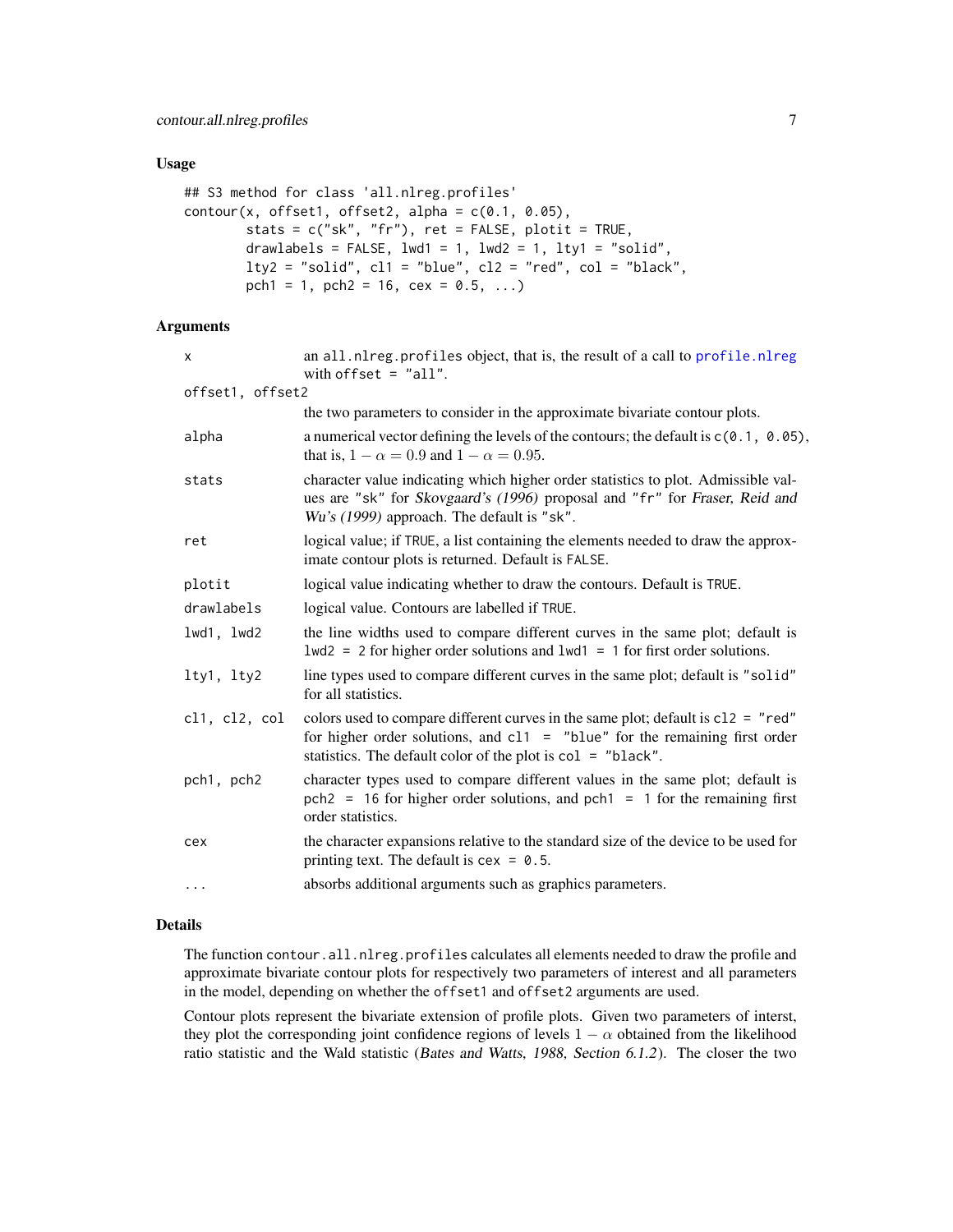<span id="page-7-0"></span>curves are, the more the likelihood surface is quadratic. Usually profile traces are added, that is, the curves showing the constrained maximum likelihood estimates of one parameter as a function of the other, as they provide useful information on how the estimates affect each other. If the asymptotic correlation is zero, the angle between the traces is close to  $\pi/2$ . The calculation of exact contour plots is computationally very intesive, as the model has to be refitted several times to obtain the constrained estimates. Bates and Watts (1988, Appendix A.6) present an approximate solution, which only requires the computation of the parameter profiles and which gives rise to the so-called profile pair sketches.

The function contour.all.nlreg.profiles extends the classical profile plots and profile pair sketches by including the higher order solutions  $r^*$  (Barndorff-Nielsen, 1991) and  $w^*$  (Skovgaard, 2001). The idea is to provide insight into the behaviour of first order methods such as detecting possible bias of the estimates or the influence of the model curvature. More precisely, the sample space derivatives in Barndorff-Nielsens' (1991)  $r^*$  statistic are replaced by respectively the approximations proposed in Skovgaard (1996) and Fraser, Reid and Wu (1999) depending on the value of the stats argument. The  $r^*$  statistic is used to calculate an approximation to Skovgaard's (2001)  $w^*$  statistic adopting the method by Bates and Watts (1988, Appendix A.6). This method can break down, if the two parameter estimates are strongly correlated. The approximate contours of  $w^*$ are then missing in the corresponding panels; four bullets indicate where they intersect the profile traces.

All necessary quantities are retrieved from the all.nlreg.profiles object passed through the x argument. The offset1 and offset2 arguments can be used to specifiy two parameters of interest, in which case only the profile pair sketches for these two parameters are returned, one on the original scale and one on the normal scale. On the normal scale, the units do not express the parameter values themselves, but the associated likelihood root statistics. (See Bates and Watts, 1988, Section 6.1.2, for explanation.) If the offset1 and offset2 arguments are missing, profile plots and approximate contour plots are drawn for all model parameters. The plots are organized in form of a matrix. The main diagonal contains the profile plots. The approximate bivariate contour plots in the lower triangle are plotted on the original scale, whereas the ones in the upper triangle are on the  $r$  scale.

The theory and statistics used are summarized in Brazzale (2000, Chapters 2 and 3). More details of the implementation are given in Brazzale (2000, Section 6.3.2).

#### Value

If ret = TRUE, a list of class nlreg.contours is returned which contains the elements needed to draw the profiles and approximate bivariate contours for two or all parameters in a nonlinear heteroscedastic model. Otherwise, no value is returned.

#### Side Effects

If  $plotit = TRUE$ , a plot is produced on the current graphics device.

#### Note

contour.all.nlreg.profiles is a method for the generic function [contour](#page-0-0) for class all.nlreg.profiles. It can be invoked by calling contour for an object of the appropriate class, or directly by calling contour.all.nlreg.profiles.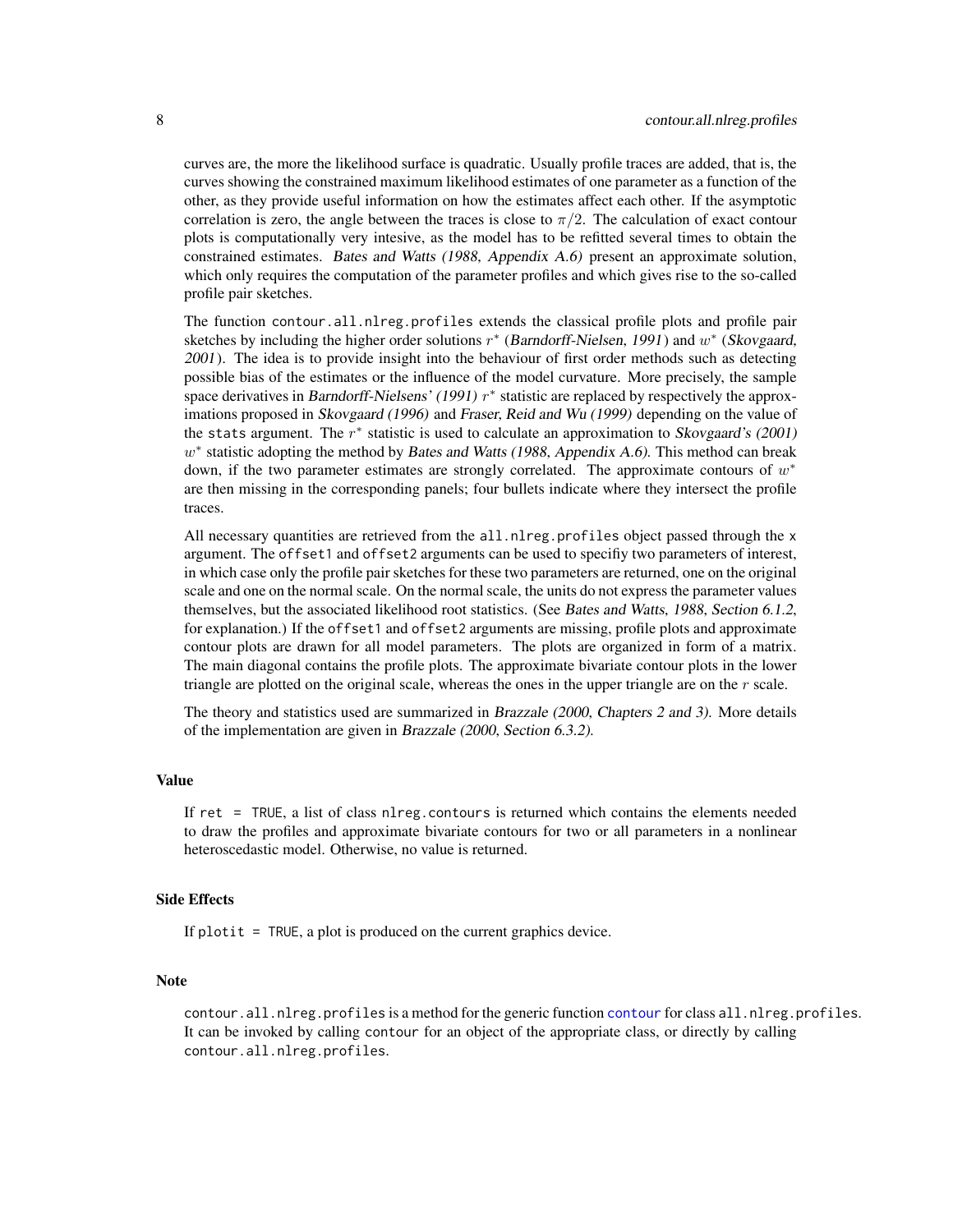#### <span id="page-8-0"></span>daphnia ann an Santa ann an Santa ann an Santa ann an Santa ann an Santa ann an Santa ann an Santa ann an Santa

#### References

Barndorff-Nielsen, O. E. (1991) Modified signed log likelihood ratio. *Biometrika*, 78, 557–564.

Bates, D. M. and Watts, D. G. (1988) *Nonlinear Regression Analysis and Its Applications*. New York: Wiley.

Brazzale, A. R. (2000) *Practical Small-Sample Parametric Inference*. Ph.D. Thesis N. 2230, Department of Mathematics, Swiss Federal Institute of Technology Lausanne.

Fraser, D.A.S., Reid, N. and Wu, J. (1999). A simple general formula for tail probabilities for frequentist and Bayesian inference. *Biometrika*, 86, 249–264.

Skovgaard, I. M (1996) An explicit large-deviation approximation to one-parameter tests. *Bernoulli*, 2, 145–165.

Skovgaard, I. M. (2001) Likelihood asymptotics. *Scandinavian Journal of Statistics*, 28, 3–32.

#### See Also

[nlreg.profile.objects](#page-0-0), [plot.nlreg.contours](#page-35-1), [contour](#page-0-0)

# Examples

```
## Not run:
data(metsulfuron)
metsulfuron.nl <-
   nlreg( formula = log(area) \sim log( b1+(b2-b1) / (1+(dose/b4)^b3) ),
           weights = \sim ( 1+dose^exp(g) )^2, data = metsulfuron,
           start = c(b1 = 138, b2 = 2470, b3 = 2, b4 = 0.07, g = log(0.3)),hoa = TRUE)
##
metsulfuron.prof <- profile( metsulfuron.nl, trace = TRUE )
par( mai = rep(0.2, 4))
contour( metsulfuron.prof )
## End(Not run)
```
daphnia *'Daphnia Magna' Data*

#### Description

The daphnia data frame has 136 rows and 2 columns.

Ecotoxicity study to assess the impact of the herbicide dinoseb on the survival of *Daphnia magna* Strauss, 1820, a micro-crustacean widely used as test organism in aquatic ecotoxicological assays. The design of the experiment includes 35 irregularly spaced concentrations ranging from 0.006 to 11.3 mg/l and a control group. The upper endpoint of 11.3 mg/l is the highest concentration at which the test substance is soluble in the test medium. The number of replicates per concentration varies from 1 to 11 experimental units. The survival time is measured in days.

#### Usage

data(daphnia)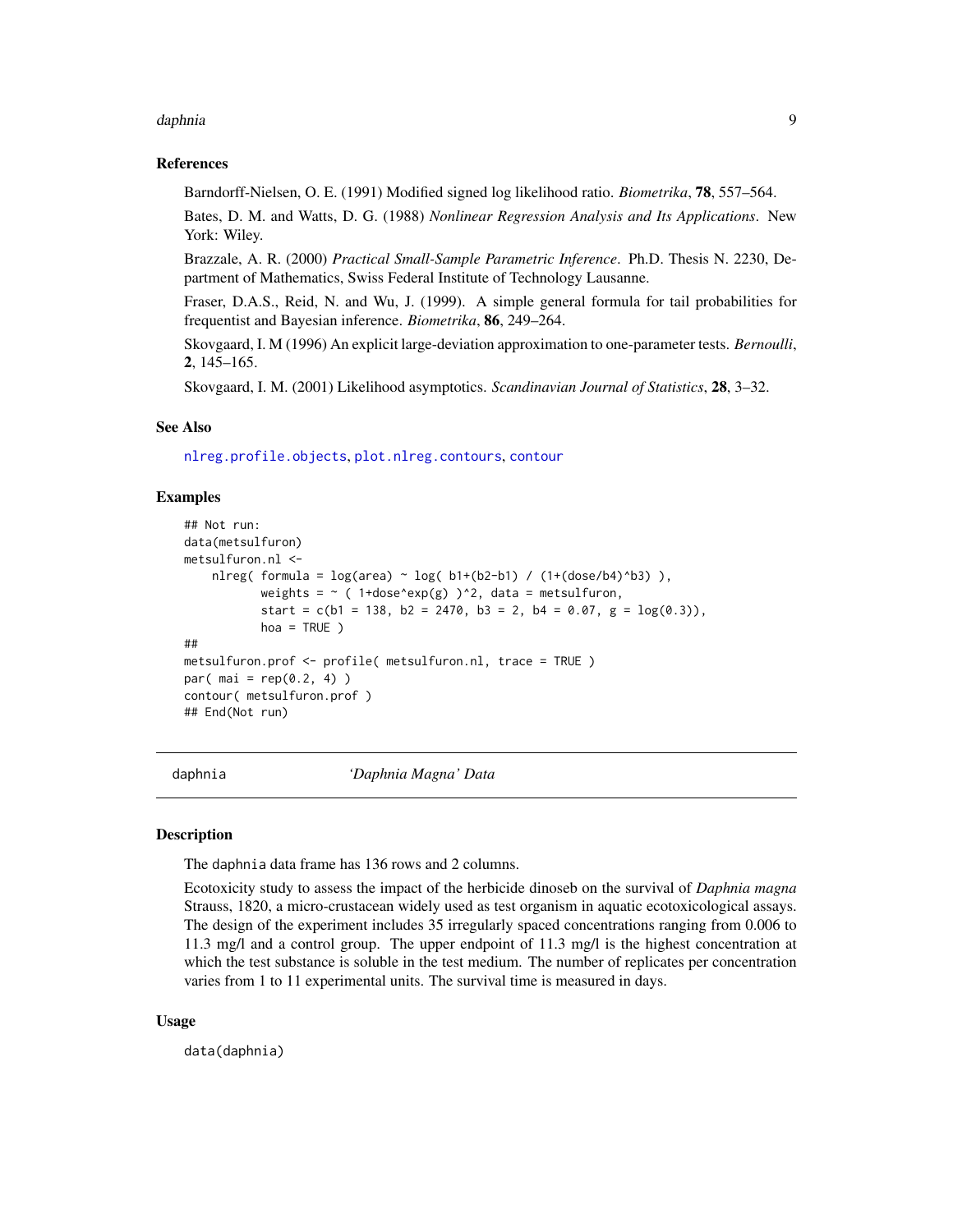10 Dmean Dmean Dmean Dmean Dmean Dmean Dmean Dmean Dmean Dmean Dmean Dmean Dmean Dmean Dmean Dmean Dmean Dmean

#### Format

This data frame contains the following columns:

conc the tested concentration (mg/l);

time the survival time in days.

# Source

The data were obtained from

Ch\'evre, N. (2000) *Etude et mod\'elisation des effets \'ecotoxiques d'un micropolluant organique sur* Daphnia magna *et* Pseudokirchneriella subcapitata (in French). Ph.D. Thesis N. 2117, Department of Rural Engineering, Swiss Federal Institute of Technology Lausanne.

# References

Brazzale, A.R. (2000) *Practical Small-Sample Parametric Inference*. Ph.D. Thesis N. 2230, Department of Mathematics, Swiss Federal Institute of Technology Lausanne. Section 5.3, Example 5.

Ch\'evre, N., Becker-van Slooten, K., Tarradellas, J., Brazzale, A. R., Behra, R. and Guettinger, H. (2001) Effects of dinoseb on the entire life-cycle of *Daphnia magna*. Part II: Modelling of survival and proposal of an alternative to No-Observed-Effect-Concentration (NOEC). *Environmental Toxicology and Chemistry*, 21, 828–833.

# Examples

```
data(daphnia)
attach(daphnia)
plot(conc, time, xlab = "test concentration (mg/l)",
     ylab = "survival time (d)", log = "y")
detach()
```
<span id="page-9-1"></span>

Dmean *Differentiate the Mean Function of a Nonlinear Model*

#### Description

Calculates the gradient and Hessian of the mean function of a nonlinear heteroscedastic model.

#### Usage

Dmean(nlregObj, hessian = TRUE)

#### Arguments

| nlregObj | a nonlinear heteroscedastic model fit as obtained from a call to nl reg.                 |
|----------|------------------------------------------------------------------------------------------|
| hessian  | logical value indicating whether the Hessian should be computed. The default<br>is TRUE. |

<span id="page-9-0"></span>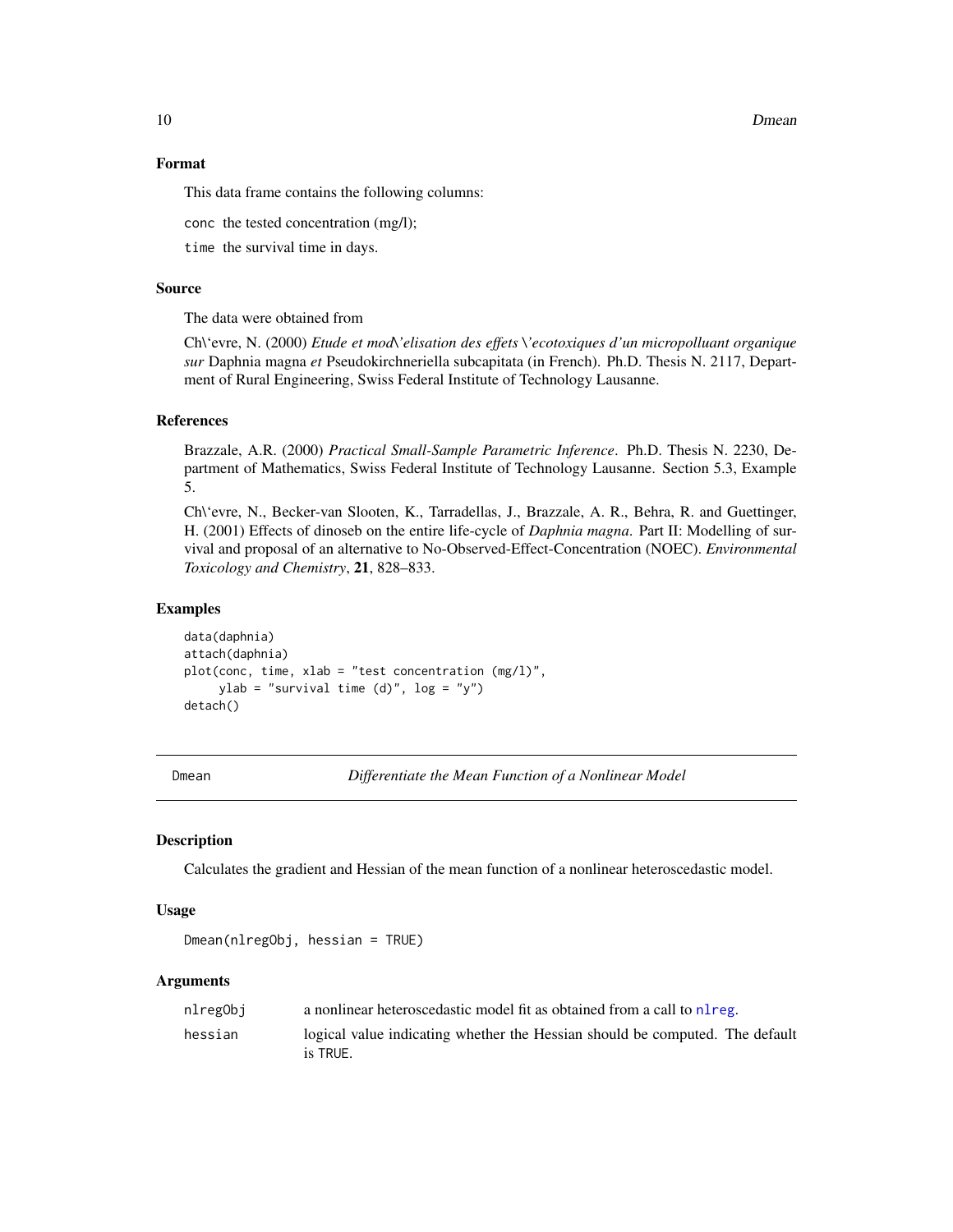#### <span id="page-10-0"></span>Dmean 11

# Details

The mean function is differentiated with respect to the regression coefficients as specified in the coef component of the nlreg object. The returned function definition, however, includes all parameters — regression coefficients and variance parameters — as arguments. When evaluated, it implicitly refers to the data to whom the model was fitted and which must be on the search list. The gradient and Hessian are calculated for each data point: the gradient attribute is a  $n \times p$  matrix and the hessian attribute is a  $n \times p \times p$  array, where n and p are respectively the number of data points and the number of regression coefficients.

#### Value

a function whose arguments are named according to the parameters of the nonlinear model nlreg0bj. When evaluated, it returns the value of the mean function along with attributes called gradient and hessian, the latter if requested. These are the gradient and Hessian of the mean function with respect to the regression coefficients.

#### Note

Dmean and Dvar are the two workhorse functions of the nlreg library. The details are given in Brazzale (2000, Section 6.1.2).

The symbolic differentiation algorithm is based upon the  $D$  function. As this algorithm is highly recursive, the hessian = TRUE argument should only be used if the Hessian matrix is needed. Whenever possible, derivatives should be stored so as to be re-used in further calculations. This is, for instance, achieved by the nonlinear heteroscedastic model fitting routine [nlreg](#page-24-1) through the argument hoa = TRUE.

# References

Becker, R. A., Chambers, J. M. and Wilks, A. R. (1988) *The New S Language: A Programming Environment for Data Analysis and Graphics*. London: Chapman \& Hall. Section 9.6.

Brazzale, A. R. (2000) *Practical Small-Sample Parametric Inference*. Ph.D. Thesis N. 2230, Department of Mathematics, Swiss Federal Institute of Technology Lausanne.

#### See Also

[Dvar](#page-11-1), [nlreg.object](#page-30-1), [deriv3](#page-0-0), [D](#page-0-0)

#### Examples

```
library(boot)
data(calcium)
calcium.nl <- nlreg( cal \sim b0*(1-exp(-b1*time)),
                    start = c(b0 = 4, b1 = 0.1), data = calcium)
Dmean( calcium.nl )
##function (b0, b1, logs)
##{
## .expr3 <- exp(-b1 * time)
## .expr4 <- 1 - .expr3
## .expr6 <- .expr3 * time
```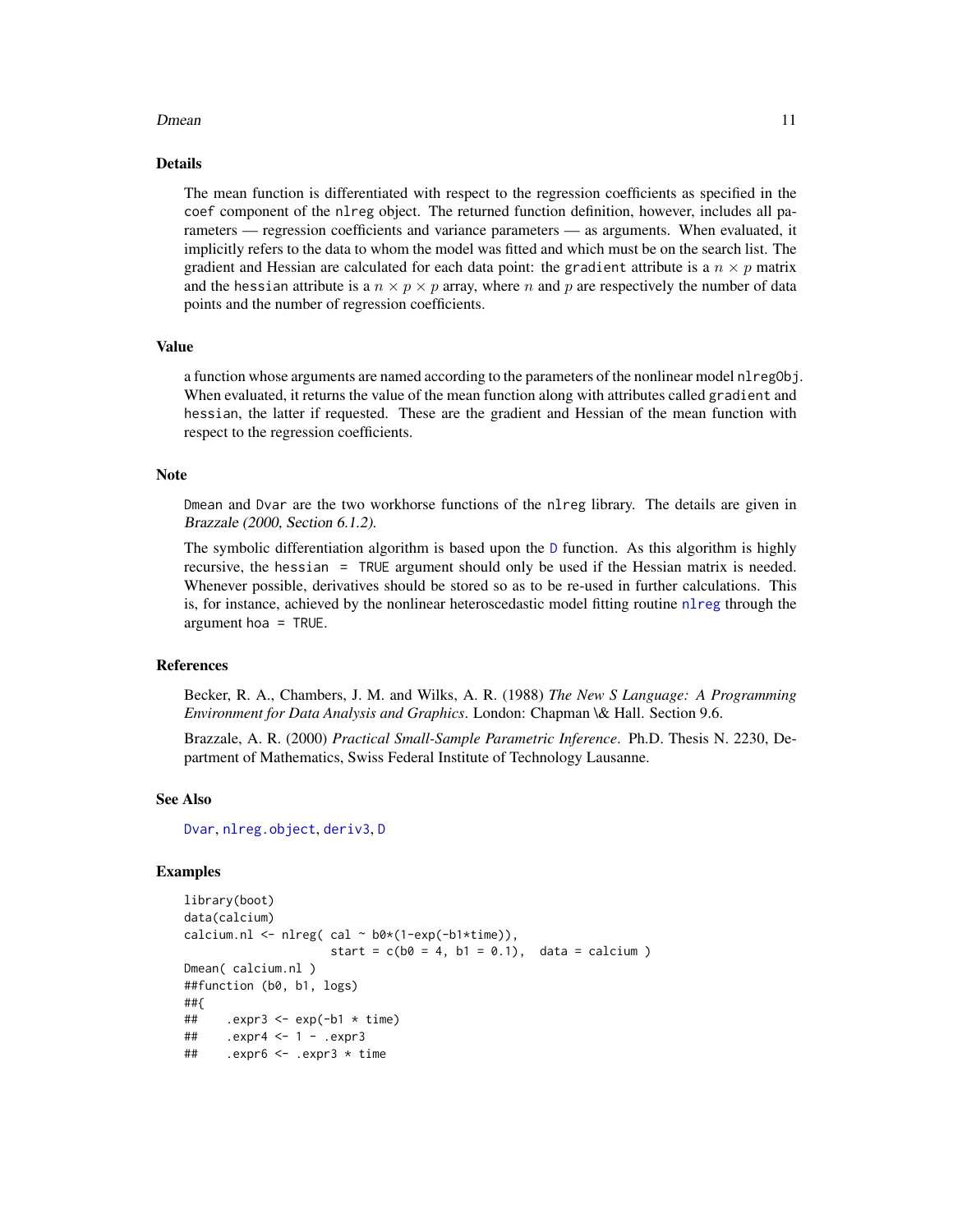```
## .value <- b0 * .expr4
## .grad <- array(0, c(length(.value), 2), list(NULL, c("b0",
## "b1")))
## .hessian <- array(0, c(length(.value), 2, 2), list(NULL,
## c("b0", "b1"), c("b0", "b1")))
## .grad[, "b0"] <- .expr4
## .hessian[, "b0", "b0"] <- 0
## .hessian[, "b0", "b1"] <- .hessian[, "b1", "b0"] <- .expr6
## .grad[, "b1"] <- b0 * .expr6
## .hessian[, "b1", "b1"] <- -(b0 * (.expr6 * time))
## attr(.value, "gradient") <- .grad
## attr(.value, "hessian") <- .hessian
## .value
##}
##
param( calcium.nl )
## b0 b1 logs
## 4.3093653 0.2084780 -1.2856765
##
attach( calcium )
calcium.md <- Dmean( calcium.nl )
attr( calcium.md( 4.31, 0.208, -1.29 ), "gradient" )
## b0 b1
## [1,] 0.08935305 1.766200
## [2,] 0.08935305 1.766200
## [3,] 0.08935305 1.766200
## [4,] 0.23692580 4.275505
## ...
detach()
```
<span id="page-11-1"></span>

Dvar *Differentiate the Variance Function of a Nonlinear Model*

# Description

Calculates the gradient and Hessian of the variance function of a nonlinear heteroscedastic model.

#### Usage

```
Dvar(nlregObj, hessian = TRUE)
```
# Arguments

| nlregObj | a nonlinear heteroscedastic model fit as obtained from a call to nl reg.                 |
|----------|------------------------------------------------------------------------------------------|
| hessian  | logical value indicating whether the Hessian should be computed. The default<br>is TRUE. |

<span id="page-11-0"></span>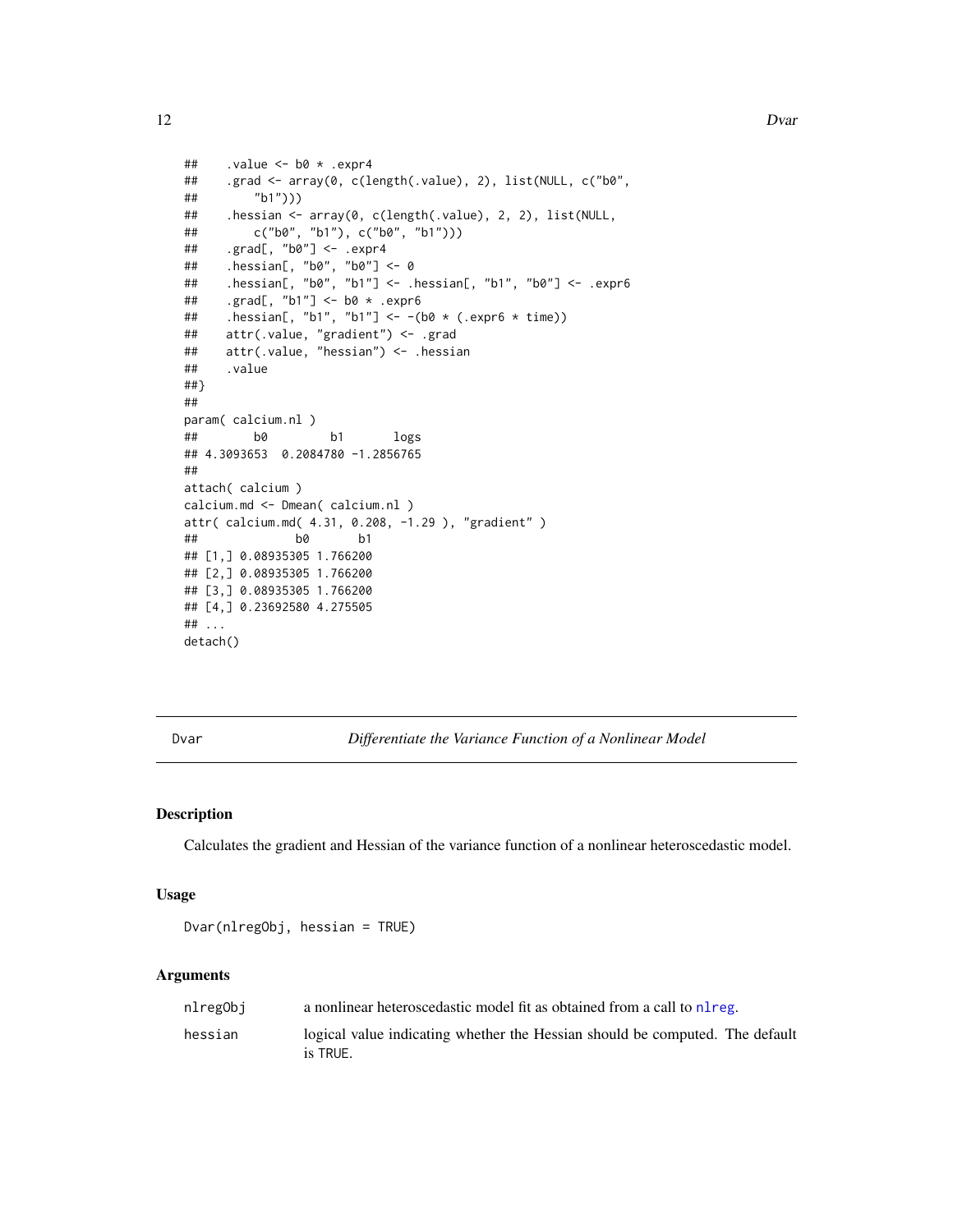#### <span id="page-12-0"></span> $Dvar$  13

# Details

The variance function is differentiated with respect to the variance parameters specified in the varPar component of the nlregObj object and, if the variance function depends on them, with respect to the regression coefficients specified in the coef component. The returned function definition includes all parameters. When evaluated, it implicitly refers to the data to whom the nlreg object was fitted and which must be on the search list. The gradient and Hessian are calculated for each data point: the gradient attribute is a  $n \times p$  matrix, and the hessian attribute is a  $n \times p \times p$ array, where n and p are respectively the number of data points and the number of regression coefficients.

#### Value

a function whose arguments are named according to the parameters of the nonlinear model nlregObj. When evaluated, it returns the value of the variance function along with attributes called gradient and hessian, the latter if requested. These are the gradient and Hessian of the variance function with respect to the model parameters.

#### Note

Dmean and Dvar are the two workhorse functions of the nlreg library. The details are given in Brazzale (2000, Section 6.1.2).

The symbolic differentiation algorithm is based upon the [D](#page-0-0) function. As this algorithm is highly recursive, the hessian = TRUE argument should only be used if the Hessian matrix is needed. Whenever possible, derivatives should be stored so as to be re-used in further calculations. This is, for instance, achieved for the nonlinear heteroscedastic model fitting routine [nlreg](#page-24-1) through the argument hoa = TRUE.

# References

Becker, R. A., Chambers, J. M. and Wilks, A. R. (1988) *The New S Language: A Programming Environment for Data Analysis and Graphics*. London: Chapman \& Hall. Section 9.6.

Brazzale, A. R. (2000) *Practical Small-Sample Parametric Inference*. Ph.D. Thesis N. 2230, Department of Mathematics, Swiss Federal Institute of Technology Lausanne.

# See Also

[Dmean](#page-9-1), [nlreg.object](#page-30-1), [deriv3](#page-0-0), [D](#page-0-0)

#### Examples

```
library(boot)
data(calcium)
calcium.nl <- nlreg( cal \sim b0*(1-exp(-b1*time)),
                     start = c(b0 = 4, b1 = 0.1), data = calcium)
Dvar( calcium.nl )
##function (b0, b1, logs)
##{
\# .expr1 <- exp(logs)
## .value <- .expr1
```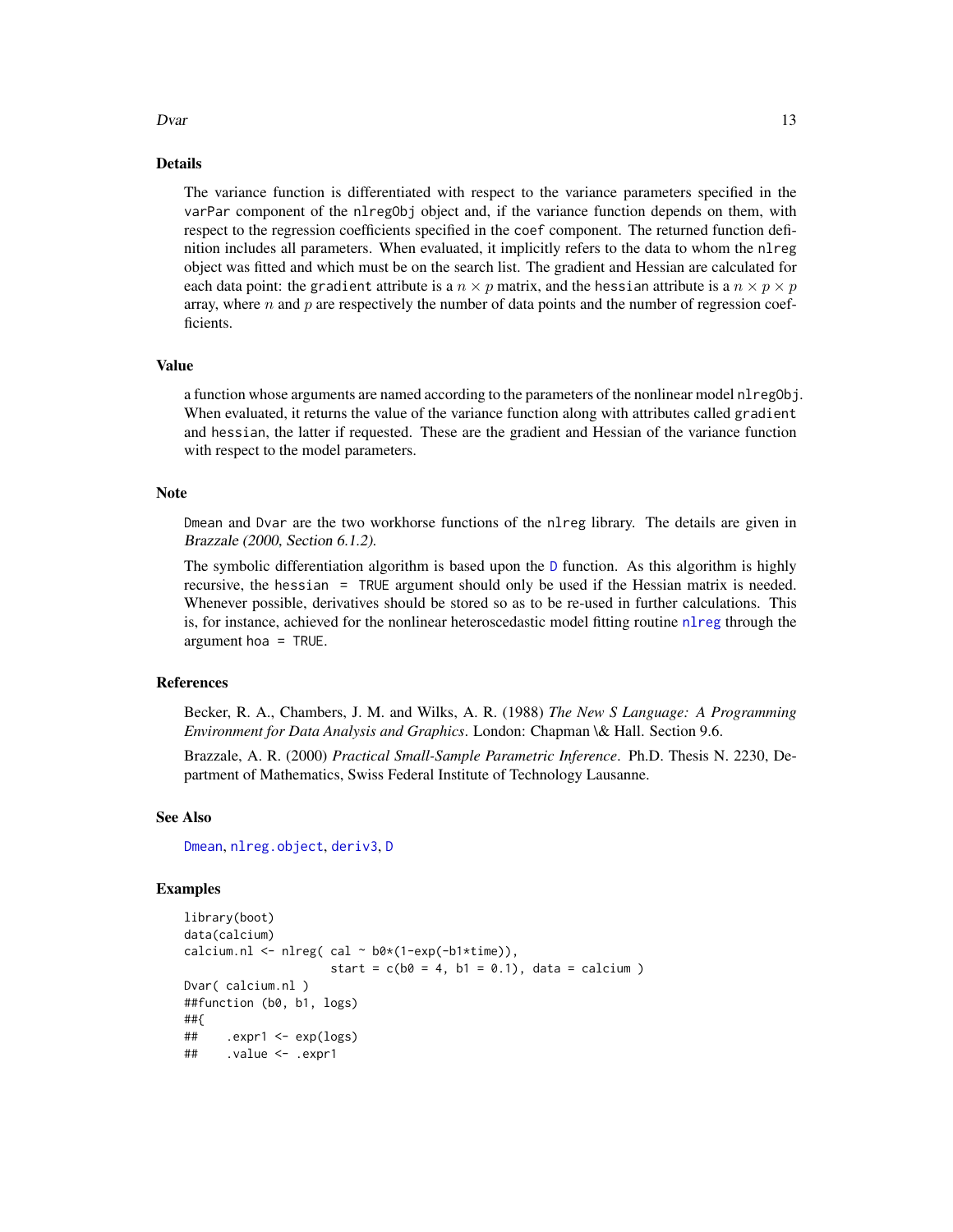```
## .grad <- array(0, c(length(.value), 1), list(NULL, c("logs")))
## .hessian <- array(0, c(length(.value), 1, 1), list(NULL,
## c("logs"), c("logs")))
## .grad[, "logs"] <- .expr1
## .hessian[, "logs", "logs"] <- .expr1
## attr(.value, "gradient") <- .grad
## attr(.value, "hessian") <- .hessian
## .value
##}
##
attach( calcium )
calcium.vd <- Dvar( calcium.nl )
param( calcium.nl )
## b0 b1 logs
## 4.3093653 0.2084780 -1.2856765
##
attr( calcium.vd( 4.31, 0.208, -1.29 ), "gradient" )
## logs
##[1,] 0.2752708
##
calcium.nl <- update( calcium.nl, weights = \sim ( 1+time^g )^2,
                    start = c(b0 = 4, b1 = 0.1, g = 1)Dvar( calcium.nl)
##function (b0, b1, g, logs)
##{
## .expr1 <- time^g
## .expr2 <- 1 + .expr1
## .expr4 <- exp(logs)
## .expr5 <- .expr2^2 * .expr4
## .expr6 <- log(time)
## .expr7 <- .expr1 * .expr6
## .expr10 <- 2 * (.expr7 * .expr2) * .expr4
## .value <- .expr5
## .grad <- array(0, c(length(.value), 2), list(NULL, c("g",
## "logs")))
## .hessian <- array(0, c(length(.value), 2, 2), list(NULL,
## c("g", "logs"), c("g", "logs")))
## .grad[, "g"] <- .expr10
## .hessian[, "g", "g"] <- 2 * (.expr7 * .expr6 * .expr2 + .expr7 *
\## .expr7) * .expr4
## .hessian[, "g", "logs"] <- .hessian[, "logs", "g"] <- .expr10
## .grad[, "logs"] <- .expr5
## .hessian[, "logs", "logs"] <- .expr5
## attr(.value, "gradient") <- .grad
## attr(.value, "hessian") <- .hessian
## .value
##}
##
calcium.vd <- Dvar( calcium.nl )
param( calcium.nl )
## b0 b1 g logs
## 4.3160408 0.2075937 0.3300134 -3.3447585
##
```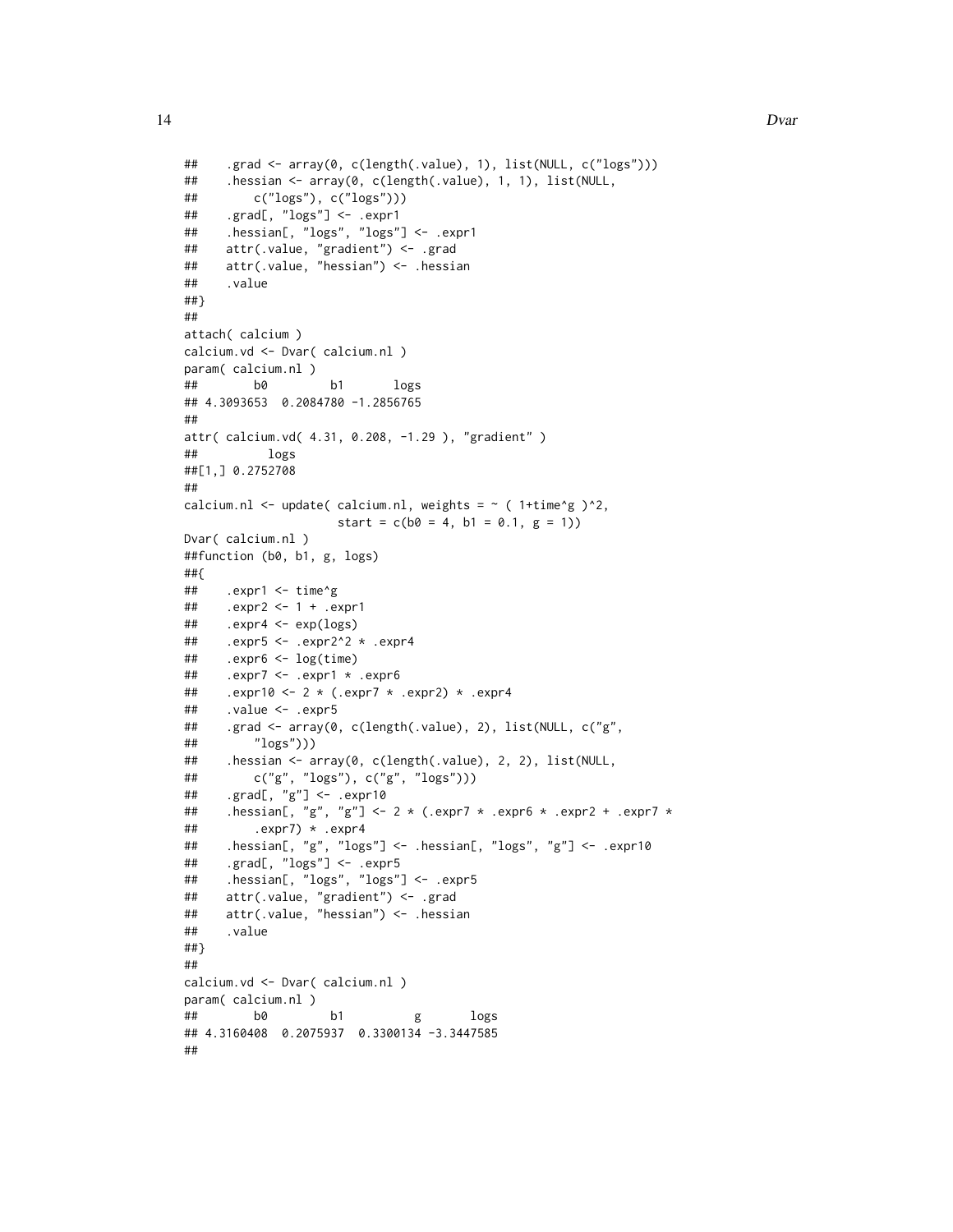#### <span id="page-14-0"></span>expInfo 15

```
attr( calcium.vd(4.32, 0.208, 0.600, -2.66 ), "gradient" )
## g logs
## [1,] -0.11203422 0.1834220
## [2,] -0.11203422 0.1834220
## [3,] -0.11203422 0.1834220
## [4,] 0.09324687 0.3295266
## ...
##
detach()
```
expInfo *Returns the Expected Information Matrix — Generic Function*

# Description

Returns the expected information matrix from a fitted model object.

# Usage

expInfo(object, ...)

#### Arguments

| object | any fitted model object for which the observed information can be calculated. |
|--------|-------------------------------------------------------------------------------|
| .      | absorbs any additional argument.                                              |

# Details

This function is generic (see [methods](#page-0-0)); method functions can be written to handle specific classes of data. Classes which already have methods for this function include: nlreg.

#### Value

the expected information matrix for a fitted regression model.

# See Also

[expInfo.nlreg](#page-15-1), [nlreg.object](#page-30-1), [obsInfo](#page-32-1)

# Examples

```
data(metsulfuron)
metsulfuron.nl <-
   nlreg( log(area) ~ log( b1+(b2-b1) / (1+(dose/b4)^b3) ),
           weights = \sim ( 1+dose^exp(g) )^2, data = metsulfuron,
           start = c(b1 = 138, b2 = 2470, b3 = 2, b4 = 0.07, g = log(0.3)),hoa = TRUE)
expInfo( metsulfuron.nl )
```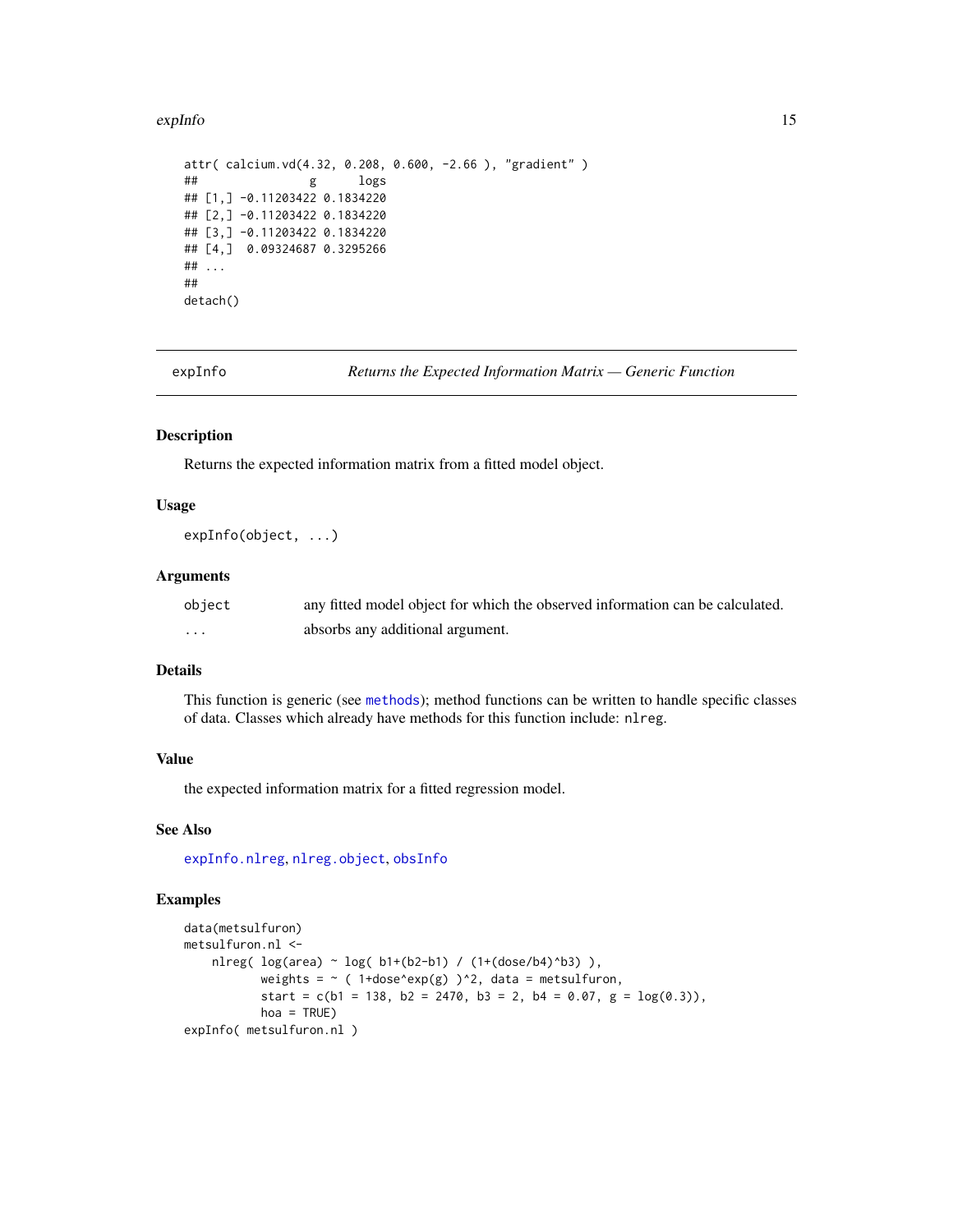<span id="page-15-1"></span><span id="page-15-0"></span>

## Description

Returns the expected information matrix for a fitted nlreg model.

# Usage

```
## S3 method for class 'nlreg'
expInfo(object, par, mu, v, m1 = NULL, v1 = NULL, ...)
```
#### Arguments

| object       | a fitted nl reg object such as returned by a call to nl reg.                                                                                                                              |
|--------------|-------------------------------------------------------------------------------------------------------------------------------------------------------------------------------------------|
| par          | a vector of parameter values where each element is named after the parameter<br>it represents. If missing, the values in the ws\$allPar component of object are<br>used.                  |
| mu           | numerical vector containing the mean function evaluated at each data point. If<br>missing, the fitted values saved in object are used.                                                    |
| $\mathsf{V}$ | numerical vector containing the variance function evaluated at each data point.<br>If missing, the values of the weights component of object are used.                                    |
| m1           | a matrix whose rows represent the gradients of the mean function evaluated at<br>each data point. If NULL, the gradient attribute of the object returned by a call<br>to Dmean is used.   |
| v1           | a matrix whose rows represent the gradient of the variance function evaluated at<br>each data point. If NULL, the gradient attribute of the object returned by a call<br>to Dyar is used. |
| $\ddotsc$    | absorbs any additional argument.                                                                                                                                                          |

#### Details

This function is a method for the generic function [expInfo](#page-14-1) for objects inheriting from class nlreg.

#### Value

the expected information matrix of the fitted nonlinear model passed through the object argument.

#### Note

This function is mostly intended for internal use. It is called by functions such as [nlreg.diag](#page-27-1), [summary.nlreg](#page-48-1) and [profile.nlreg](#page-41-1). To extract the expected information matrix from a fitted nlreg object, the generic method [expInfo](#page-14-1) should be used.

# See Also

[expInfo](#page-14-1), [nlreg.object](#page-30-1), [obsInfo](#page-32-1)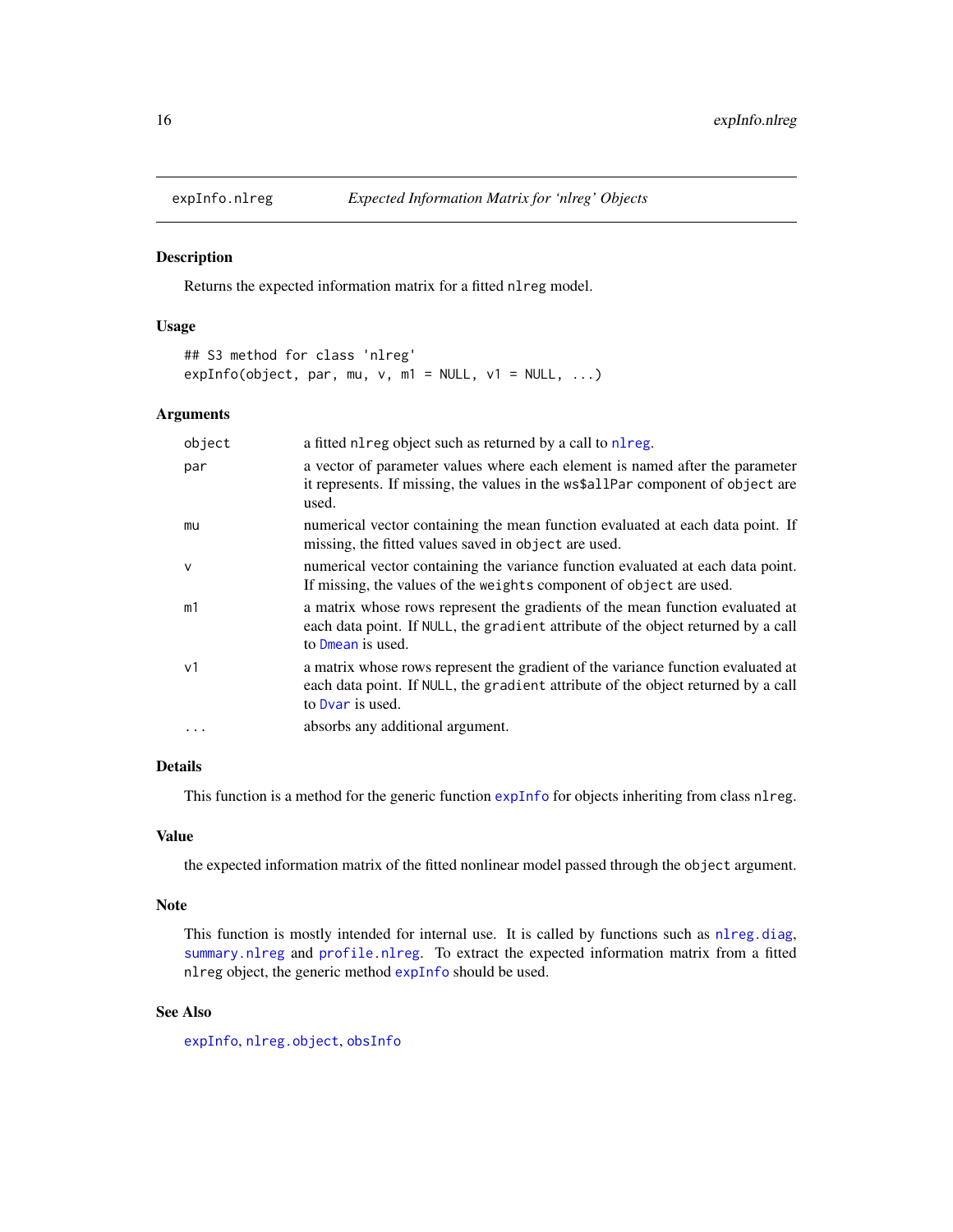<span id="page-16-0"></span>

#### **Description**

The helicopter data frame has 9 rows and 6 columns.

Experimental design for studying the influences of the factors wing length and wing width on a paper helicopter's flight time. The goal is to find the factor setting that maximizes flight time when the paper helicopter is dropped from a fixed height of 15.5 feet

#### Usage

data(helicopter)

# Format

A data frame with 9 observations on the following 6 variables:

- L wing length in inches;
- W wing width in inches;

B base length (always set to 3in);

H base height (always set to 2in);

Order run order;

Time flight time in seconds.

#### Source

The data were obtained from

Annis, D. H. (2006) Rethinking the paper helicopter: Combining statistical and engineering knowledge. *The American Statistician*, 59, 320–326.

#### References

Box, G. E. P. (1992) Teaching engineers experimental design with a paper helicopter. *Quality Engineering*, 4, 453–459.

## Examples

```
data(helicopter)
##
## fit model (5) of Annis (2005)
## -----------------------------
heli <- helicopter
##
heli$LW <- heli$L * heli$W
heli$S <- heli$B * heli$H + ( 2 * heli$L + 1 ) * heli$W
```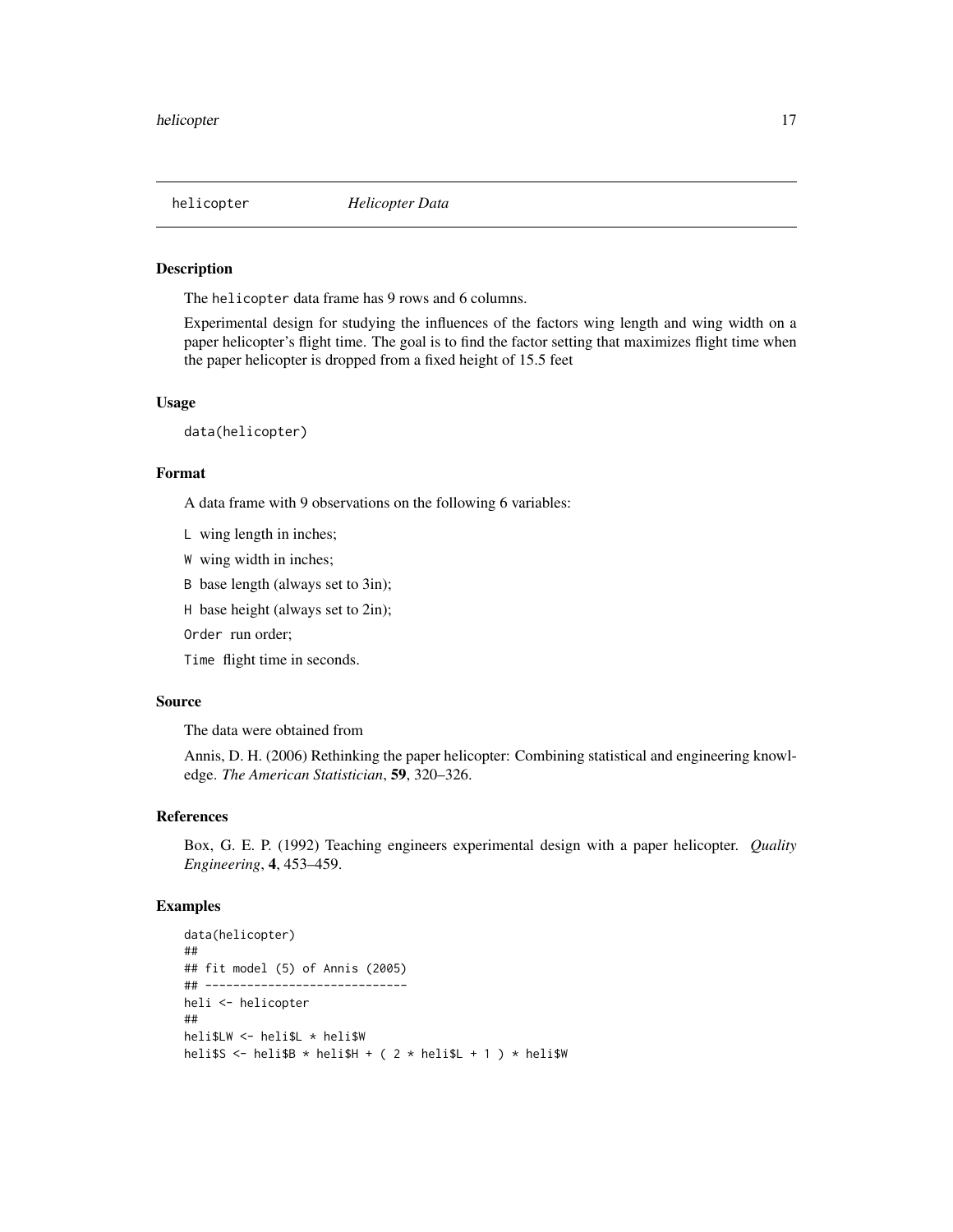```
heli$logTime <- log( heli$Time )
heli$Y <- heli$logTime + log( heli$S ) / 2
#
heli.nlreg <- nlreg( Y \sim b0 + b1 \times \log(b2^2 / LW + LW), data = heli,
                    start = c(b0 = 6, b1 = -1, b2 = 20))
```
logLik.nlreg *Compute the Log Likelihood for Nonlinear Heteroscedastic Models*

#### Description

Computes the log likelihood for a nonlinear model with possibly non constant variance.

#### Usage

```
## S3 method for class 'nlreg'
logLik(object, ...)
```
# Arguments

| object   | an object inheriting from class n1reg representing a fitted nonlinear heteroscedas-<br>tic model. |
|----------|---------------------------------------------------------------------------------------------------|
| $\cdots$ | absorbs any additional argument.                                                                  |

#### Details

This is a method for the function  $logLik()$  for objects inheriting from class nlreg.

# Value

Returns an object class logLik which is a number with attributes nobs, npar and df giving respectively the number of observations, the number of parameters (regression coefficients plus variance parameters) and the degrees of freedom in the model.

# Note

The default print method for logLik objects is used.

#### See Also

[rsm.object](#page-0-0), [logLik](#page-0-0)

<span id="page-17-0"></span>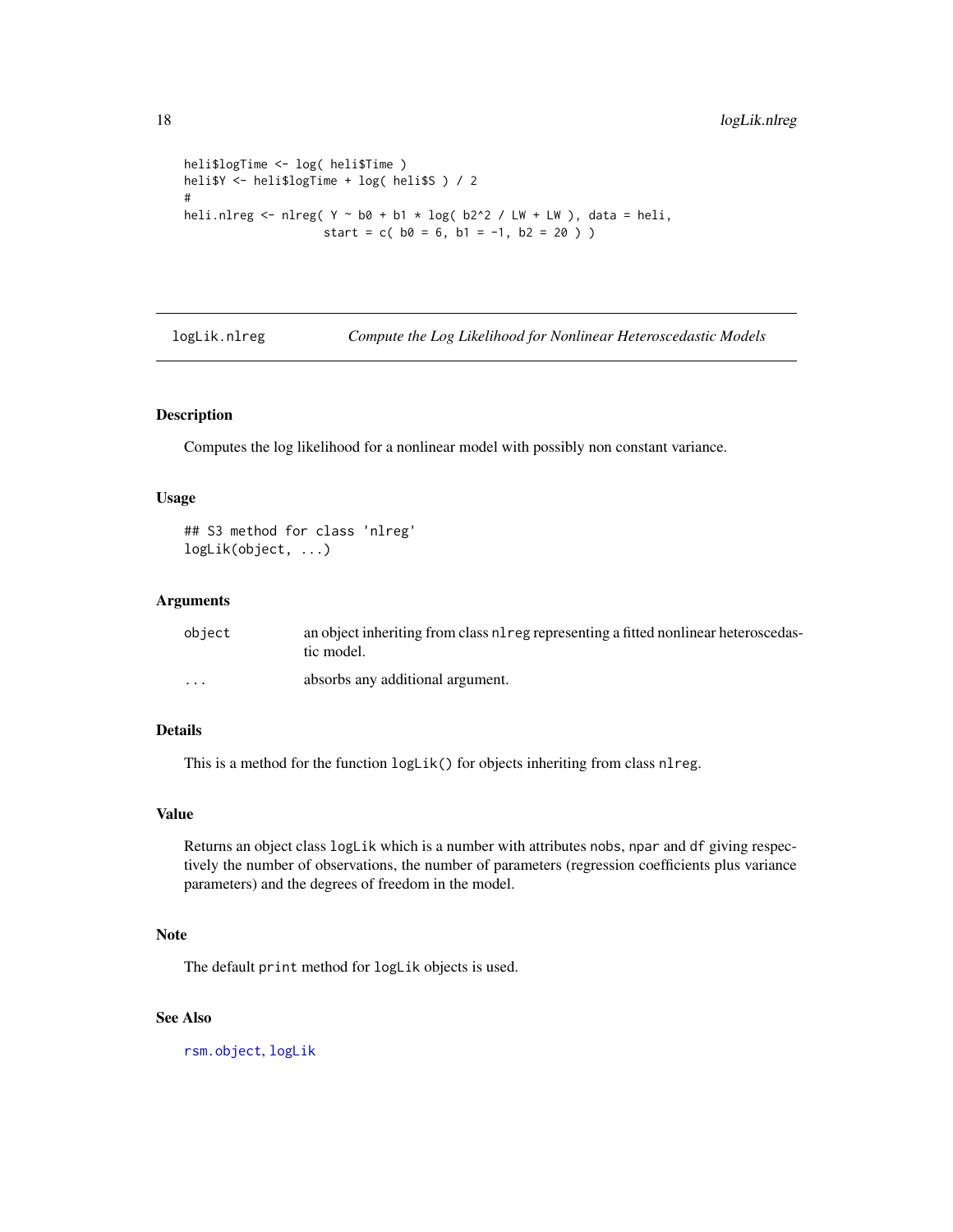#### <span id="page-18-0"></span>metsulfuron and the set of the set of the set of the set of the set of the set of the set of the set of the set of the set of the set of the set of the set of the set of the set of the set of the set of the set of the set

#### Examples

```
library(boot)
data(calcium)
calcium.nl <- nlreg( cal \sim b0*(1-exp(-b1*time)),
                     start = c(b0 = 4, b1 = 0.1), data = calcium)
logLik( calcium.nl )
##
data(metsulfuron)
metsulfuron.nl <-
   nlreg( log(area) ~ log( b1+(b2-b1) / (1+(dose/b4)^b3) ),
           weights = \sim ( 1+dose^exp(g) )^2, data = metsulfuron,
           start = c(b1 = 138, b2 = 2470, b3 = 2, b4 = 0.07, g = log(0.3)),hoa = TRUE )
logLik( metsulfuron.nl )
```
<span id="page-18-1"></span>metsulfuron *Metsulfuron Methyl Data*

#### **Description**

The metsulfuron data frame has 40 rows and 3 columns.

Bioassay on the action of metsulfuron methyl, a sulfunylurea herbicide, on a tissue culture of *Brassica napus L*. The experiment consists of 8 doses and 5 replications at each level.

#### Usage

data(metsulfuron)

# Format

This data frame contains the following columns:

group indicator variable for each tested dose;

dose the tested dose (nmol/l);

area the callus area  $(mm^2)$ .

#### Source

The data were obtained from

Seiden, P., Kappel, D. and Streibig, J. C. (1998) Response of *Brassica napus L.* tissue culture to metsulfuron methyl and chlorsulfuron. *Weed Research*, 38, 221–228. Dataset M2.

#### References

Bellio, R., Jensen, J.E. and Seiden, P. (2000). Applications of likelihood asymptotics for nonlinear regression in herbicide bioassays. *Biometrics*, 56, 1204–1212.

Brazzale, A. R. (2000) *Practical Small-Sample Parametric Inference*. Ph.D. Thesis N. 2230, Department of Mathematics, Swiss Federal Institute of Technology Lausanne. Section 5.3, Example 7.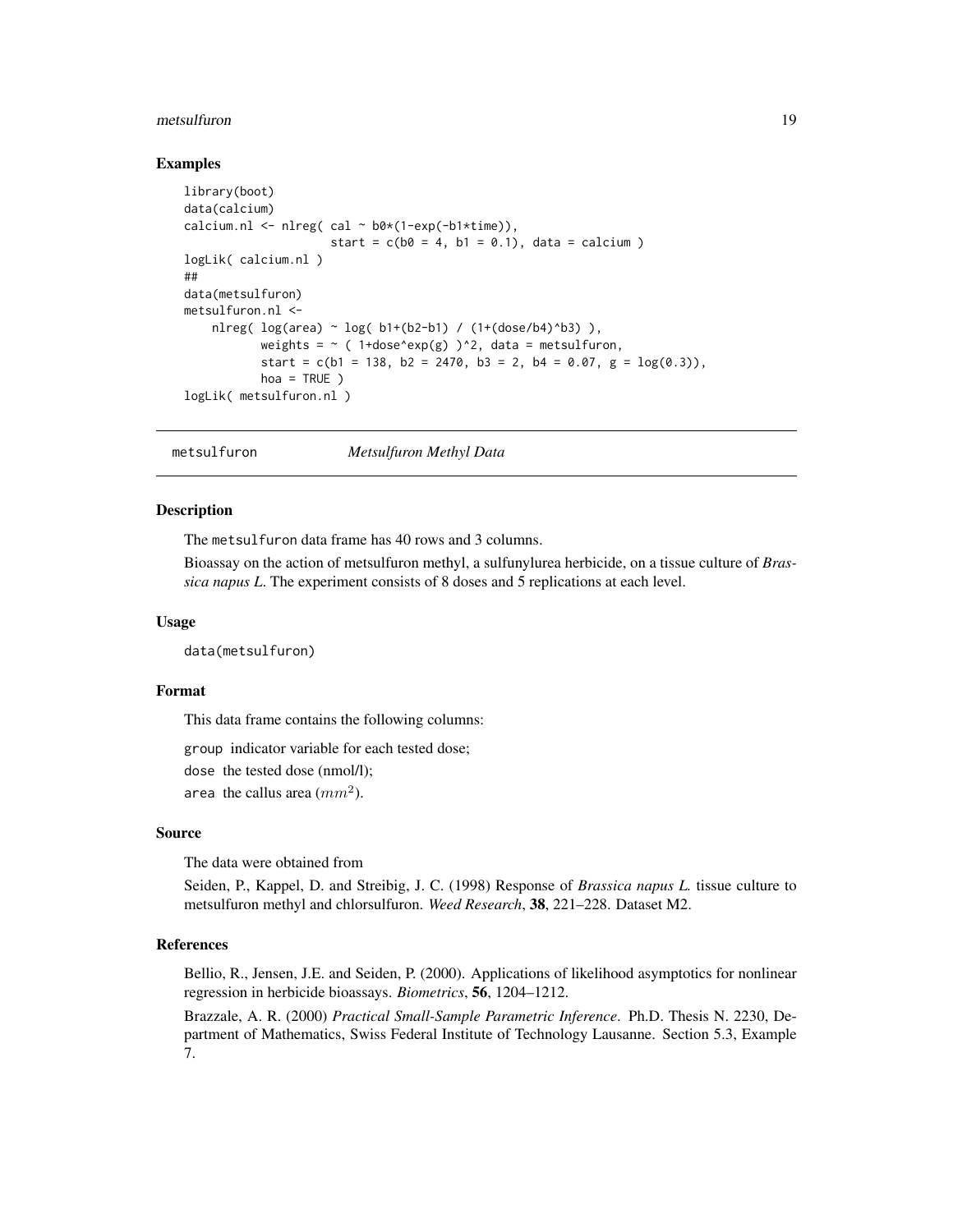#### Examples

```
data(metsulfuron)
attach(metsulfuron)
plot(dose, area, xlab = "tested dose (nmol/l)",
     ylab = "log callus area (\text{mm}^2)", log = "y")
detach()
```
<span id="page-19-1"></span>mpl *Maximum Adjusted Profile Likelihood Estimation — Generic Function*

#### Description

Calculates the maximum adjusted profile likelihood estimates.

#### Usage

mpl(fitted, ...)

#### Arguments

| fitted   | any fitted model object for which the maximum adjusted profile likelihood esti- |
|----------|---------------------------------------------------------------------------------|
|          | mates can be calculated.                                                        |
| $\cdots$ | absorbs any additional argument.                                                |

## Details

This function is generic (see [methods](#page-0-0)); method functions can be written to handle specific classes of data. Classes which already have methods for this function include: nlreg.

#### Value

the maximum adjusted profile likelihood estimates for all parameters of a regression model or for a subset of them.

# See Also

[mpl.nlreg](#page-20-1), [nlreg.object](#page-30-1), [methods](#page-0-0)

#### Examples

```
data(metsulfuron)
metsulfuron.nl <-
   nlreg( formula = log(area) \sim log( b1+(b2-b1) / (1+(dose/b4)^b3) ),
           weights = \sim ( 1+dose^exp(g) )^2, data = metsulfuron, hoa = TRUE,
           start = c(b1 = 138, b2 = 2470, b3 = 2, b4 = 0.07, g = log(0.3))mpl( metsulfuron.nl, trace = TRUE )
##
options( object.size = 10000000 )
```
<span id="page-19-0"></span>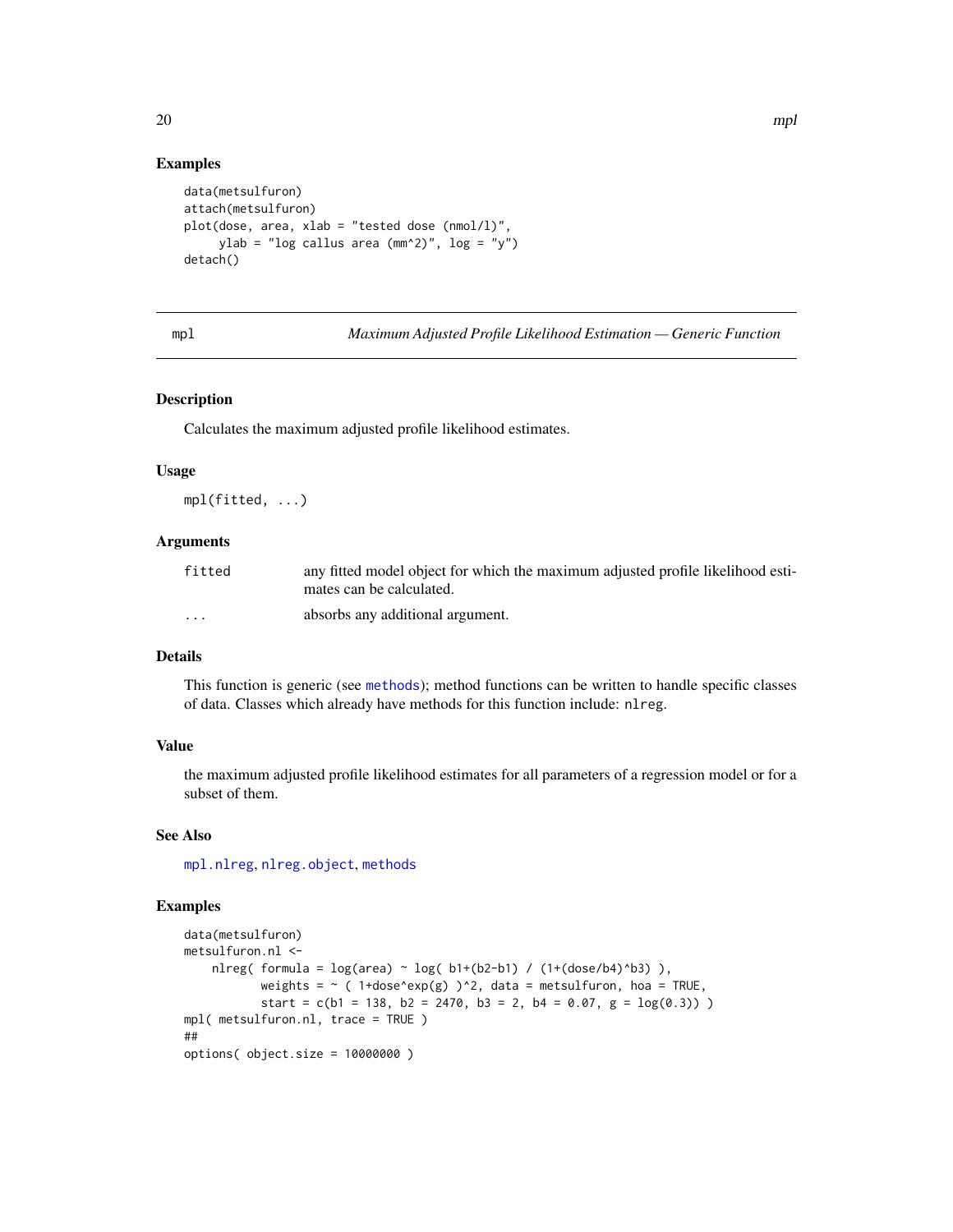#### <span id="page-20-0"></span>mpl.nlreg 21

```
data(chlorsulfuron)
chlorsulfuron.nl <-
   nlreg( log(area) ~ log( b1+(b2-b1) / (1+(dose/b4)^b3) ),
        weights = \sim ( 1+k*dose^g*(b2-b1)^2/(1+(dose/b4)^b3)^4*b3^2*dose^(2*b3-2)/
                    b4^(2*b3)/(b1+(b2-b1)/(1+(dose/b4)^b3))^2 ),
        start = c(b1 = 2.2, b2 = 1700, b3 = 2.8, b4 = 0.28, g = 2.7, k = 1),data = chlorsulfuron, hoa = TRUE, trace = TRUE,
        control = list(x.tol = 10^x - 12, rel.tol = 10^x - 12, step.min = 10^x - 12) )
mpl( chlorsulfuron.nl, trace = TRUE )
```

```
mpl.nlreg Maximum Adjusted Profile Likelihood Estimates for a 'nlreg' Object
```
#### Description

Calculates the maximum adjusted profile likelihood estimates of the variance parameters for a nonlinear heteroscedastic model.

#### Usage

```
## S3 method for class 'nlreg'
mpl(fitted, offset = NULL, stats = c("sk", "fr"),
    control = list(x.tol = 1e-6, rel.tol = 1e-6, step.min = 1/2048,maxit = 100, trace = FALSE, ...
```
# Arguments

| fitted     | a nl reg object, that is, the result of a call to nl reg with non-constant variance<br>function.                                                                                                                                                                                                                                                                       |
|------------|------------------------------------------------------------------------------------------------------------------------------------------------------------------------------------------------------------------------------------------------------------------------------------------------------------------------------------------------------------------------|
| offset     | a numerical vector whose elements are named after the variance parameters ap-<br>pearing in the nonlinear model. These will be fixed to the values specified in<br>offset. The name logs is used to identify the constant term $\log(\sigma^2)$ which<br>is included by default in the variance function (see the weights argument in<br>nl reg). The default is NULL. |
| stats      | character value indicating which correction term to use. Admissible values<br>are "sk" for Skovgaard's (1996) proposal and "fr" for Fraser, Reid and Wu's<br>(1999) approach. The default is "sk".                                                                                                                                                                     |
| control    | a list of iteration and algorithmic constants. See the <b>Details</b> section below for<br>their definition.                                                                                                                                                                                                                                                           |
| trace      | logical flag. If TRUE, details of the iterations are printed. Default is FALSE.                                                                                                                                                                                                                                                                                        |
| $\ddots$ . | absorbs any additional argument.                                                                                                                                                                                                                                                                                                                                       |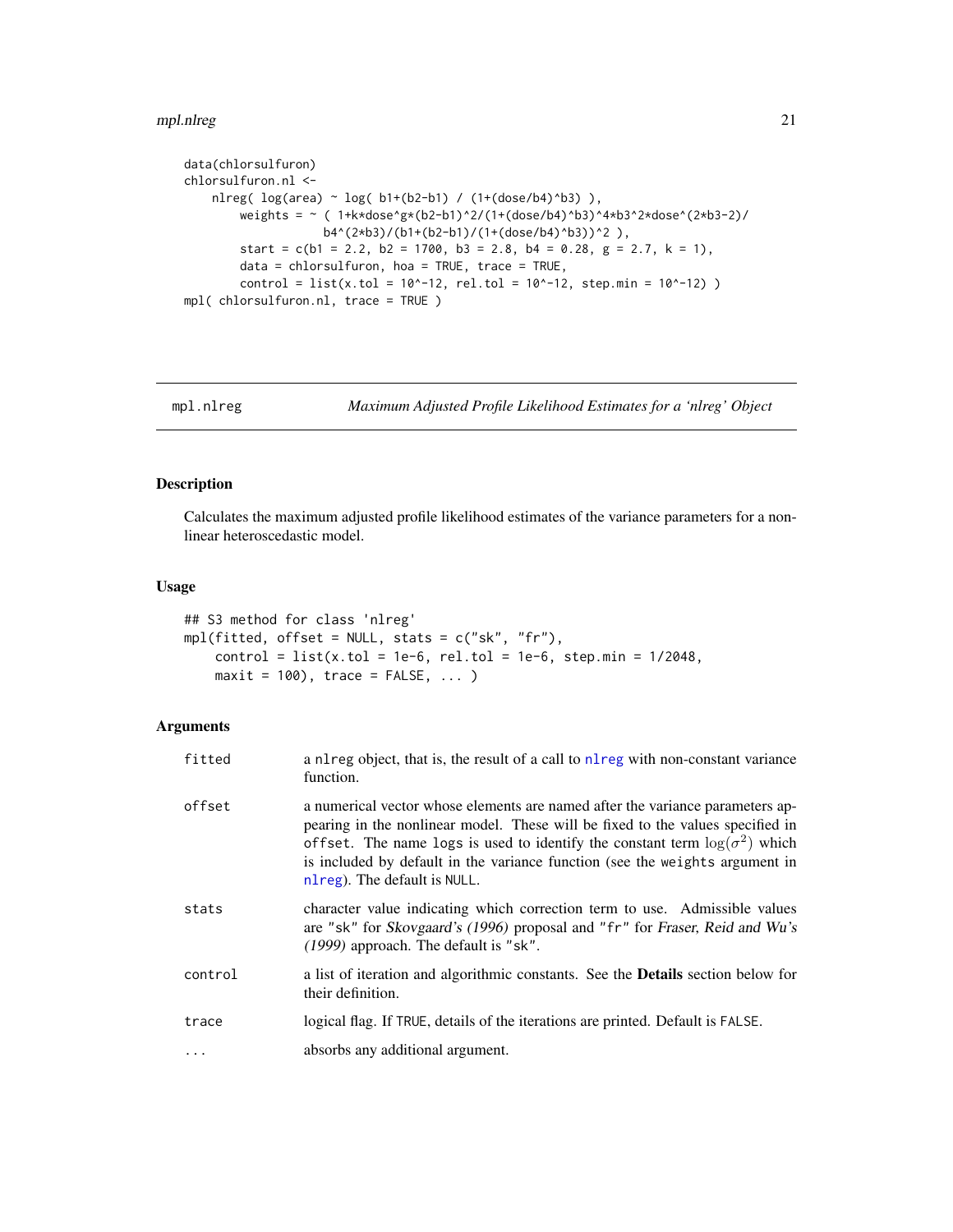#### <span id="page-21-0"></span>Details

The mpl.nlreg routine returns nearly unbiased estimates of the variance parameters of a nonlinear heteroscedastic regression model by maximizing the corresponding adjusted profile likelihood (Barndorff-Nielsen, 1983). More precisely, it implements two approximations derived from the theories developed respectively by Skovgaard (1996) and Fraser, Reid and Wu (1999). The core algorithm alternates minimization of minus the adjusted profile log likelihood with respect to the variance parameters, and minimization of minus the profile log likelihood with respect to the regression coefficients. The first step is omitted if the offset argument is used in which case mpl.nlreg returns the constrained maximum likelihood estimates of the regression coefficients. The quasi-Newton optimizer [optim](#page-0-0) is used in both steps. Starting values are retrieved from the nlreg object passed through the fitted argument.

The algorithm iterates until convergence or until the maximum number of iterations is reached. The stopping rule considers the relative difference between successive estimates of the variance parameters and the relative increment of the adjusted profile log likelihood. These are governed by the parameters x.tol and rel.tol/step.min, respectively. If the offset argument is used, the relative difference between successive estimates of the regression coefficients and the relative increment of the profile log likelihood are considered instead. If convergence has been reached, the results are saved in an object of class mpl. The output can be examined by [print](#page-0-0) and [summary](#page-0-0). Components can be extracted using [coef](#page-0-0) and [param](#page-34-1).

The theory is outlined in Brazzale (2000, Sections 3.1 and 3.2.3). Details of the implementation are given in Brazzale (2000, Section 6.3.1).

# Value

an object of class mpl which inherits from nlreg. See [mpl.object](#page-22-1) for details.

#### Side Effects

If trace = TRUE and offset = NULL, the iteration number and the corresponding adjusted profile log likelihood are printed.

#### **Note**

The argument control which controls the convergence criteria plays an important role. Finetuning of this argument helps surrounding a well-known problem in nonlinear regression, that is, convergence failure in cases where the likelihood and/or the adjusted profile likelihood are very flat.

# References

Barndorff-Nielsen, O. E. (1983) On a formula for the distribution of the maximum likelihood estimator. *Biometrika*, 70, 343–365.

Brazzale, A. R. (2000) *Practical Small-Sample Parametric Inference*. Ph.D. Thesis N. 2230, Department of Mathematics, Swiss Federal Institute of Technology Lausanne.

Fraser, D.A.S., Reid, N. and Wu, J. (1999). A simple general formula for tail probabilities for frequentist and Bayesian inference. *Biometrika*, 86, 249–264.

Skovgaard, I. (1996) An explicit large-deviation approximation to one-parameter tests. *Bernoulli*, 2, 145–165.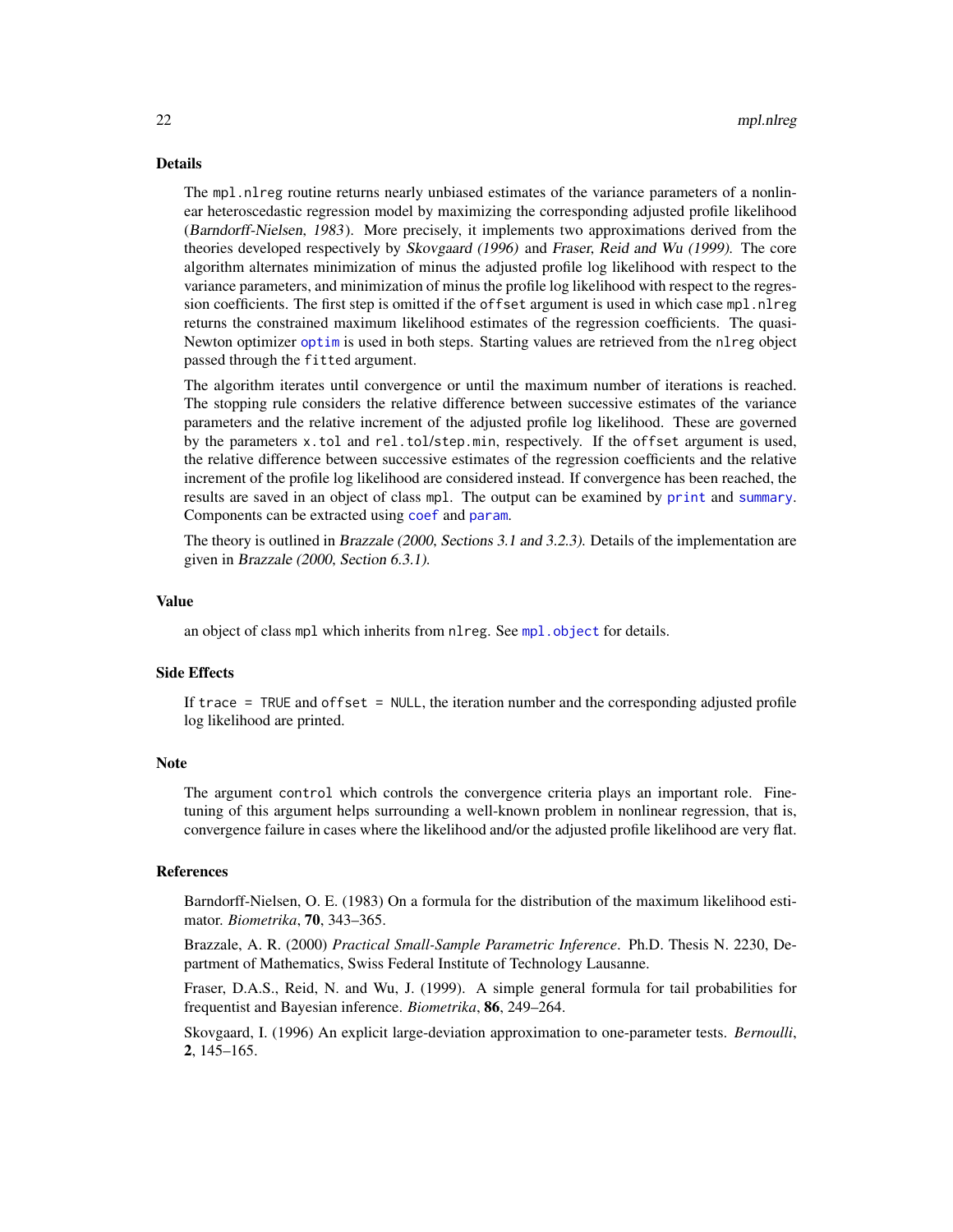# <span id="page-22-0"></span>mpl.object 23

# See Also

[mpl](#page-19-1), [mpl.object](#page-22-1), [nlreg.object](#page-30-1), [optim](#page-0-0)

#### Examples

```
data(metsulfuron)
metsulfuron.nl <-
   nlreg( formula = log(area) \sim log( b1+(b2-b1) / (1+(dose/b4)^b3) ),
          weights = \sim ( 1+dose^exp(g) )^2, data = metsulfuron, hoa = TRUE,
          start = c(b1 = 138, b2 = 2470, b3 = 2, b4 = 0.07, g = log(0.3))##
## MMPLE of the variance parameters
##
metsulfuron.mpl <- mpl( metsulfuron.nl, trace = TRUE )
summary( metsulfuron.mpl, corr = FALSE )
##
## constrained MLEs of the regression coefficients
##
metsulfuron.mpl <- mpl( metsulfuron.nl, offset = metsulfuron.nl$varPar,
                        trace = TRUE )
summary( metsulfuron.mpl, corr = FALSE )
```
<span id="page-22-1"></span>mpl.object *Maximum Adjusted Profile Likelihood Object*

# Description

Class of objects returned when calculating the maximum adjusted profile likelihood estimates of the variance parameters of a nonlinear heteroscedastic model.

#### Arguments

|                 | The following components must be included in a mpl object:                                                                                                 |
|-----------------|------------------------------------------------------------------------------------------------------------------------------------------------------------|
|                 | the maximum adjusted profile likelihood estimates of the variance parameters.                                                                              |
| geeParcients    | the constrained MLEs of the regression coefficients given the maximum adjusted<br>profile likelihood estimates of the variance parameters.                 |
| offset          | the values passed through the offset argument in the call to mpl. nl reg that<br>generated the mpl object and to which the variance parameters were fixed. |
| varParMLE       | the MLEs of the variance parameters.                                                                                                                       |
| coefMLE         | the MLEs of the regression coefficients.                                                                                                                   |
| varParCov       | the (asymptotic) covariance matrix of the variance parameters, that is, the corre-<br>sponding block in the inverse of the observed information matrix.    |
| coefCov         | the (asymptotic) covariance matrix of the regression coefficients, that is, the<br>corresponding block in the inverse of the observed information matrix.  |
| 1 <sub>mp</sub> | the adjusted profile log likelihood from the fit.                                                                                                          |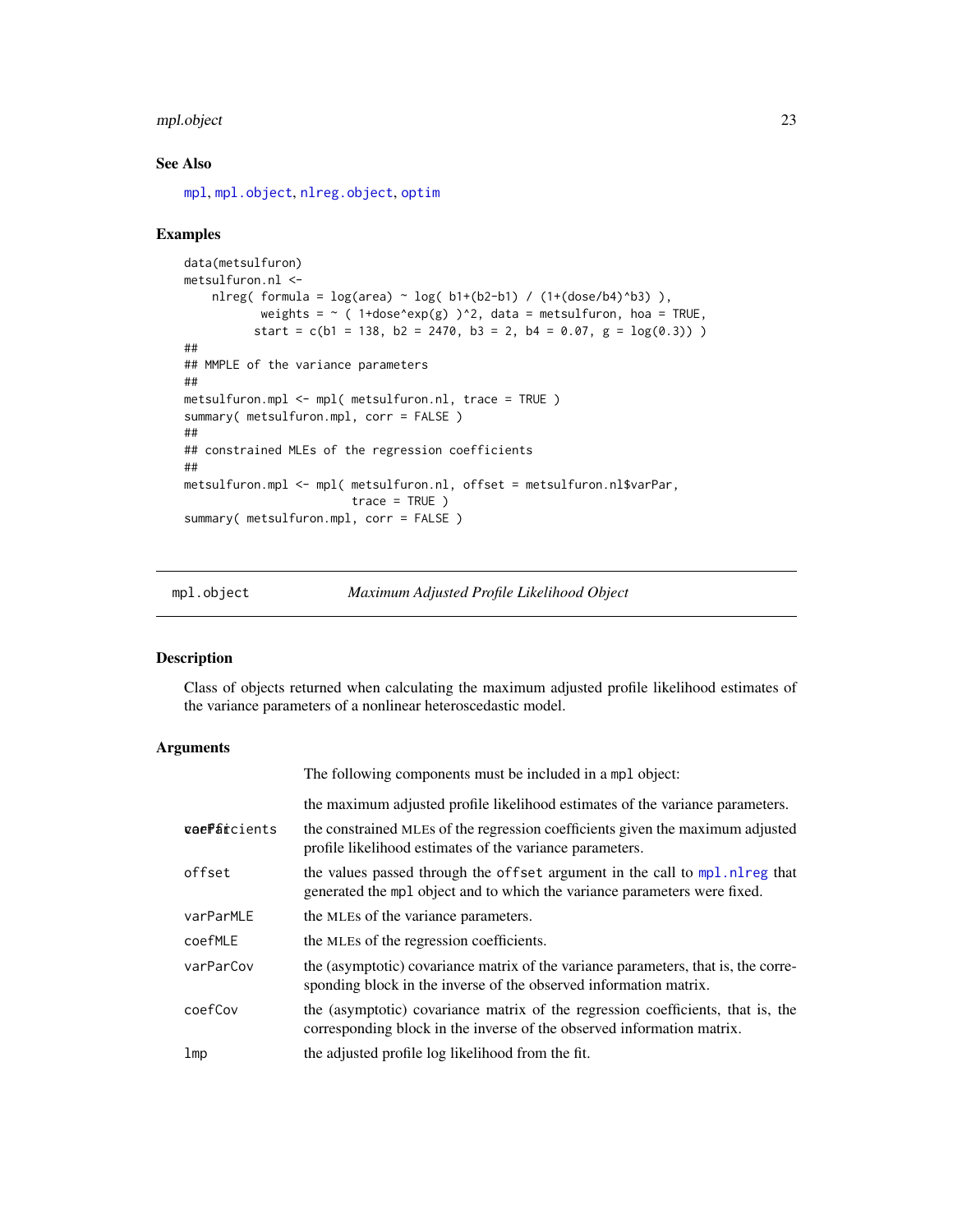<span id="page-23-0"></span>

| lp      | the profile log likelihood from the fit.                                                                                                                                                                |
|---------|---------------------------------------------------------------------------------------------------------------------------------------------------------------------------------------------------------|
| stats   | the indicator of which higher order solution was used.                                                                                                                                                  |
| formula | the model formula.                                                                                                                                                                                      |
| meanFun | the formula expression of the mean function.                                                                                                                                                            |
| varFun  | the formula expression of the variance function.                                                                                                                                                        |
| data    | a list representing a summary of the original data with the following compo-<br>nents.                                                                                                                  |
|         | 'offset name' the predictor variable with no duplicated value.                                                                                                                                          |
|         | rep1 the number of replicates available for each value of the predictor.                                                                                                                                |
|         | dupl a vector of the same length than the predictor variable indicating the po-<br>sition of each data point in the <i>offset name</i> component.                                                       |
|         | t1 the sum of the reponses for each design point in the <i>offset name</i> component.                                                                                                                   |
|         | t2 the sum of the squared responses for each design point in the <i>offset name</i><br>component.                                                                                                       |
| nobs    | the number of observations.                                                                                                                                                                             |
| iter    | the number of interations needed for convergence; only if offset is not NULL.                                                                                                                           |
| call    | an image of the call to mpl.nlreg, but with all the arguments explicitly named.                                                                                                                         |
| WS      | a list containing information that is used in subsequent calculations, that is:                                                                                                                         |
|         | allPar the MLEs of all parameters.                                                                                                                                                                      |
|         | homVar a logical value indicating whether the variance function is constant.                                                                                                                            |
|         | xVar a logical value indicating whether the variance function depends on the<br>predictor variable.                                                                                                     |
|         | hoa the value of the hoa argument in the call that generated the nlreg object<br>passed through the fitted argument.                                                                                    |
|         | missingData a logical value indicating whether the data argument was miss-<br>ing in the call that generated the nlreg object passed through the fitted<br>argument.                                    |
|         | frame the name of the data frame if specified in the call to nlreg that generated<br>the fitted argument.                                                                                               |
|         | iter the number of iteration required until convergence (only for non constant<br>variance function).                                                                                                   |
|         | md a function definition that returns the first two derivatives of the mean function<br>if hoa = TRUE in the function call that generated the nlreg object passed<br>through the fitted argument.       |
|         | vd a function definition that returns the first two derivatives of the variance func-<br>tion if hoa = TRUE in the function call that generated the nlreg object<br>passed through the fitted argument. |

# Generation

This class of objects is returned by the [mpl.nlreg](#page-20-1) function. Class mpl inherits from class nlreg.

# Methods

Objects of this class have methods for the functions [print](#page-0-0), [summary](#page-0-0), [coef](#page-0-0) and [param](#page-34-1).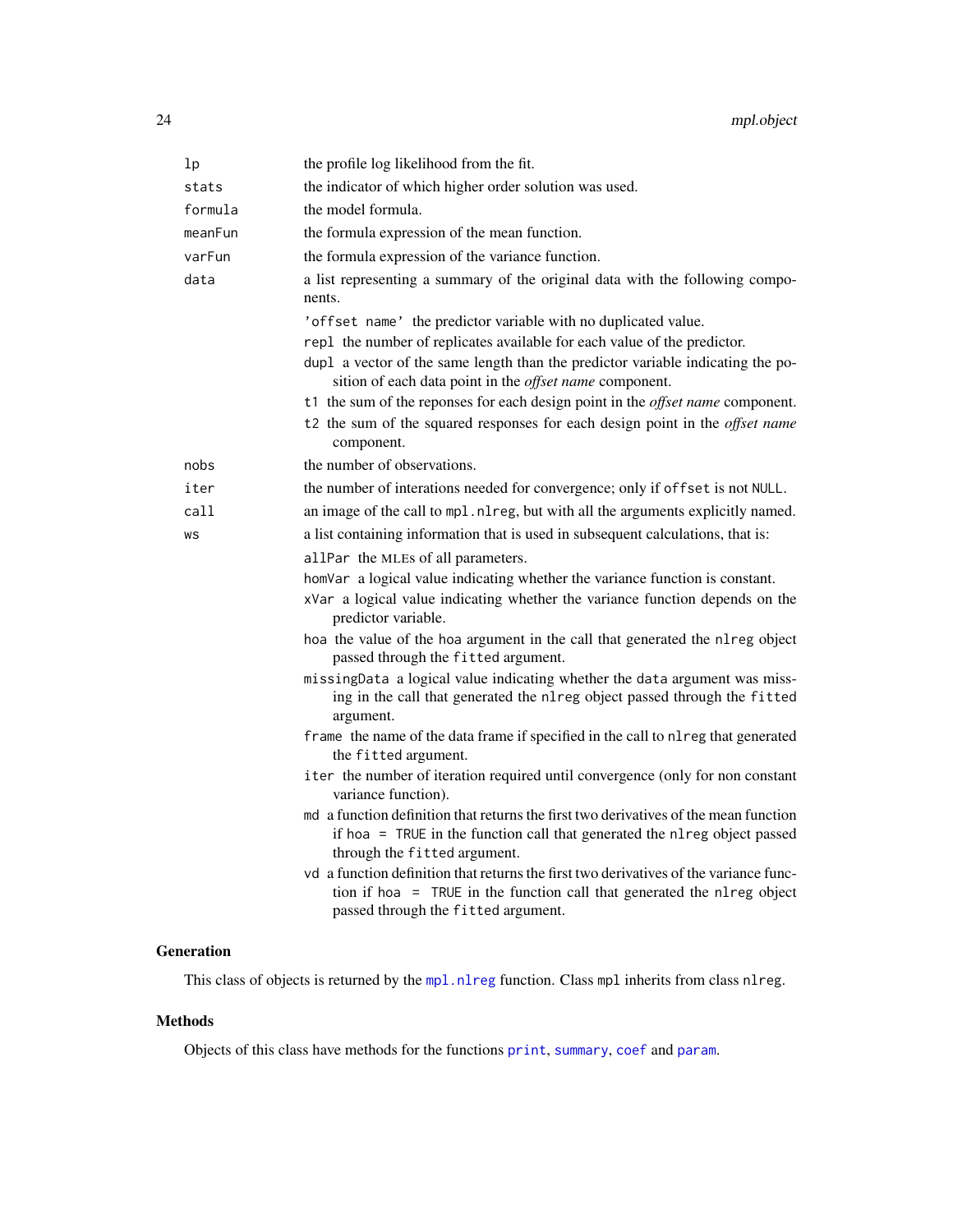#### <span id="page-24-0"></span>nlreg 25

# Note

The coefficients and variance parameters should be extracted by the generic functions of the same name, rather than by the \$ operator.

The data and ws components are not intended to be directly used by users, but rather contain information used by functions such as summary.

# See Also

[mpl.nlreg](#page-20-1), [mpl](#page-19-1), [nlreg.object](#page-30-1)

<span id="page-24-1"></span>nlreg *Fit a Nonlinear Heteroscedastic Model via Maximum Likelihood*

#### Description

Returns an object of class nlreg which represents a nonlinear heteroscedastic model fit of the data obtained by maximizing the corresponding likelihood function.

#### Usage

```
nlreg(formula, weights = NULL, data = sys.frame(sys.parent()), start,
      offset = NULL, subset = NULL,
      control = list(x.tol = 1e-06, rel.tol = 1e-06,step.min = 1/2048, maxit = 100), trace = FALSE,
      hoa = FALSE)
```
#### **Arguments**

| formula | a formula expression as for other nonlinear regression models, of the form<br>response $\sim$ f(predictor) where f is a nonlinear function of the predictor<br>involving a number of regression coefficients. Only one predictor variable can<br>be included in the model formula. Missing values are not allowed. |
|---------|--------------------------------------------------------------------------------------------------------------------------------------------------------------------------------------------------------------------------------------------------------------------------------------------------------------------|
| weights | a formula expression of the form $\sim$ V(predictor) where V is a nonlinear vari-<br>ance function involving the predictor or some transformation of it, variance pa-<br>rameters and/or regression coefficients. The error variance nl reg works with<br><b>1S</b>                                                |
|         | $Var(error) = s^2 V(predictor)$                                                                                                                                                                                                                                                                                    |
|         | where the constant term $\sigma^2$ is included by default and must not be specified in<br>the weights argument. The nl reg routine treats it on the logarithmic scale and<br>assigns to it the parameter name logs. By default, the error variance is assumed<br>to be constant.                                   |
| data    | an optional data frame in which to interpret the variables occurring in the model<br>formula. Missing values are not allowed.                                                                                                                                                                                      |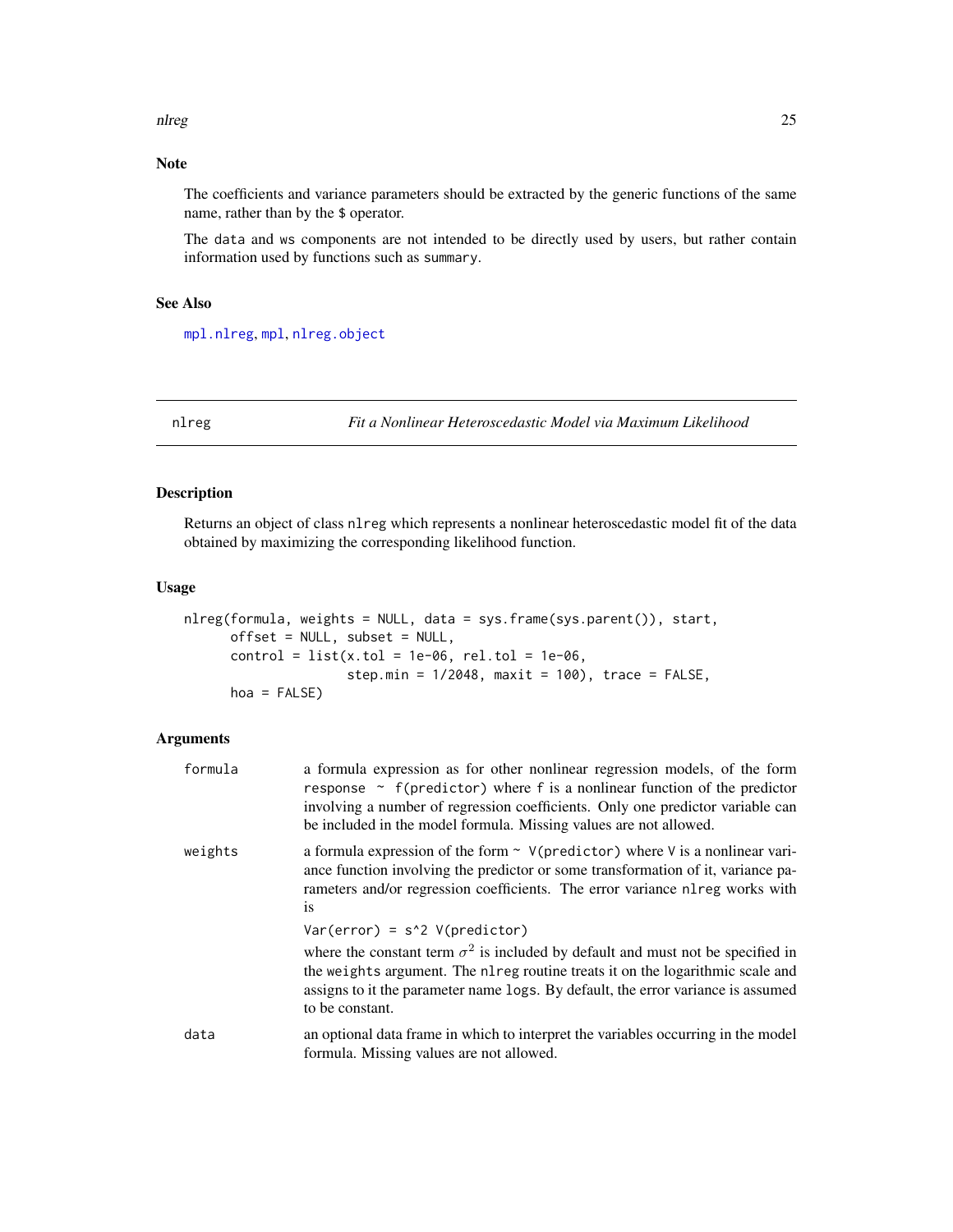<span id="page-25-0"></span>

| start   | a numerical vector containing the starting values that initialize the iterative esti-<br>mating procedure. Each component of the vector must be named and represents<br>one of the parameters included in the mean and, if defined, variance function.<br>Starting values have to be supplied for every model parameter, except for the<br>constant term in the variance function which is included by default in the model.<br>See the weights argument above. |
|---------|-----------------------------------------------------------------------------------------------------------------------------------------------------------------------------------------------------------------------------------------------------------------------------------------------------------------------------------------------------------------------------------------------------------------------------------------------------------------|
| offset  | a numerical vector with a single named element. The name indicates the param-<br>eter of interest which will be fixed to the value specified. logs is used to identify<br>the constant term $\sigma^2$ which is included by default in the variance function.                                                                                                                                                                                                   |
| subset  | expression saying which subset of the rows of the data should be used in the fit.<br>This can be a logical vector or a numeric vector indicating which observation<br>numbers are to be included. All observations are included by default.                                                                                                                                                                                                                     |
| control | a list of iteration and algorithmic constants. See the <b>Details</b> section below for<br>their definition.                                                                                                                                                                                                                                                                                                                                                    |
| trace   | logical flag. If TRUE, details of the iterations are printed.                                                                                                                                                                                                                                                                                                                                                                                                   |
| hoa     | logical flag. If TRUE, the first and second derivatives of the mean and, if defined,<br>variance functions are stored in the fitted model object. The default is FALSE.                                                                                                                                                                                                                                                                                         |
|         |                                                                                                                                                                                                                                                                                                                                                                                                                                                                 |

#### Details

A nonlinear heteroscedastic model representing the relationship between two scalar quantities is fitted. The response is specified on the left-hand side of the formula argument. The predictor appears in the right-hand side of the formula and, if specified, weights arguments. Only one predictor variable can be included. Missing values in the data are not allowed.

The fitting criterion is maximum likelihood. The core algorithm implemented in nlreg alternates minimization of minus the log likelihood with respect to the regression coefficients and the variance parameters. The quasi-Newton [optim](#page-0-0)izer optim is used in both steps. The constant term  $\sigma^2$  in

Var(error) = s^2 V(predictor) is included by default. In order to work with a real value,  $\sigma^2$ is estimated on the logarithmic scale, that is, the model is reparametrized into  $\log(\sigma^2)$  which gives rise to the parameter name logs. If the errors are homoscedastic, the second step is omitted and the algorithm switches automatically to [nls](#page-0-0). If the weights argument is omitted, homoscedasticity of the errors is assumed.

Starting values for all parameters have to be passed through the start argument except for  $\sigma^2$ for which the maximum likelihood estimate is available in closed form. Starting values should be chosen carefully in order to avoid convergence to a local maximum.

The algorithm iterates until convergence or until the maximum number of iterations defined by maxit is reached. The stopping rule considers the relative difference between successive estimates and the relative increment of the log likelihood. These are governed by the parameters x.tol and rel.tol/step.min, respectively.

If convergence has been reached, the results are saved in an object of class nlreg. The output can be examined by [print](#page-0-0) and [summary](#page-0-0). Components can be extracted using [coef](#page-0-0), [param](#page-34-1), [fitted](#page-0-0) and [residuals](#page-0-0). The model fit can be updated using [update](#page-0-0). Profile plots and profile pair sketches are provided by [profile](#page-0-0), and [contour](#page-0-0). Diagnostic plots are obtained from [nlreg.diag.plots](#page-36-1) or simply [plot](#page-0-0).

The details are given in Brazzale (2000, Section 6.3.1).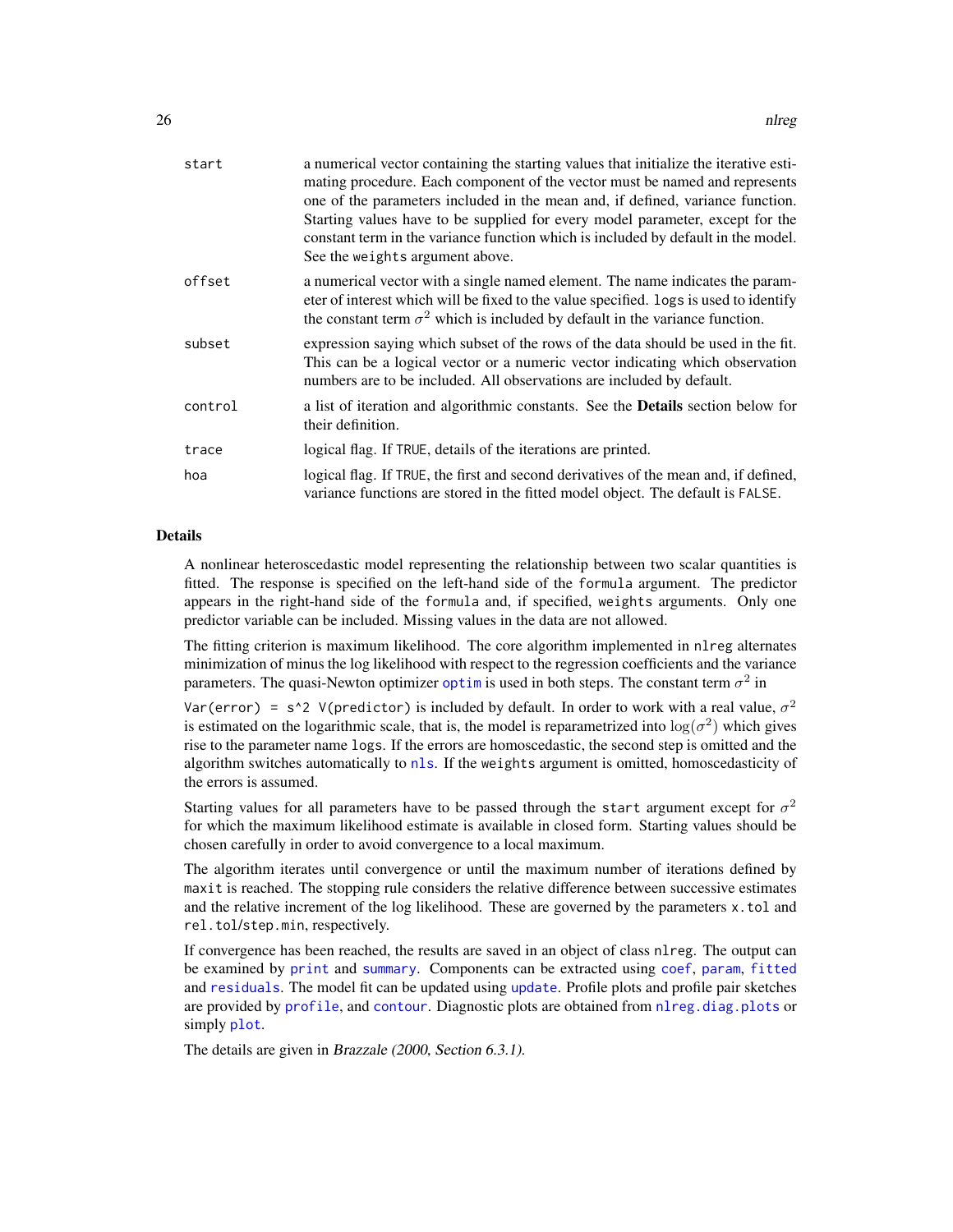#### <span id="page-26-0"></span>nlreg 27

#### Value

An object of class nlreg is returned which inherits from [nls](#page-0-0). See nlreg. object for details.

#### Side Effects

If trace = TRUE, the iteration number and the corresponding log likelihood are printed.

#### Note

The arguments hoa and control play an important role. The first forces the algorithm to save the derivatives of the mean and variance functions in the fitted model object. This is imperative if one wants to save execution time, especially for complex models. Fine-tuning of the control argument which controls the convergence criteria helps surrounding a well-known problem in nonlinear regression, that is, convergence failure in cases where the likelihood is very flat.

If the errors are homoscedastic, the nlreg routine switches automatically to [nls](#page-0-0) which, although rarely, dumps because of convergence problems. To avoid this, either reparametrize the model (see Bates and Watts, 1988) or choose starting values that are more realistic. This advice also holds in case of convergence problems for models with non constant variance function. Use the trace = TRUE argument to gain insight into what goes on at the different iteration steps.

The weights argument has a different meaning than in other model fitting routines such as  $\text{1m}$  and [glm](#page-0-0). It defines the variance function of the nonlinear model and not a vector of observation weights that are multiplied into the squared residuals.

#### References

Bates, D. M. and Watts, D. G. (1988) *Nonlinear Regression Analysis and Its Applications*. New York: Wiley.

Brazzale, A. R. (2000) *Practical Small-Sample Parametric Inference*. Ph.D. Thesis N. 2230, Department of Mathematics, Swiss Federal Institute of Technology Lausanne.

Seber, G. A. F. and Wild, C. J. (1989) *Nonlinear Regression*. New York: Wiley.

# See Also

[nlreg.object](#page-30-1), [nls](#page-0-0)

#### Examples

```
library(boot)
data(calcium)
##
## Homoscedastic model fit
calcium.nl <- nlreg( cal ~ b0*(1-exp(-b1*time)), start = c(b0 = 4, b1 = 0.1),
                     data = calcium )
##
## Heteroscedastic model fit
calcium.nl <- nlreg( cal ~ b0*(1-exp(-b1*time)), weights = ~ ( 1+time^g )^2,
                     start = c(b0 = 4, b1 = 0.1, g = 1), data = calcium,
                     hoa = TRUE)
## or
```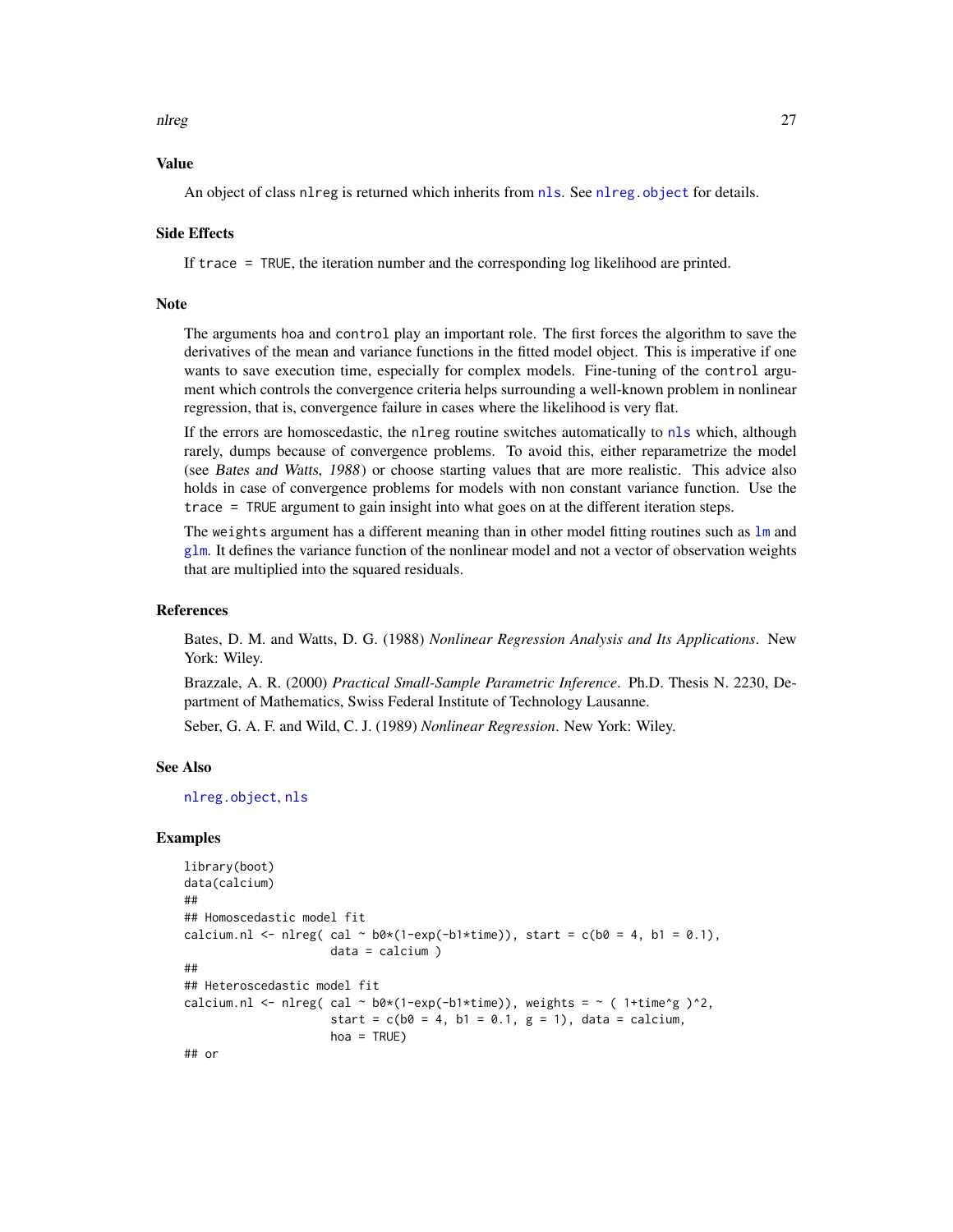```
calcium.nl <- update(calcium.nl, weights = \sim (1+time^g)^2,
                     start = c(b0 = 4, b1 = 0.1, g = 1), hoa = TRUE )
##
##
## Power-of-X (POX) variance function
##
data(metsulfuron)
metsulfuron.nl <-
    nlreg( log(area) \sim log( b1+(b2-b1) / (1+(dose/b4)^{b3}) ),
           weights = \sim ( 1+dose^exp(g) )^2, data = metsulfuron,
           start = c(b1 = 138, b2 = 2470, b3 = 2, b4 = 0.07, g = log(0.3)),hoa = TRUE )
##
##
## Power-of-mean (POM) variance function
##
data(ria)
ria.nl <- nlreg( count \sim b1+(b2-b1) / (1+(conc/b4)^b3),
                 weights = \sim ( b1+(b2-b1) / (1+(conc/b4)^b3) )^g, data = ria,
                 start = c(b1 = 1.6, b2 = 20, b3 = 2, b4 = 300, g = 2),
                 hoa = TRUE, trace = TRUE )
##
##
## Error-in-variables (EIV) variance function
##
data(chlorsulfuron)
options( object.size = 10000000 )
chlorsulfuron.nl <-
    nlreg( log(area) ~ log( b1+(b2-b1) / (1+(dose/b4)^b3) ),
        weights = ~ ( 1+k*dose^g*(b2-b1)^2/(1+(dose/b4)^b3)^4*b3^2*dose^(2*b3-2)/
                    b4^(2*b3)/(b1+(b2-b1)/(1+(dose/b4)^b3))^2 ),
        start = c(b1 = 2.2, b2 = 1700, b3 = 2.8, b4 = 0.28, g = 2.7, k = 1),data = chlorsulfuron, hoa = TRUE, trace = TRUE,
        control = list(x.tol = 10^x - 12, rel.tol = 10^x - 12, step.min = 10^x - 12) )
```
<span id="page-27-1"></span>

nlreg.diag *Nonlinear Heteroscedastic Model Diagnostics*

# Description

Calculates different types of residuals, influence measures and leverages for a nonlinear heteroscedastic model.

#### Usage

```
nlreg.diag(fitted, hoa = TRUE, infl = TRUE, trace = FALSE)
```
<span id="page-27-0"></span>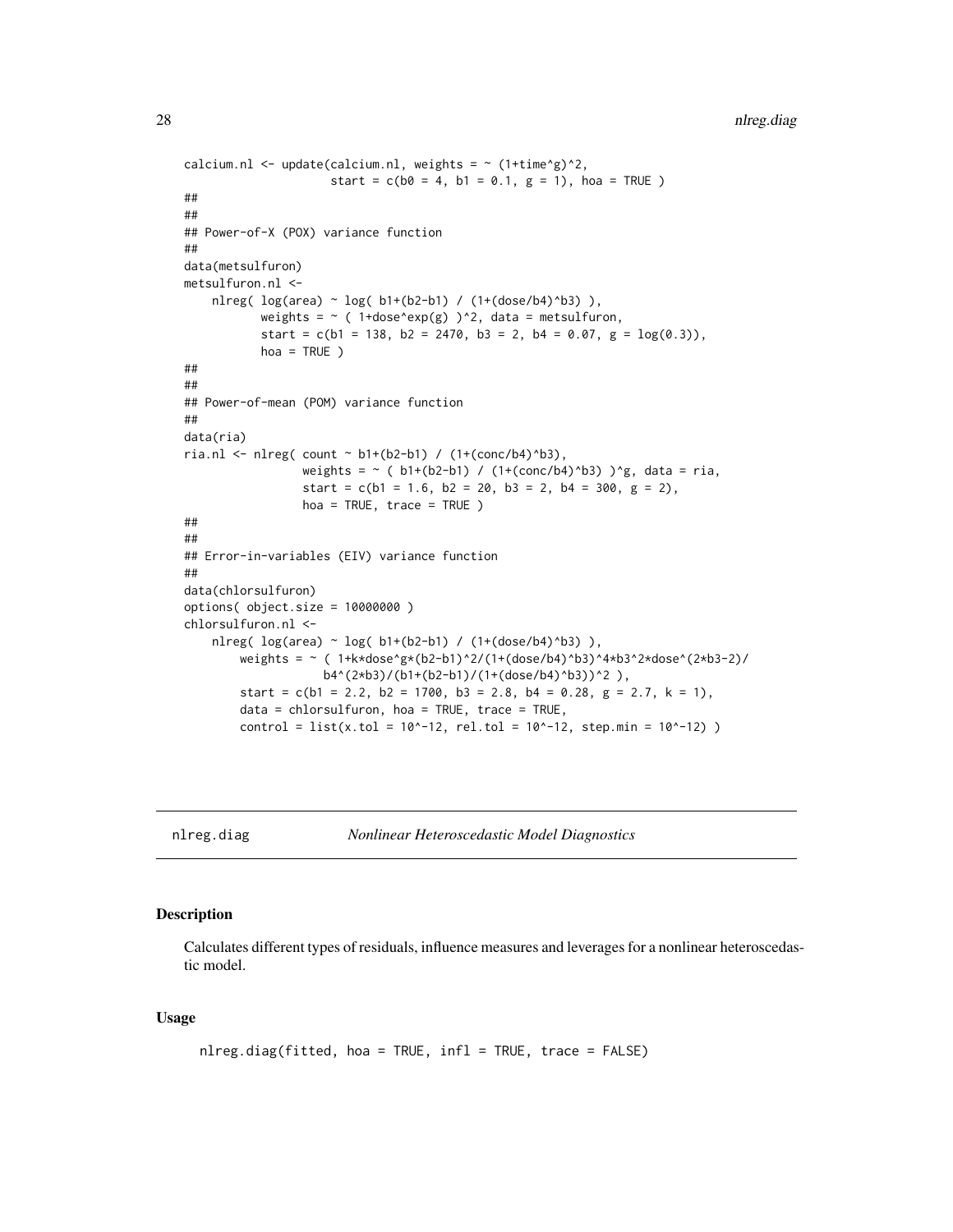#### <span id="page-28-0"></span>nlreg.diag 29

#### Arguments

| fitted | a nl reg object, that is, the result of a call to nl reg.                                                                                |
|--------|------------------------------------------------------------------------------------------------------------------------------------------|
| hoa    | logical value indicating whether higher order asymptotics should be used for<br>calculating the regression diagnostics. Default is TRUE. |
| infl   | logical value indicating whether influence measures should be calculated on the<br>basis of a leave-one-out analysis. Default is TRUE.   |
| trace  | logical value. If TRUE, details of the iterations are printed. Default is FALSE.                                                         |

#### Details

The regression diagnostics implemented in the nlreg.diag routine follow two approaches. The first exploits, where possible, the analogy with linear models, that is, it applies the classical definitions of residuals, leverages and Cook's distance after having linearized the nonlinear model through Taylor series expansion (Carroll and Ruppert, 1988, Section 2.8). The second approach uses the mean shift outlier model (Cook and Weisberg, 1982, Section 2.2.2), where a dummy variable is included for each observation at a time, the model refitted and the significance of the corresponding coefficient assessed.

The leverages are defined in analogy to the linear case (Brazzale, 2000, Appendix A.2.2). Two versions are available. In the first case the sub-block of the inverse of the expected information matrix corresponding to the regression coefficients is used in the definition. In the second case, this matrix is replaced by the inverse of  $M'WM$ , where M is the  $n \times p$  matrix whose *i*th row is the gradient of the mean function evaluated at the ith data point and  $W$  is a diagonal matrix whose elements are the inverses of the variance function evaluated at each data point.

If the model is correctly specified, all residuals follow the standard normal distribution. The second kind of leverages described above are used to calculate the approximate studentized residuals, whereas the generalized Pearson residuals use the first kind. The ith generalized Pearson residual can also be obtained as the score statistic for testing the significance of the dummy coefficient in the mean shift outlier model for observation  $i$ . Accordingly, the  $i$ th deletion and  $r^*$ -type residuals are defined as respectively the likelihood root and modified likelihood root statistics  $(r$  and  $r^*)$  for the same situation (Bellio, 2000, Section 2.6.1).

Different influence measures were implemented in nlreg.diag. If infl  $=$  TRUE, the global measure (Cook and Weisberg, 1982, Section 5.2) and two partial ones (Bellio, 2000, Section 2.6.2), the first measuring the influence of each observation on the regression coefficients and the second on the variance parameters, are returned. They are calculated through a leave-one-out analysis, where one observation at a time is deleted and the model refitted. In order to avoid a further model fit, the constrained maximum likelihood estimates that would be needed are approximated by means of a Taylor series expansion centered at the MLEs. If infl = FALSE, only an approximation to Cook's distance, obtained from a first order Taylor series expansion of the partial influence measure for the regression coefficients, is returned.

A detailed account of regression diagnostics can be found in Davison and Snell (1991) and Davison and Tsai (1992). The details and in particular the definitions of the above residuals and diagnostics are given in Brazzale (2000, Section 6.3.1 and Appendix A.2.2).

#### Value

Returns an object of class nlreg.diag with the following components: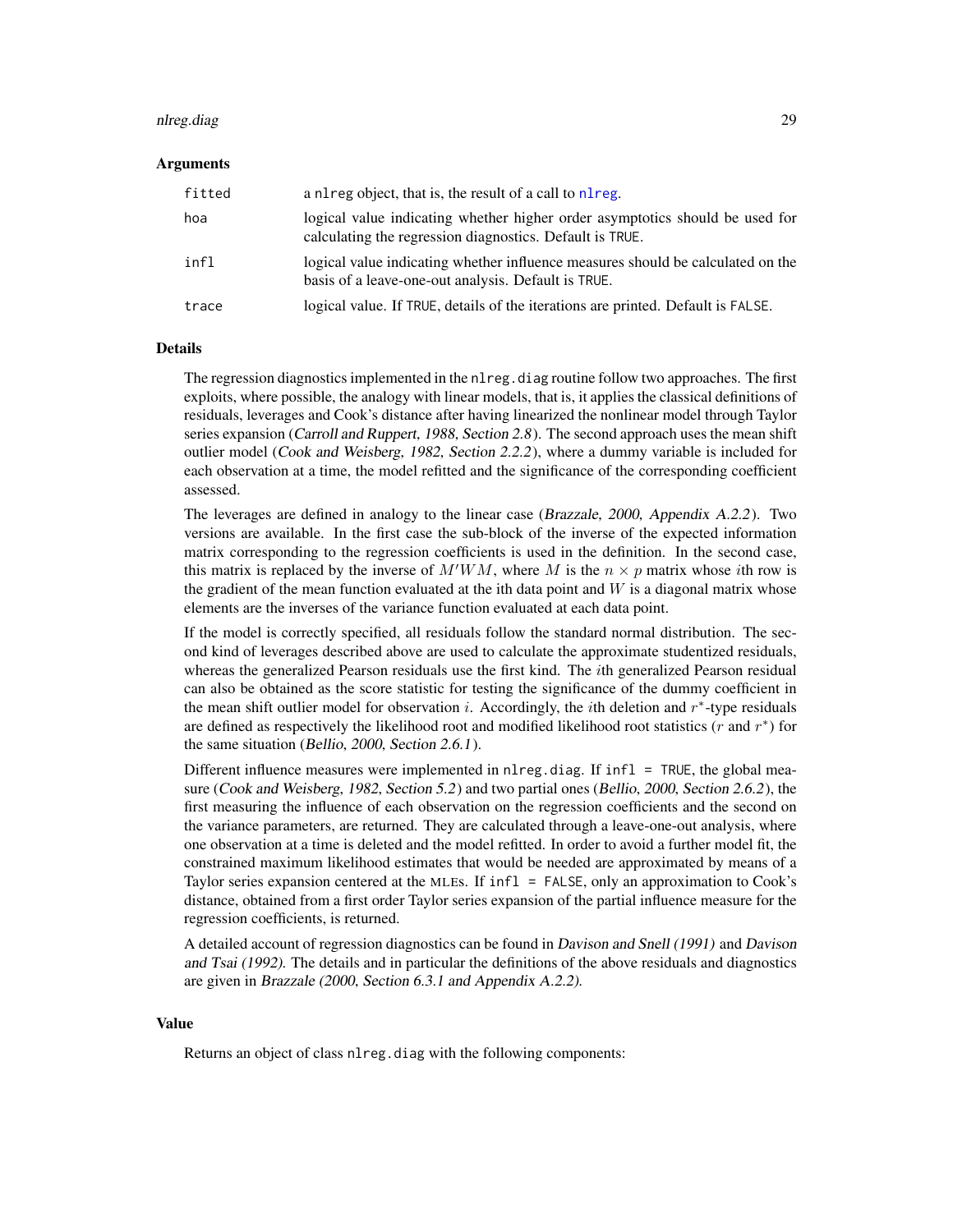<span id="page-29-0"></span>

| fitted | the fitted values, that is, the mean function evaluated at each data point.                                                                            |
|--------|--------------------------------------------------------------------------------------------------------------------------------------------------------|
| resid  | the response (or standardized) residuals from the fit.                                                                                                 |
| rp     | the generalized Pearson residuals from the fit.                                                                                                        |
| rs     | the approximate studentized residuals from the fit.                                                                                                    |
| rj     | the deletion residuals from the fit; only if hoa $=$ TRUE.                                                                                             |
| rsj    | the $r^*$ -type residuals from the fit; only if hoa = TRUE.                                                                                            |
| h      | the leverages of the observations.                                                                                                                     |
| ha     | the approximate leverages of the observations.                                                                                                         |
| cook   | an approximation to Cook's distance for the regression coefficients.                                                                                   |
| ld     | the global influence of each observation; only for heteroscedastic errors and if<br>$infl = TRUE.$                                                     |
| ld.rc  | the partial influence of each observation on the estimates of the regression coef-<br>ficients; only for heteroscedastic errors and if $infl = TRUE$ . |
| ld.vp  | the partial influence of each observation on the estimates of the variance param-<br>eters; only for heteroscedastic errors and if infl = TRUE.        |
| npar   | the number of regression coefficients.                                                                                                                 |

#### Side Effects

If trace = TRUE, the number of the observation currently considered in the mean shift outlier model or omitted in the leave-one-out analysis (see Details section above) is printed; only if hoa = TRUE or infl = TRUE.

#### Acknowledgments

This function is based on A. J. Canty's function [glm.diag](#page-0-0) contained in library boot.

#### Note

The calculation of the deletion and  $r^*$ -type residuals and of the influence measures can be timeconsuming. In the first case, the mean shift outlier model has to be refitted as many times as the total number of observations. In the second case, the original model is refitted the same amount of times, where one observation at a time is deleted. Furthermore, the definition of the  $r^*$ -type residuals requires differentiation of the mean function of the mean shift outlier model. These calculations can be avoided by changing the default setting of the arguments hoa and infl to FALSE.

To obtain some of the regression diagnostics (typically those based on higher order statistics), the model is repeatedly refitted for different values of the mean shift outlier model parameter. Although rarely, convergence problems may occur as the starting values are chosen in an automatic way. A [try](#page-0-0) construct is used to prevent the nlreg.diag method from breaking down. Hence, the values of the diagnostics are not available where a convergence problem was encountered. A warning is issued whenever this occurs.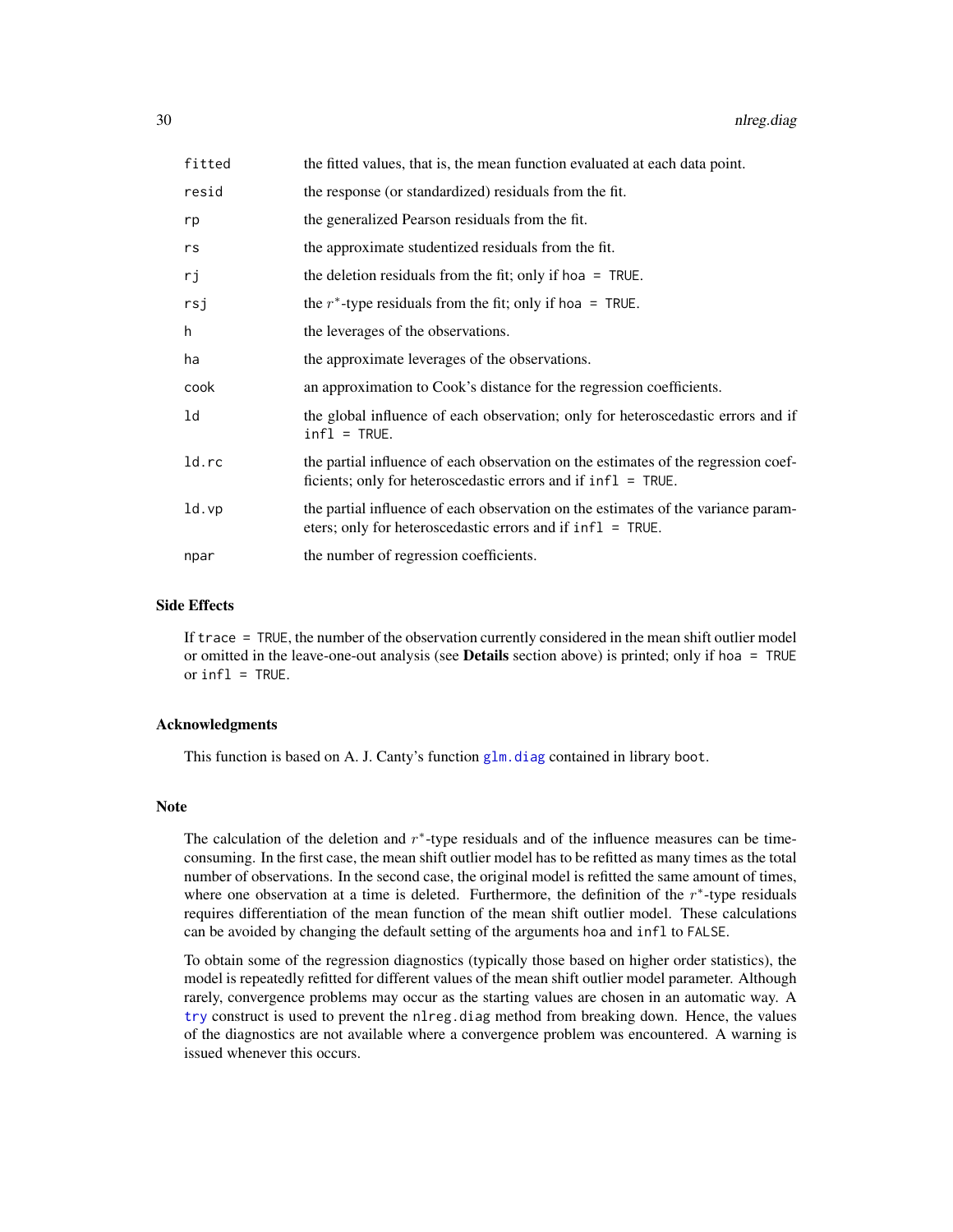#### <span id="page-30-0"></span>nlreg.object 31

#### References

Bellio, R. (2000) *Likelihood Asymptotics: Applications in Biostatistics*. Ph.D. Thesis, Department of Statistics, University of Padova.

Brazzale, A. R. (2000) *Practical Small-Sample Parametric Inference*. Ph.D. Thesis N. 2230, Department of Mathematics, Swiss Federal Institute of Technology Lausanne.

Carroll, R. J. and Ruppert, D. (1988) *Transformation and Weighting in Regression*. London: Chapman & Hall.

Cook, R. D. and Weisberg, S. (1982) *Residuals and Influence in Regression*. New York: Chapman & Hall.

Davison, A. C. and Snell, E. J. (1991) Residuals and diagnostics. In *Statistical Theory and Modelling: In Honour of Sir David Cox* (eds. D. V. Hinkley, N. Reid, and E. J. Snell), 83–106. London: Chapman & Hall.

Davison, A. C. and Tsai, C.-L. (1992) Regression model diagnostics. *Int. Stat. Rev.*, 60, 337–353.

#### See Also

[nlreg.diag.plots](#page-36-1), [nlreg.object](#page-30-1)

# Examples

```
library(boot)
data(calcium)
calcium.nl <- nlreg( cal ~ b0*(1-exp(-b1*time)), weights = ~ ( 1+time^g )^2,
                     data=calcium, start = c(b0 = 4, b1 = 0.1, g = 1),
                     hoa = TRUE )
##
calcium.diag <- nlreg.diag( calcium.nl )
plot( calcium.diag, which = 9 )
##
calcium.diag <- nlreg.diag( calcium.nl, hoa = FALSE, infl = FALSE)
plot(calcium.diag, which = 9)
## Not available
```
<span id="page-30-1"></span>nlreg.object *Nonlinear Heteroscedastic Model Object*

#### Description

Class of objects returned when fitting a nonlinear heteroscedastic model.

#### Arguments

The following components must be included in a nlreg object:

the MLEs of the regression coefficients, that is, of the parameters appearing in the right-hand side of the formula argument in the call that generated the nlreg object.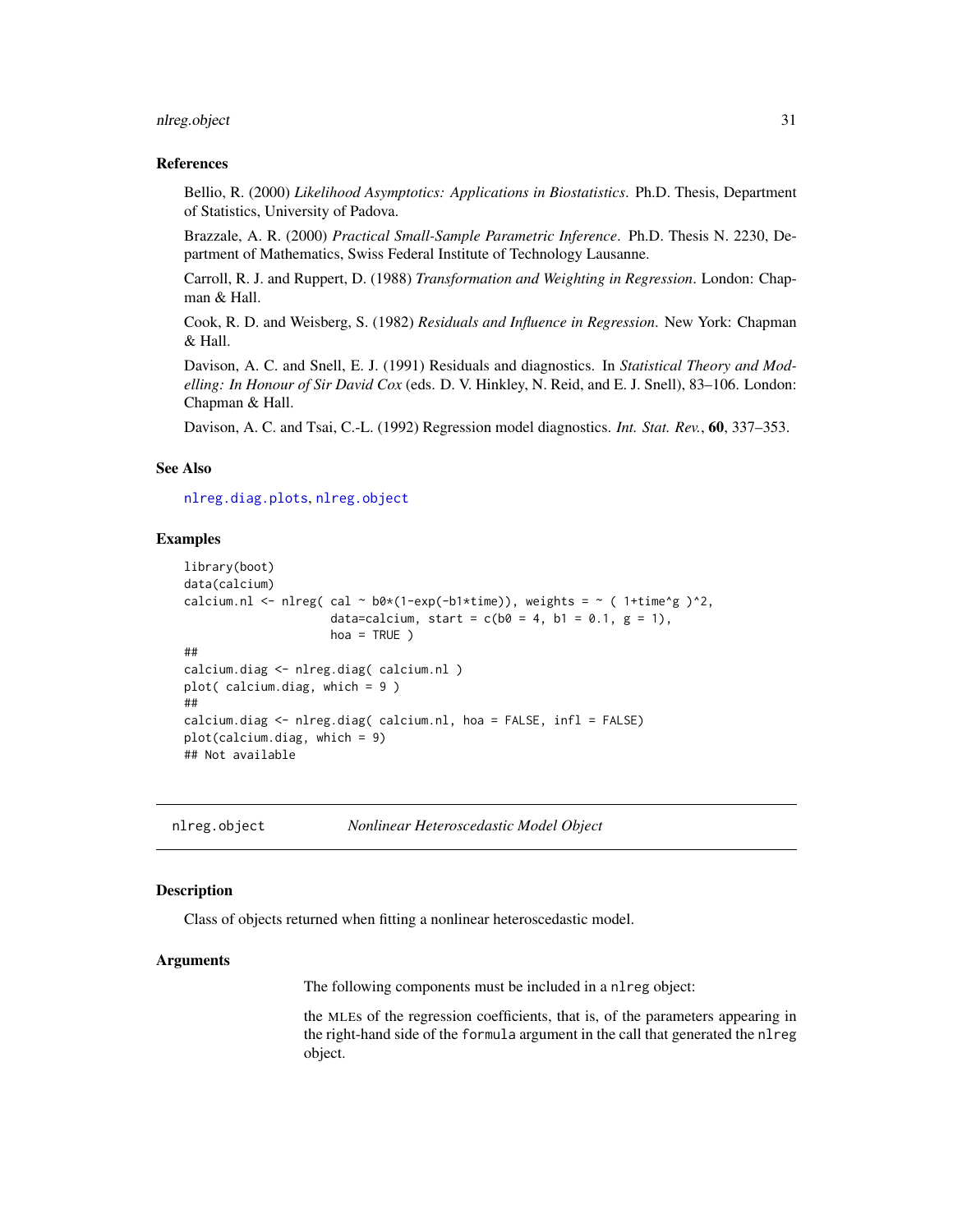<span id="page-31-0"></span>

| veePar    | the MLEs of the variance parameters appearing in the weights argument of the<br>call that generated the nlreg object. If this argument was missing, the MLE of<br>$\log(\sigma^2)$ , the logarithm of the constant variance, is returned. |
|-----------|-------------------------------------------------------------------------------------------------------------------------------------------------------------------------------------------------------------------------------------------|
| offset    | a numerical vector with a single named element indicating the parameter of<br>interest and the value to which it was fixed while fitting the nonlinear model.                                                                             |
| logLik    | the log likelihood from the fit.                                                                                                                                                                                                          |
| meanFun   | the formula expression of the mean function.                                                                                                                                                                                              |
| varFun    | the formula expression of the variance function.                                                                                                                                                                                          |
| data      | a list representing a summary of the original data with the following compo-<br>nents:                                                                                                                                                    |
|           | 'offset name' the predictor variable with no duplicated value.                                                                                                                                                                            |
|           | rep1 the number of replicates available for each value of the predictor.                                                                                                                                                                  |
|           | dupl a vector of the same length than the predictor variable indicating the po-<br>sition of each data point in the offset name component.                                                                                                |
|           | t1 the sum of the reponses for each design point in the <i>offset name</i> component.                                                                                                                                                     |
|           | t2 the sum of the squared responses for each design point in the <i>offset name</i><br>component.                                                                                                                                         |
| fitted    | the fitted values, that is, the mean function evaluated at each data point.                                                                                                                                                               |
| weights   | the variance function evaluated at each data point.                                                                                                                                                                                       |
| residuals | the response/standardized residuals from the fit.                                                                                                                                                                                         |
| start     | the starting values used to initialize the fitting routine.                                                                                                                                                                               |
| call      | an image of the call to nlreg, but with all the arguments explicitly named.                                                                                                                                                               |
| WS        | a list containing information that is used in subsequent calculations with the<br>following components:                                                                                                                                   |
|           | allPar the MLEs of all parameters.                                                                                                                                                                                                        |
|           | homVar a logical value indicating whether the variance function is constant.                                                                                                                                                              |
|           | xVar a logical value indicating whether the variance function depends on the<br>predictor variable.                                                                                                                                       |
|           | hoa the value of the hoa argument in the call that generated the nl reg object.                                                                                                                                                           |
|           | missingData a logical value indicating whether the data argument was miss-<br>ing in the call that generated the nlreg object.                                                                                                            |
|           | frame the name of the data frame if specified in the call to nlreg.                                                                                                                                                                       |
|           | iter the number of iteration required until convergence (only for non constant<br>variance function).                                                                                                                                     |
|           | md a function definition that returns the first two derivatives of the mean function<br>if hoa = TRUE in the function call that generated the nl reg object.                                                                              |
|           | vd a function definition that returns the first two derivatives of the variance func-<br>tion if hoa = TRUE in the function call that generated the nlreg object.                                                                         |

# Generation

This class of objects is returned by the [nlreg](#page-24-1) function to represent a fitted nonlinear heteroscedastic model. Class nlreg inherits from class nls, which represents a homoscedastic nonlinear model fit.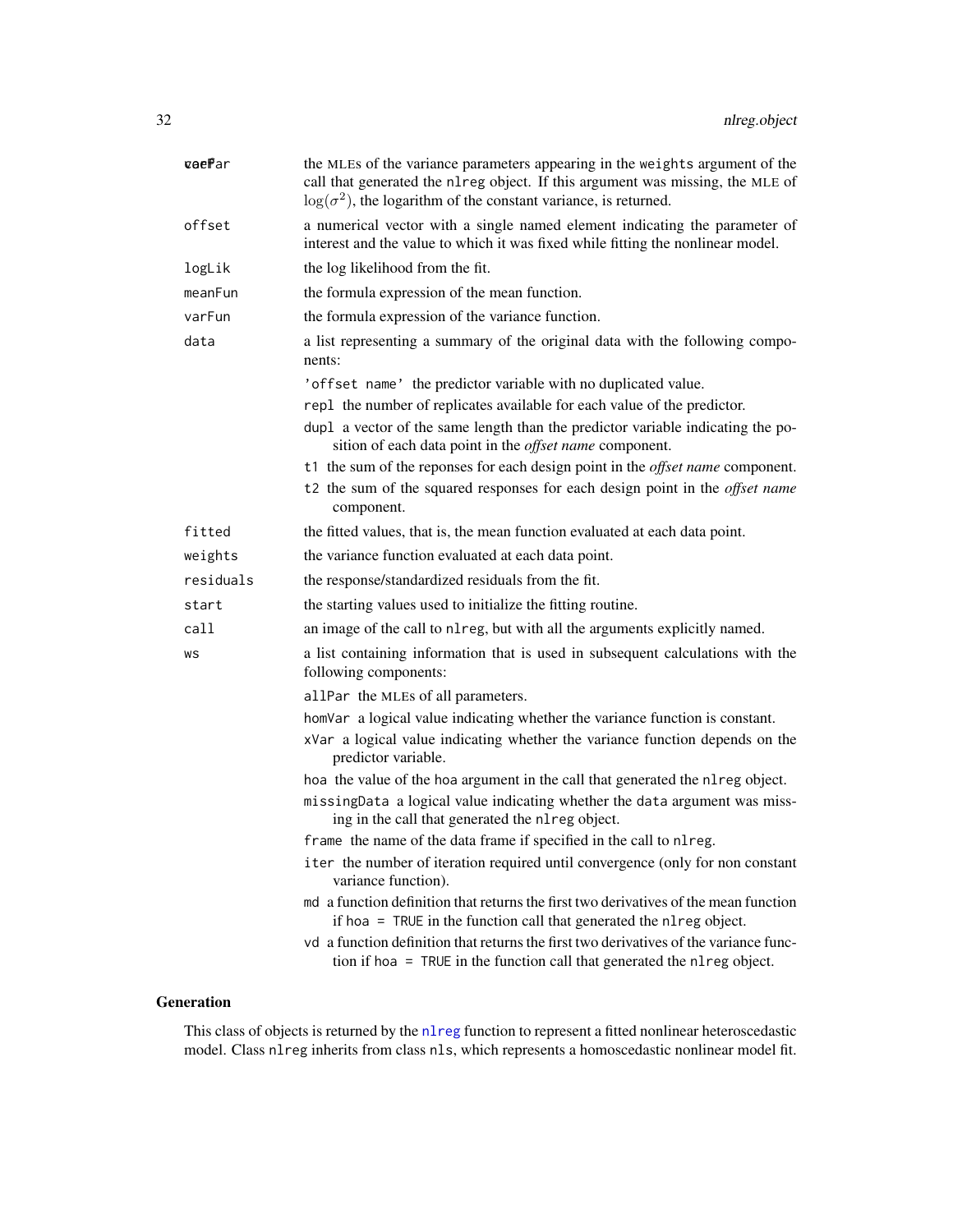#### <span id="page-32-0"></span>obsInfo 33

# Methods

Objects of this class have methods for the functions [print](#page-0-0), [summary](#page-0-0), [fitted](#page-0-0) among others.

# Note

The residuals, fitted values and coefficients should be extracted by the generic functions of the same name, rather than by the \$ operator.

The data and ws components are not intended to be directly accessed by users, but rather contain information invoked by functions such as [profile](#page-0-0) and [nlreg.diag](#page-27-1).

#### See Also

[nlreg](#page-24-1), [nls](#page-0-0)

<span id="page-32-1"></span>

| obsInfo |  |
|---------|--|
|         |  |

Returns the Observed Information Matrix — Generic Function

# Description

Returns the observed information matrix from a fitted model object.

#### Usage

```
obsInfo(object, ...)
```
# Arguments

| object   | any fitted model object for which the observed information matrix can be calcu-<br>lated. |
|----------|-------------------------------------------------------------------------------------------|
| $\cdots$ | absorbs any additional argument.                                                          |

#### Details

This function is generic (see [methods](#page-0-0)); method functions can be written to handle specific classes of data. Classes which already have methods for this function include: nlreg.

#### Value

the observed information matrix for a fitted regression model.

# See Also

[obsInfo.nlreg](#page-33-1), [nlreg.object](#page-30-1), [expInfo](#page-14-1)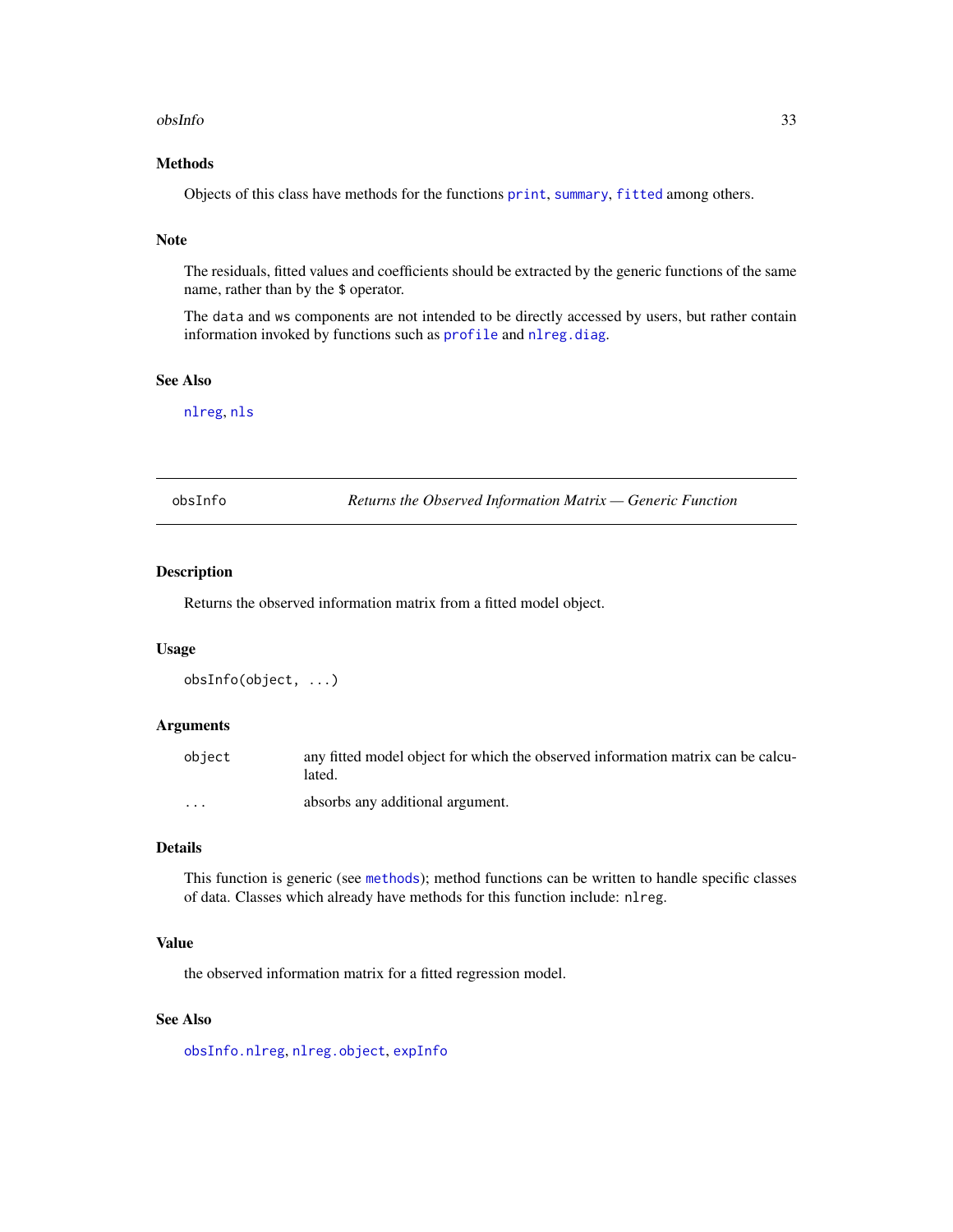# Examples

```
data(metsulfuron)
metsulfuron.nl <-
    nlreg( log(area) ~ log( b1+(b2-b1) / (1+(dose/b4)^b3) ),
           weights = \sim ( 1+dose^exp(g) )^2, data = metsulfuron,
           start = c(b1 = 138, b2 = 2470, b3 = 2, b4 = 0.07, g = log(0.3)),hoa = TRUE)
obsInfo( metsulfuron.nl )
```
<span id="page-33-1"></span>obsInfo.nlreg *Observed Information Matrix for 'nlreg' Objects*

# Description

Returns the observed information matrix from a fitted nlreg model.

# Usage

## S3 method for class 'nlreg' obsInfo(object, par, mu, v, m1 = NULL, m2 = NULL, v1 = NULL,  $v2 = NULL, ...$ 

# Arguments

| object         | a fitted nl reg object such as returned by a call to nl reg.                                                                                                                                     |
|----------------|--------------------------------------------------------------------------------------------------------------------------------------------------------------------------------------------------|
| par            | a vector of parameter values where each element is named after the parameter<br>it represents. If missing, the values in the ws\$allPar component of object are<br>used.                         |
| mu             | numerical vector containing the mean function evaluated at each data point. If<br>missing, the fitted values saved in object are used.                                                           |
| $\mathsf{V}$   | numerical vector containing the variance function evaluated at each data point.<br>If missing, the values of the weights component of object are used.                                           |
| m1             | a matrix whose rows represent the gradients of the mean function evaluated at<br>each data point. If NULL, the gradient attribute of the object returned by a call<br>to Dmean is used.          |
| m <sub>2</sub> | a three-way array whose rows represent the Hessian of the mean function evalu-<br>ated at each data point. If NULL, the hessian attribute of the object returned by<br>a call to Dmean is used.  |
| v <sub>1</sub> | a matrix whose rows represent the gradient of the variance function evaluated at<br>each data point. If NULL, the gradient attribute of the object returned by a call<br>to Dvar is used.        |
| v <sub>2</sub> | a three-way array whose rows represent the Hessian of the variance function<br>evaluated at each data point. If NULL, the hessian attribute of the object returned<br>by a call to Dvar is used. |
| $\cdots$       | absorbs any additional argument.                                                                                                                                                                 |

<span id="page-33-0"></span>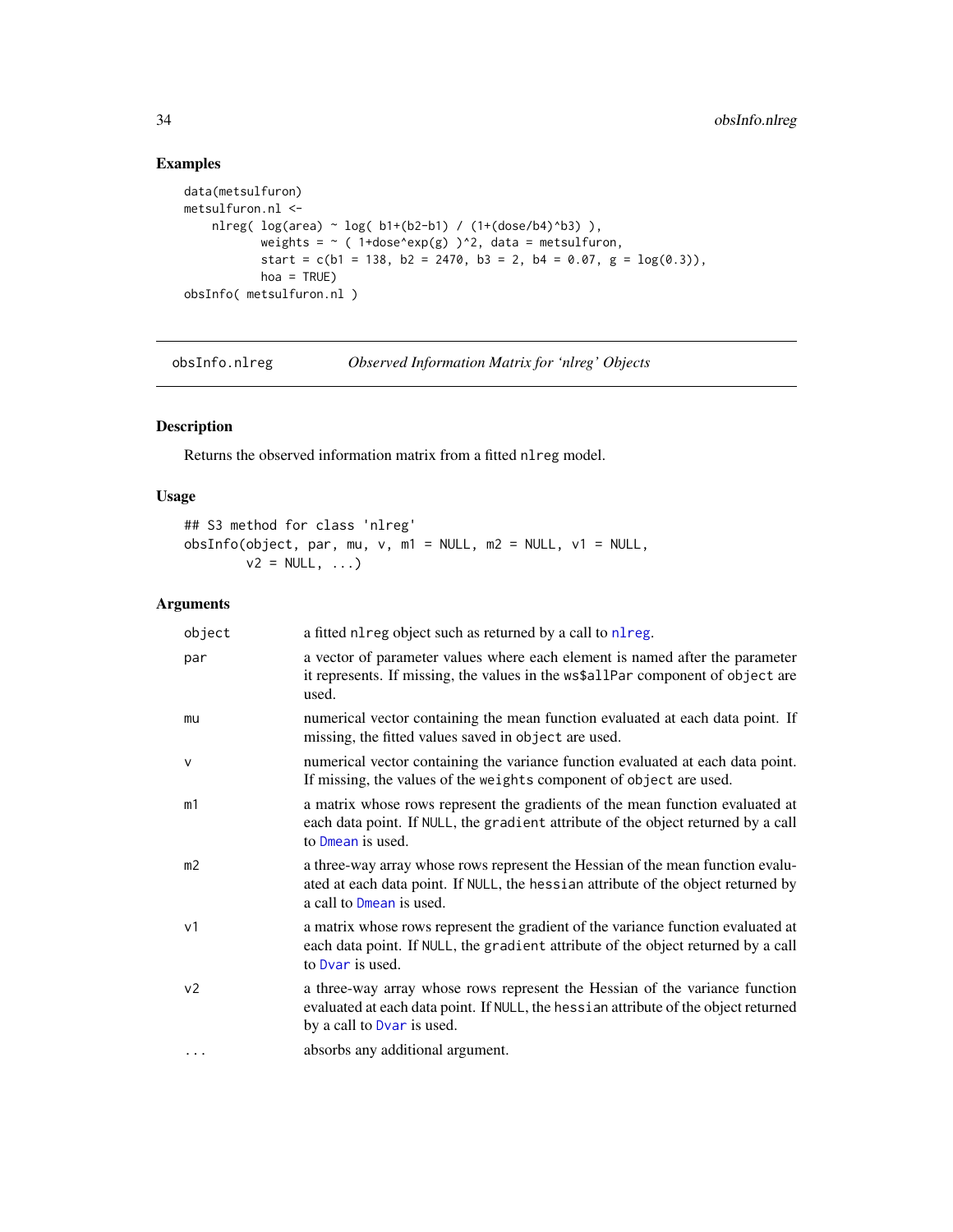#### <span id="page-34-0"></span>param 35

# Details

This function is a method for the generic function [obsInfo](#page-32-1) for objects inheriting from class nlreg.

#### Value

the observed information matrix of the fitted nonlinear model passed through the object argument.

# Note

This function is mostly intended for internal use. It is called by functions such as [summary.nlreg](#page-48-1) and [profile.nlreg](#page-41-1). To extract the observed information matrix from a fitted nlreg object, the generic method [obsInfo](#page-32-1) should be used.

# See Also

[obsInfo](#page-32-1), [nlreg.object](#page-30-1), [expInfo](#page-14-1)

<span id="page-34-1"></span>param *Extract All Parameters from a Model — Generic Function*

#### Description

This function extracts all parameters (regression coefficients, variance parameters etc.) from a fitted model.

# Usage

param(object, ...)

#### Arguments

| object   | any fitted model object from which parameters may be extracted.                |
|----------|--------------------------------------------------------------------------------|
| $\cdots$ | additional arguments like digits to control how many digits should be printed. |

# Details

This function is generic (see [methods](#page-0-0)); method functions can be written to handle specific classes of data. Classes which already have methods for this function include: nlreg.

#### Value

all parameters (regression coefficients, variance parameters etc.) of a fitted model.

# See Also

[param.nlreg](#page-0-0), [methods](#page-0-0)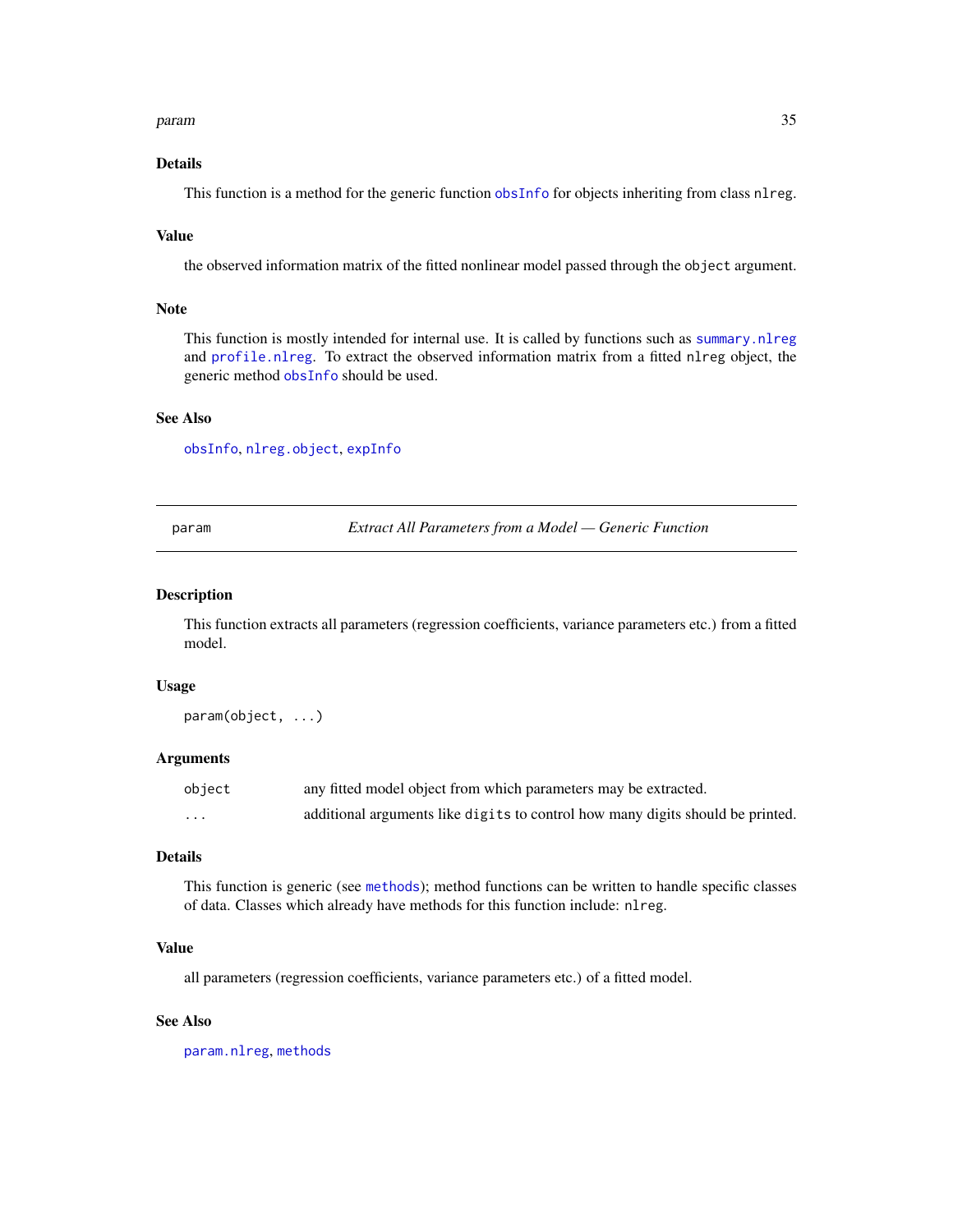#### Examples

```
data(metsulfuron)
metsulfuron.nl <-
   nlreg( log(area) ~ log( b1+(b2-b1) / (1+(dose/b4)^b3) ),
         weights = \sim(1+dose^exp(g))^2, data = metsulfuron,
         start = c(b1 = 138, b2 = 2470, b3 = 2, b4 = 0.07, g = log(0.3)),hoa = TRUE )
param( metsulfuron.nl )
## b1 b2 b3 b4 g logs
## 139.0395322 2471.5097481 1.7091297 0.0772535 -1.2582597 -3.8198406
```
<span id="page-35-1"></span>plot.nlreg.contours *Use plot() on a 'nlreg.contours' object*

# Description

This is a method for the function [plot](#page-0-0) for objects inheriting from class nlreg.contours.

#### Usage

```
## S3 method for class 'nlreg.contours'
plot(x, alpha = c(0.1, 0.05), drawbacks = FALSE, lwd1 = 1, lwd2 = 1,lty1 = "solid", lty2 = "solid", c11 = "blue", c12 = "red",
     col = "black", \text{ pch1} = 1, \text{ pch2} = 16, \text{ cex} = 0.5, ...
```
# Arguments

| $\mathsf{x}$  | anlreg.contours object, that is, the result of a call to contour.all.nlreg.profiles.                                                                                                                                                |
|---------------|-------------------------------------------------------------------------------------------------------------------------------------------------------------------------------------------------------------------------------------|
| alpha         | a numerical vector defining the levels of the contours; the default is $c(0.1, 0.05)$ ,<br>that is, $1 - \alpha = 0.9$ and $1 - \alpha = 0.95$ .                                                                                    |
| drawlabels    | logical value. Contours are labelled if TRUE.                                                                                                                                                                                       |
| lwd1, lwd2    | the line widths used to compare different curves in the same plot; default is<br>$1wd2 = 2$ for higher order solutions and $1wd1 = 1$ for first order solutions.                                                                    |
| lty1, lty2    | line types used to compare different curves in the same plot; default is "solid"<br>for all statistics.                                                                                                                             |
| cl1, cl2, col | colors used to compare different curves in the same plot; default is $c12 = "red"$<br>for higher order solutions, and $c11 =$ "blue" for the remaining first order<br>statistics. The default color of the plot is $col = "black".$ |
| pch1, pch2    | character types used to compare different values in the same plot; default is<br>$pch2 = 16$ for higher order solutions, and $pch1 = 1$ for the remaining first<br>order statistics.                                                |
| cex           | the character expansions relative to the standard size of the device to be used for<br>printing text. The default is $cex = 0.5$ .                                                                                                  |
| $\cdots$      | additional graphics parameters.                                                                                                                                                                                                     |

<span id="page-35-0"></span>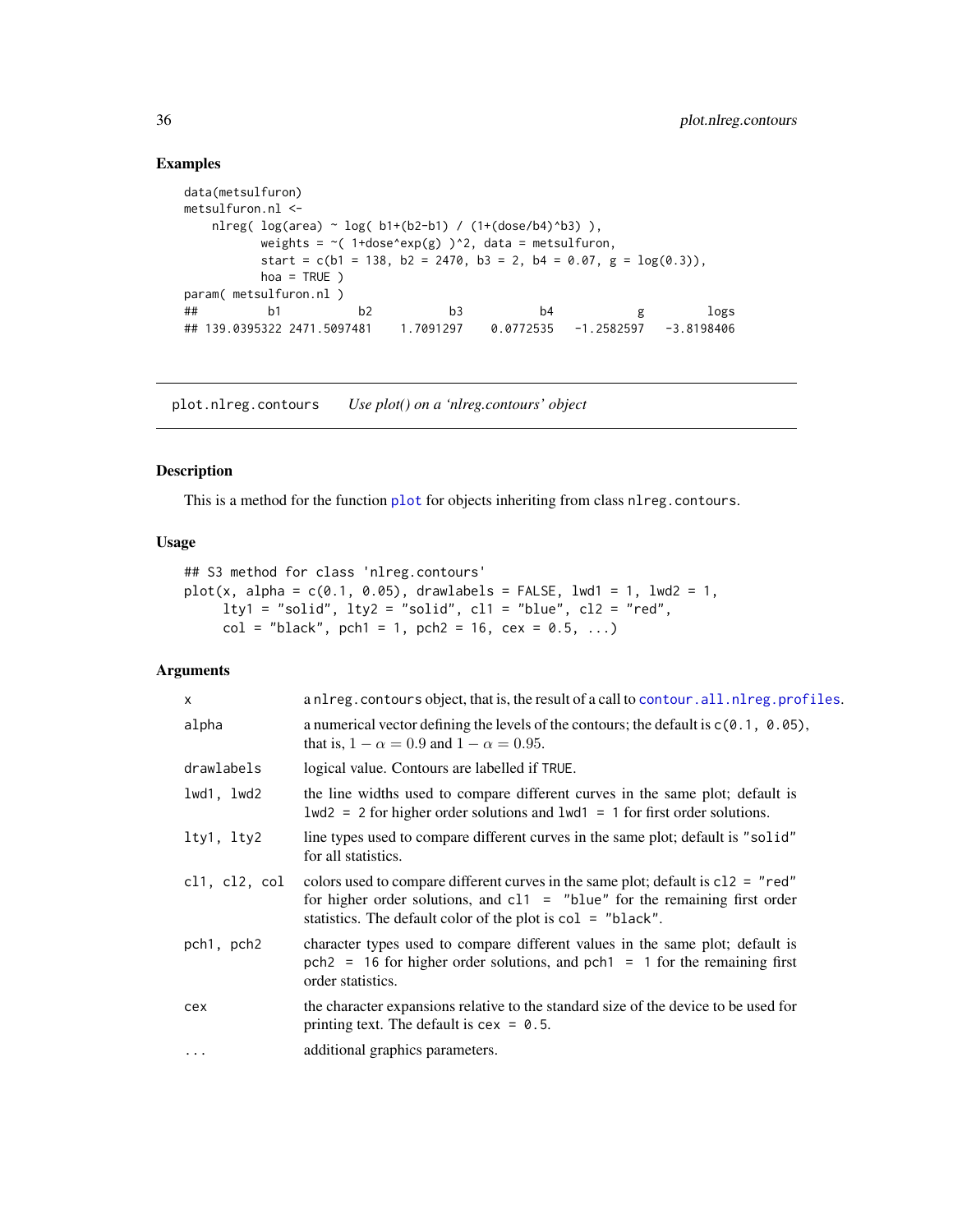# <span id="page-36-0"></span>plot.nlreg.diag 37

# Value

No value is returned.

# Side Effects

A plot is produced on the current graphics device.

#### See Also

[nlreg.contours.object](#page-0-0), [contour.all.nlreg.profiles](#page-5-1)

# Examples

```
## Not run:
data(metsulfuron)
metsulfuron.nl <-
    nlreg( formula = log(area) \sim log( b1+(b2-b1) / (1+(dose/b4)^b3) ),
           weights = \sim ( 1+dose^exp(g) )^2, data = metsulfuron,
           start = c(b1 = 138, b2 = 2470, b3 = 2, b4 = 0.07, g = log(0.3)),hoa = TRUE )
##
metsulfuron.prof <- profile( metsulfuron.nl, trace = TRUE )
metsulfuron.cont <- contour( metsulfuron.prof, ret = TRUE, plotit = FALSE )
par( mai = rep(0.2, 4))
plot( metsulfuron.cont )
## End(Not run)
```
plot.nlreg.diag *Diagnostic Plots for Nonlinear Heteroscedastic Models*

#### <span id="page-36-1"></span>Description

The nlreg.diag.plots routine generates diagnostic plots for a nonlinear heteroscedastic model using different types of residuals, influence measures and leverages. This is equivalent to using the plot.nlreg.diag method for function [plot](#page-0-0) for objects inheriting from class nlreg.diag.

# Usage

```
nlreg.diag.plots(fitted, which = "all", subset = NULL, iden = FALSE,
                labels = NULL, hoa = TRUE, infl = TRUE,trace = FALSE, ret = FALSE, ...)## S3 method for class 'nlreg.diag'
plot(x, which = "all", subset = NULL, iden = FALSE, labels = NULL,...)
```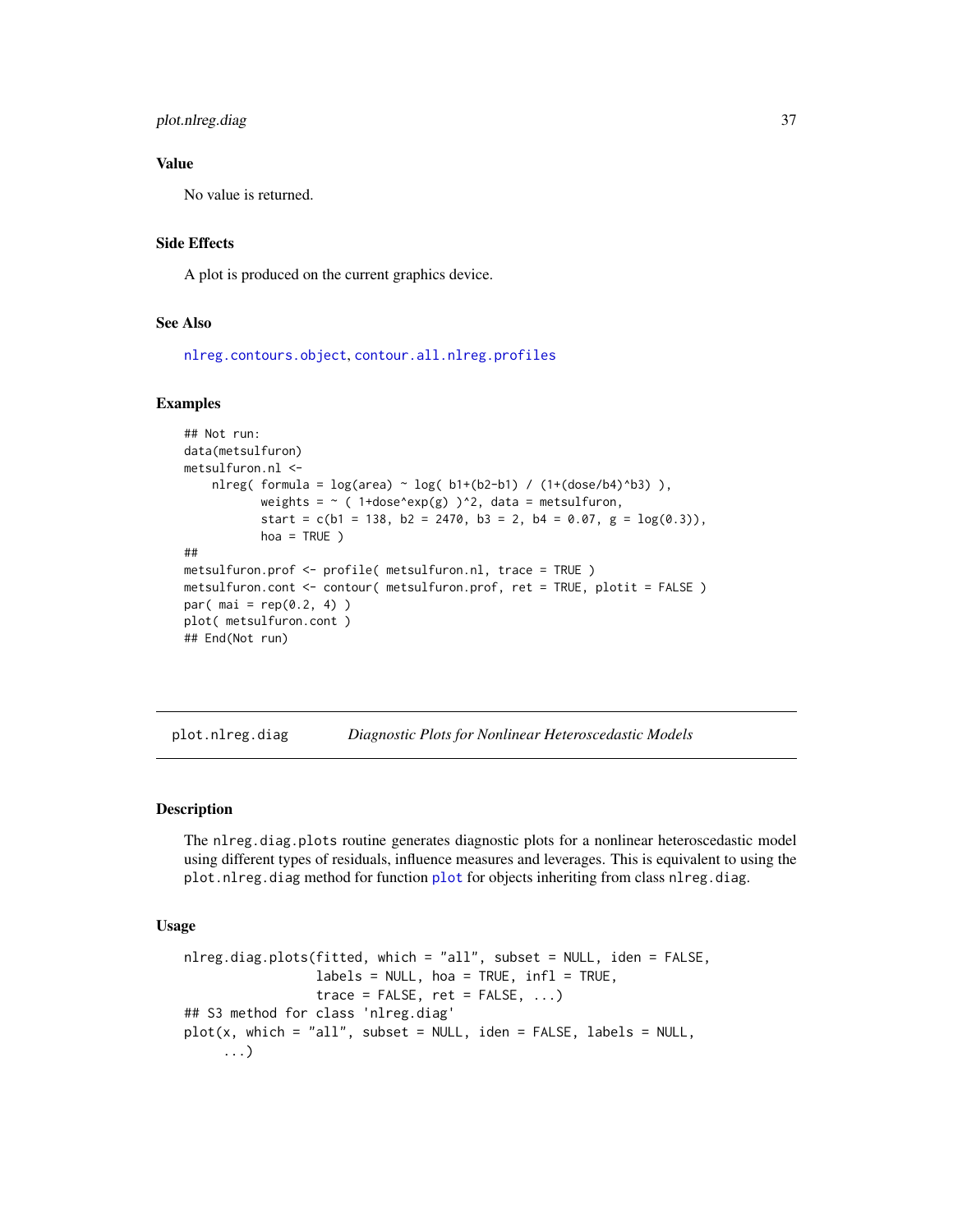# <span id="page-37-0"></span>Arguments

| either a nlreg object, that is, the result of a call to nlreg, or a nlreg.diag<br>object obtained from a call to nlreg.diag.                                                                                                                                                                                                                                     |
|------------------------------------------------------------------------------------------------------------------------------------------------------------------------------------------------------------------------------------------------------------------------------------------------------------------------------------------------------------------|
| a nlreg. diag object obtained from a call to nlreg. diag.                                                                                                                                                                                                                                                                                                        |
| which plot to draw. Admissible values are 2 to 9 which correspond to the choices<br>below. The default is "all", which pops up a menu that lists all available plots.                                                                                                                                                                                            |
| the subset of the data used in the original nl reg fit. Must be the same than<br>the subset option used in the call to nlreg that generated the nlreg object for<br>which the diagnostic plots are to be drawn. Needed only if the subset option is<br>used in the call to nlreg.                                                                                |
| logical argument. If TRUE, the user will be prompted after the plots are drawn.<br>A positive integer will select a plot and invoke identify() on that plot. After<br>exiting identify, the user is again prompted, this loop continuing until the user<br>responds to the prompt with 0. If iden is FALSE (default) the user cannot interact<br>with the plots. |
| a vector of labels for use with identify if iden is TRUE. If it is not supplied, the<br>labels are derived from the nlreg. diag object argument fitted or x.                                                                                                                                                                                                     |
| logical value indicating whether higher order asymptotics should be used for<br>calculating the regression diagnostics. Needed only if fitted is a nlreg object.<br>Default is TRUE.                                                                                                                                                                             |
| logical value indicating whether influence measures should be calculated on the<br>basis of a leave-one-out analysis. Needed only if fitted is a nlreg object.<br>Default is TRUE.                                                                                                                                                                               |
| logical value. If TRUE details of the iterations are printed. Needed only if fitted<br>is a nlreg object. Default is FALSE.                                                                                                                                                                                                                                      |
| logical argument indicating whether the nl reg. diag object should be returned;<br>the default is FALSE.                                                                                                                                                                                                                                                         |
| additional graphics parameters.                                                                                                                                                                                                                                                                                                                                  |
|                                                                                                                                                                                                                                                                                                                                                                  |

# Details

The diagnostics required for the plots are calculated by [nlreg.diag](#page-27-1), either by passing a nlreg.diag object or by applying nlreg.diag internally to the nlreg object specified through fitted. These are then used to produce the plots on the current graphics device. A menu lists all possible choices. They may be one or all of the following.

```
Make a plot selection (or 0 to exit)
1:plot: Summary
2:plot: Studentized residuals against fitted values
3:plot: r* residuals against fitted values
4:plot: Normal QQ-plot of studentized residuals
5:plot: Normal QQ-plot of r* residuals
6:plot: Cook statistic against h/(1-h)
7:plot: Global influence against h/(1-h)
```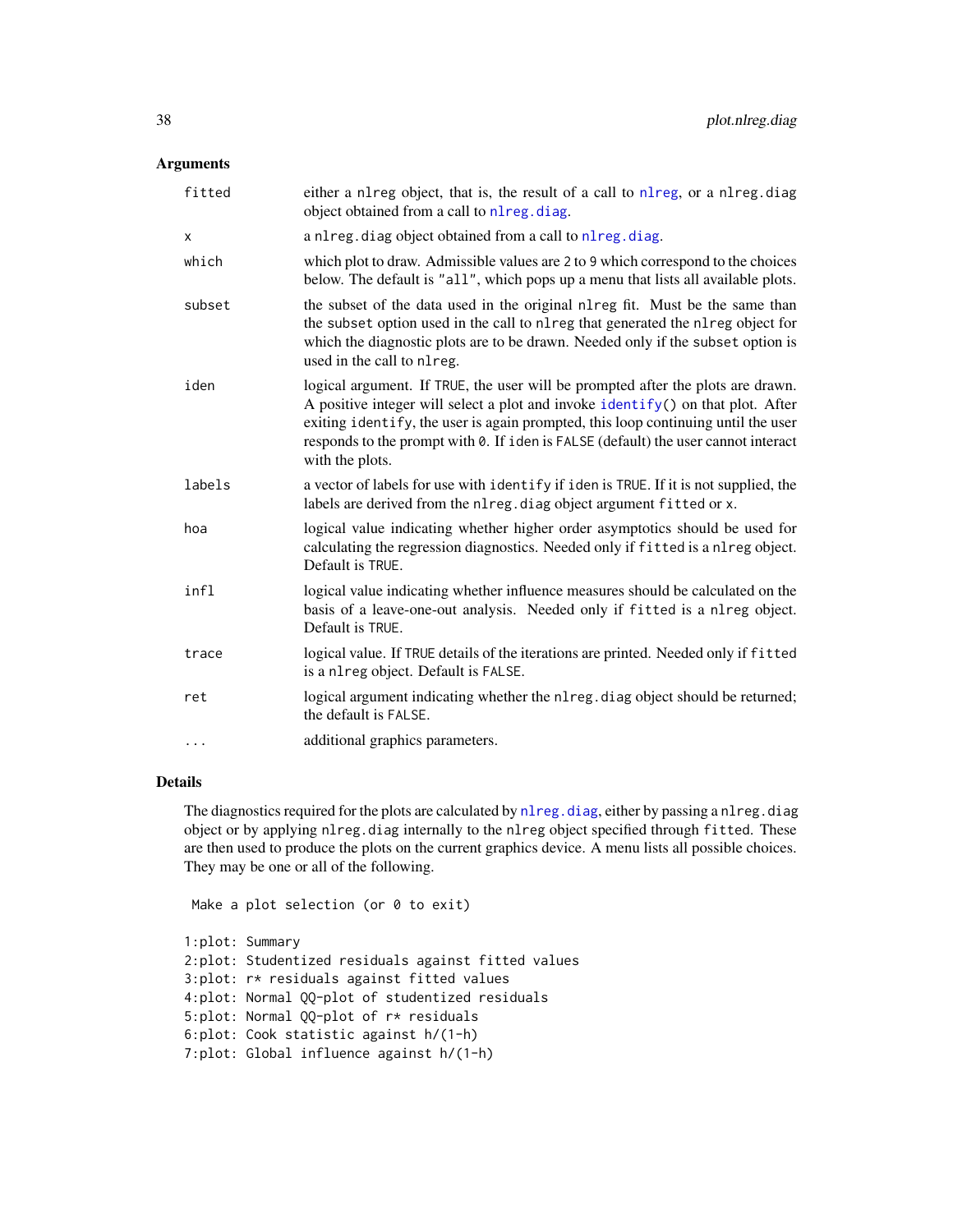# <span id="page-38-0"></span>plot.nlreg.diag 39

8:plot: Cook statistic against observation number 9:plot: Influence measures against observation number

Selection:

In the normal scores plots, the dotted line represents the expected line if the residuals are normally distributed, that is, it is the line with intercept 0 and slope 1.

In general, when plotting Cook's distance or the global influence measure against the standardized leverages, there will be two dotted lines on the plot. The horizontal line is at  $8/(n-2p)$ , where n is the number of observations and  $p$  is the number of regression coefficients estimated. Points above this line may be points with high influence on the model. The vertical line is at  $2p/(n-2p)$  and points to the right of this line have high leverage compared to the variance of the raw residual at that point. If all points are below the horizontal line or to the left of the vertical line then the line is not shown.

Use of iden = TRUE is encouraged for proper exploration of these plots as a guide to how well the model fits the data and whether certain observations have an unduly large effect on parameter estimates.

#### Value

If ret = TRUE, the nlreg.diag object is returned. Otherwise, there is no returned value.

#### Side Effects

The current device is cleared. If iden = TRUE, interactive identification of points is enabled. All screens are closed, but not cleared, on termination of the function.

#### Acknowledgments

This function is based on A. J. Canty's function [glm.diag.plots](#page-0-0) contained in library boot.

#### **Note**

Choices 3 and 5 are not available if hoa = FALSE in the call to [nlreg.diag](#page-27-1) that generated the  $x$ argument. Choices 7 and 9 are not available if infl = FALSE in the same call. Plot number 9 is furthermore not available if the variance function is constant.

#### References

Brazzale, A. R. (2000) *Practical Small-Sample Parametric Inference*. Ph.D. Thesis N. 2230, Department of Mathematics, Swiss Federal Institute of Technology Lausanne. Section 6.3.1 and Appendix A.2.2.

Davison, A. C. and Snell, E. J. (1991) Residuals and diagnostics. In *Statistical Theory and Modelling: In Honour of Sir David Cox* (eds. D. V. Hinkley, N. Reid, and E. J. Snell), 83–106. London: Chapman & Hall.

Davison, A. C. and Tsai, C.-L. (1992) Regression model diagnostics. *Int. Stat. Rev.*, 60, 337–353.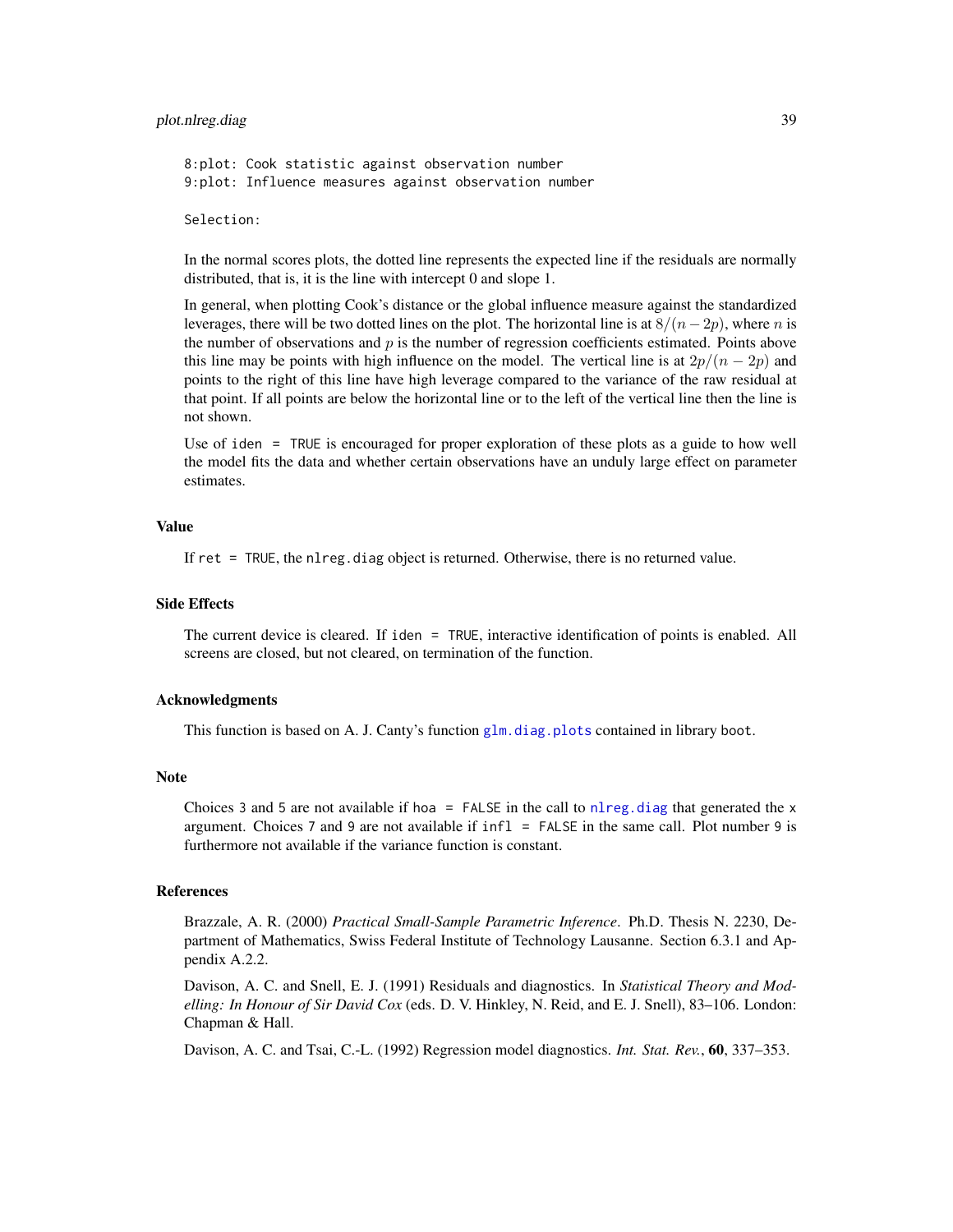#### See Also

[nlreg.diag](#page-27-1), [nlreg.object](#page-30-1), [identify](#page-0-0)

#### Examples

```
library(boot)
data(calcium)
calcium.nl <- nlreg( cal ~ b0*(1-exp(-b1*time)), weights = ~ ( 1+time^g )^2,
                     start = c(b0 = 4, b1 = 0.1, g = 1), data = calcium,
                     hoa = TRUE )
##
calcium.diag <- nlreg.diag( calcium.nl, trace = TRUE )
##
## menu-driven
## Not run:
plot( calcium.diag )
##
## Make a plot selection (or 0 to exit)
##
## 1:plot: Summary
## 2:plot: Studentized residuals against fitted values
## 3:plot: r* residuals against fitted values
## 4:plot: Normal QQ-plot of studentized residuals
## 5:plot: Normal QQ-plot of r* residuals
## 6:plot: Cook statistic against h/(1-h)
## 7:plot: Global influence against h/(1-h)
## 8:plot: Cook statistic against observation number
## 9:plot: Influence measures against observation number
##
## Selection:
## End(Not run)
##
## plot 5: Normal QQ-plot of r* residuals
plot( calcium.diag, which = 5, las = 1 )
##
nlreg.diag.plots( calcium.nl, which = 5, las = 1 )
```
plot.nlreg.profiles *Use plot() on a 'profile.nlreg' and 'all.profiles.nlreg' object*

#### Description

These are methods for the function plot for objects inheriting from class "profile.nlreg" or "all.profiles.nlreg" .

#### Usage

```
## S3 method for class 'nlreg.profile'
plot(x, alpha = 0.05, add.leg = FALSE, stats = c("sk", "fr"),
```
<span id="page-39-0"></span>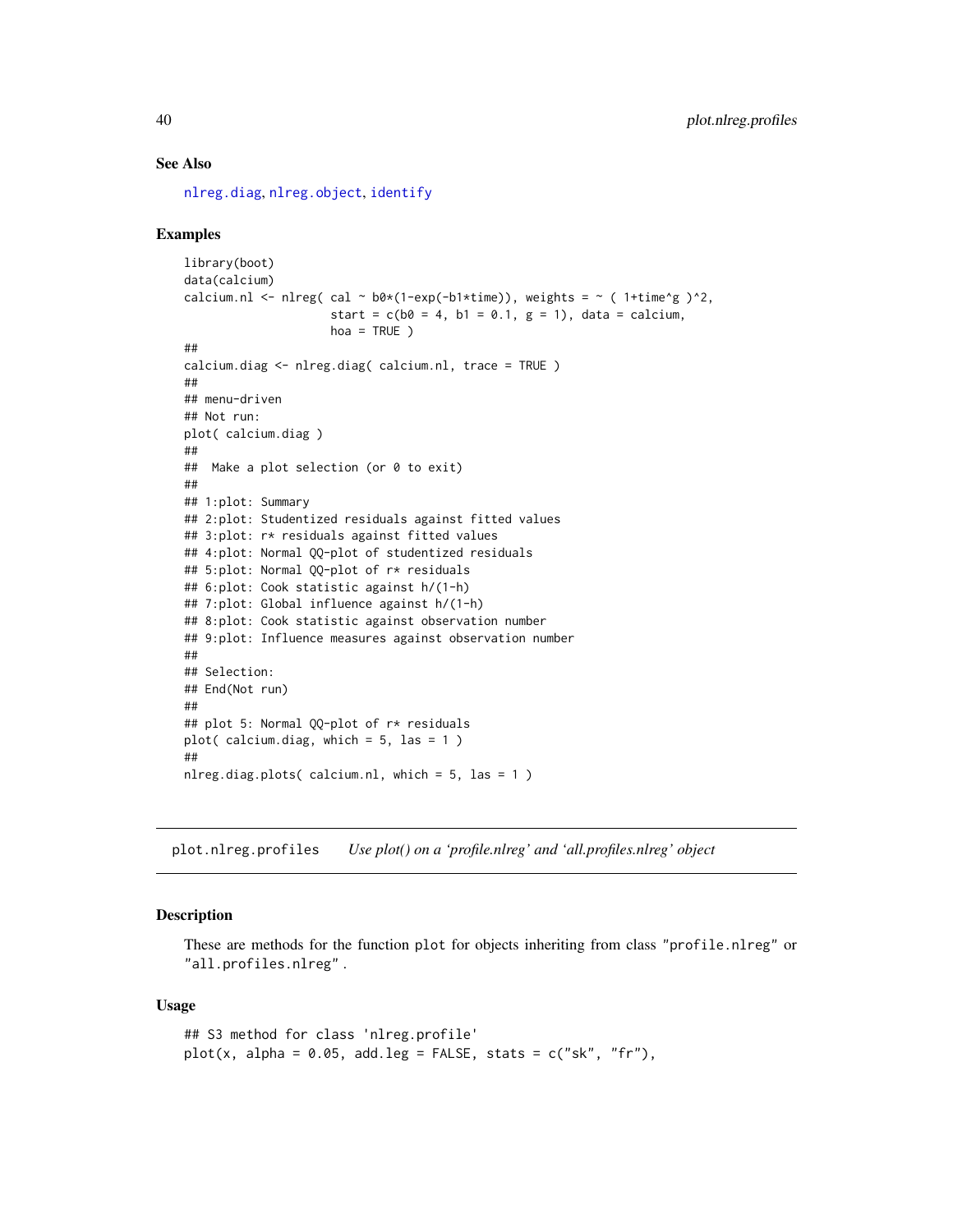```
cex = 0.7, cex.1ab = 1, cex.axis = 1, cex.main = 1, 1wd1 = 1,
    lwd2 = 2, lty1 = "solid", lty2 = "solid", c11 = "blue",c12 = "red", col = "black", ylim = c(-3,3), ...## S3 method for class 'all.nlreg.profiles'
plot(x, nframe, alpha = 0.05, stats = c("sk", "fr"), cex = 0.7,
    cex.lab = 1, cex.axis = 1, cex.main = 1, lwd1 = 1, lwd2 = 2,
    lty1 = "solid", lty2 = "solid", cl1 = "blue", cl2 = "red",
    col = "black", ylim = c(-3,3), ...
```
# Arguments

| x             | an object of class profile.nlreg or all.profiles.nlreg such as generated<br>by a call to profile.nlreg.                                                                                                                             |
|---------------|-------------------------------------------------------------------------------------------------------------------------------------------------------------------------------------------------------------------------------------|
| nframe        | the number of frames into which to split the graphics device; only if $x$ is an<br>all.profiles.nlregobject.                                                                                                                        |
| alpha         | numeric vector with the levels used to read off confidence intervals; the default<br>is 5% which corresponds to a confidence level of $1 - \alpha = 0.95$ .                                                                         |
| stats         | character value indicating which higher order statistics to plot. Admissible val-<br>ues are "sk" for Skovgaard's (1996) proposal and "fr" for Fraser, Reid and<br>Wu's (1999) approach. The default is "sk".                       |
| add.leg       | logical value indicating whether a legend should be added to the plot; only if x<br>is a profile.nlreg object. The default is FALSE.                                                                                                |
|               | cex, cex.lab, cex.axis, cex.main                                                                                                                                                                                                    |
|               | the character expansions relative to the standard size of the device to be used for<br>printing text, labels, axes and main title. See par for details.                                                                             |
| lwd1, lwd2    | the line widths used to compare different curves in the same plot; default is<br>$1wd2 = 2$ for higher order solutions and $1wd1 = 1$ for first order solutions.                                                                    |
| lty1, lty2    | line types used to compare different curves in the same plot; default is "solid"<br>for all statistics.                                                                                                                             |
| cl1, cl2, col | colors used to compare different curves in the same plot; default is $c12 = "red"$<br>for higher order solutions, and $c11 =$ "blue" for the remaining first order<br>statistics. The default color of the plot is $col = "black".$ |
| ylim          | a numerical vector with two elements defining the y-axis range; only if $x$ is a<br>profile.nlreg object.                                                                                                                           |
| $\ddots$      | additional graphics parameters.                                                                                                                                                                                                     |
|               |                                                                                                                                                                                                                                     |

#### Details

The function defaults to:

```
plot.nlreg.profile(x = stop("nothing to plot"), alpha = 0.05, add.leg = FALSE,stats = c("sk", "fr"), cex = 0.7, cex.lab = 1, cex.axis = 1,cex.main = 1, lwd1 = 1, lwd2 = 2, lty1 = "solid", lty2 = "solid",cl1 = "blue", cl2 = "red", col = "black", ylim = c(-3,3), ...)
```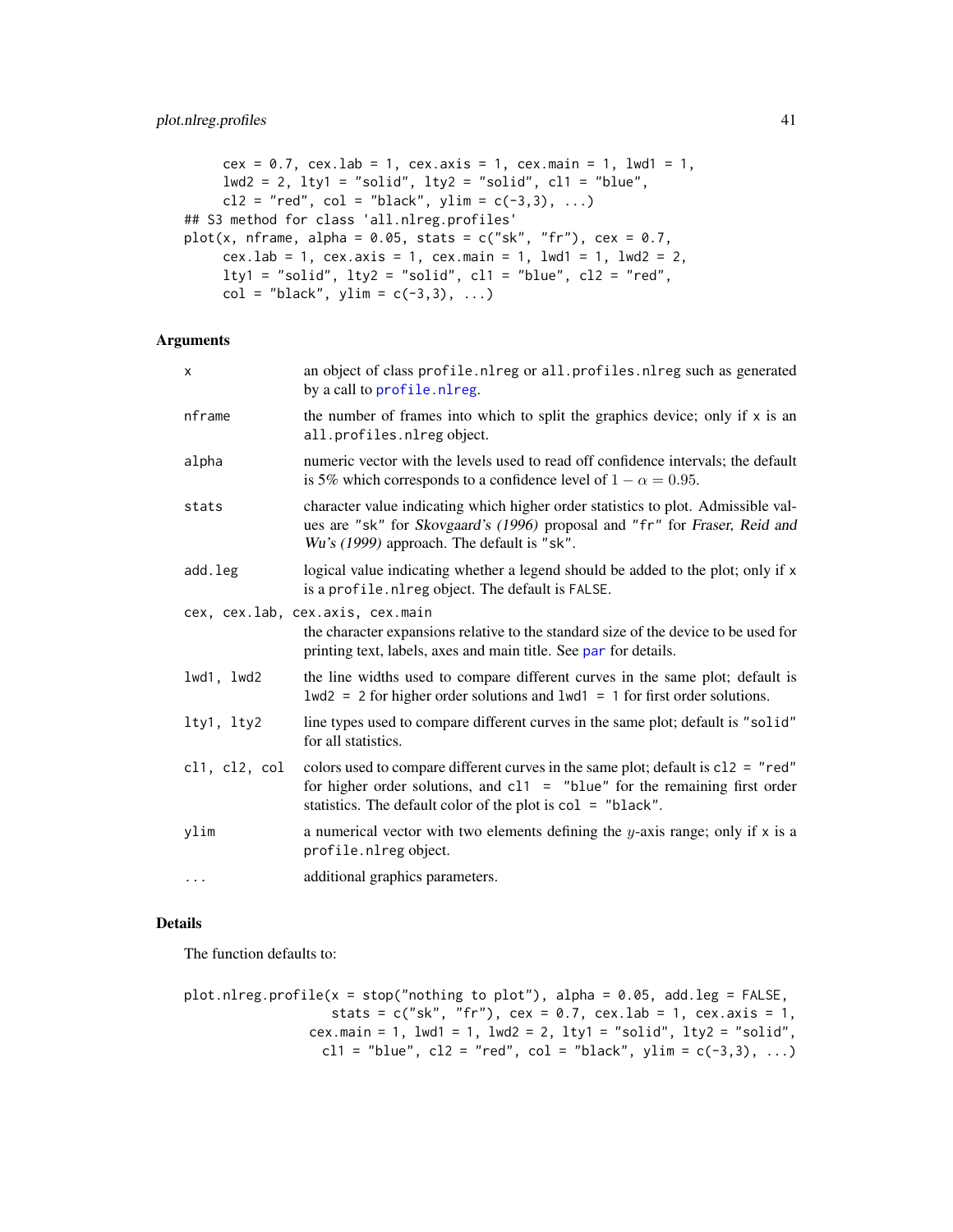```
plot.all.nlreg.profiles(x = stop('nothing to plot"), nframe, alpha = 0.05,
                     stats = c("sk", "fr"), cex = 0.7, cex.lab = 1, cex.axis = 1,cex.main = 1, lwd1 = 1, lwd2 = 2, lty1 = "solid", lty2 = "solid",cl1 = "blue", cl2 = "red", col = "black", ylim = c(-3,3), ...)
```
#### Value

No value is returned.

#### Side Effects

A plot is produced on the current graphics device.

#### References

Fraser, D.A.S., Reid, N. and Wu, J. (1999). A simple general formula for tail probabilities for frequentist and Bayesian inference. *Biometrika*, 86, 249–264.

Skovgaard, I. (1996) An explicit large-deviation approximation to one-parameter tests. *Bernoulli*, 2, 145–165.

# See Also

[profile.nlreg](#page-41-1), [nlreg.profile.objects](#page-0-0), [plot](#page-0-0)

#### Examples

```
## Not run:
data(metsulfuron)
metsulfuron.nl <-
   nlreg( formula = log(area) \sim log( b1+(b2-b1) / (1+(dose/b4)^b3) ),
           weights = \sim ( 1+dose^exp(g) )^2, data = metsulfuron,
           start = c(b1 = 138, b2 = 2470, b3 = 2, b4 = 0.07, g = log(0.3)),hoa = TRUE)
##
metsulfuron.prof <- profile( metsulfuron.nl, offset = g, trace = TRUE )
plot( metsulfuron.prof, lwd2 = 2 )
##
metsulfuron.prof <- profile( metsulfuron.nl, trace = TRUE )
plot( metsulfuron.prof, lwd2 = 2, nframe = c(2,3))
## End(Not run)
```
<span id="page-41-1"></span>profile.nlreg *Profile Method for 'nlreg' Objects*

#### Description

Returns a list of elements for profiling a nonlinear heteroscedastic model.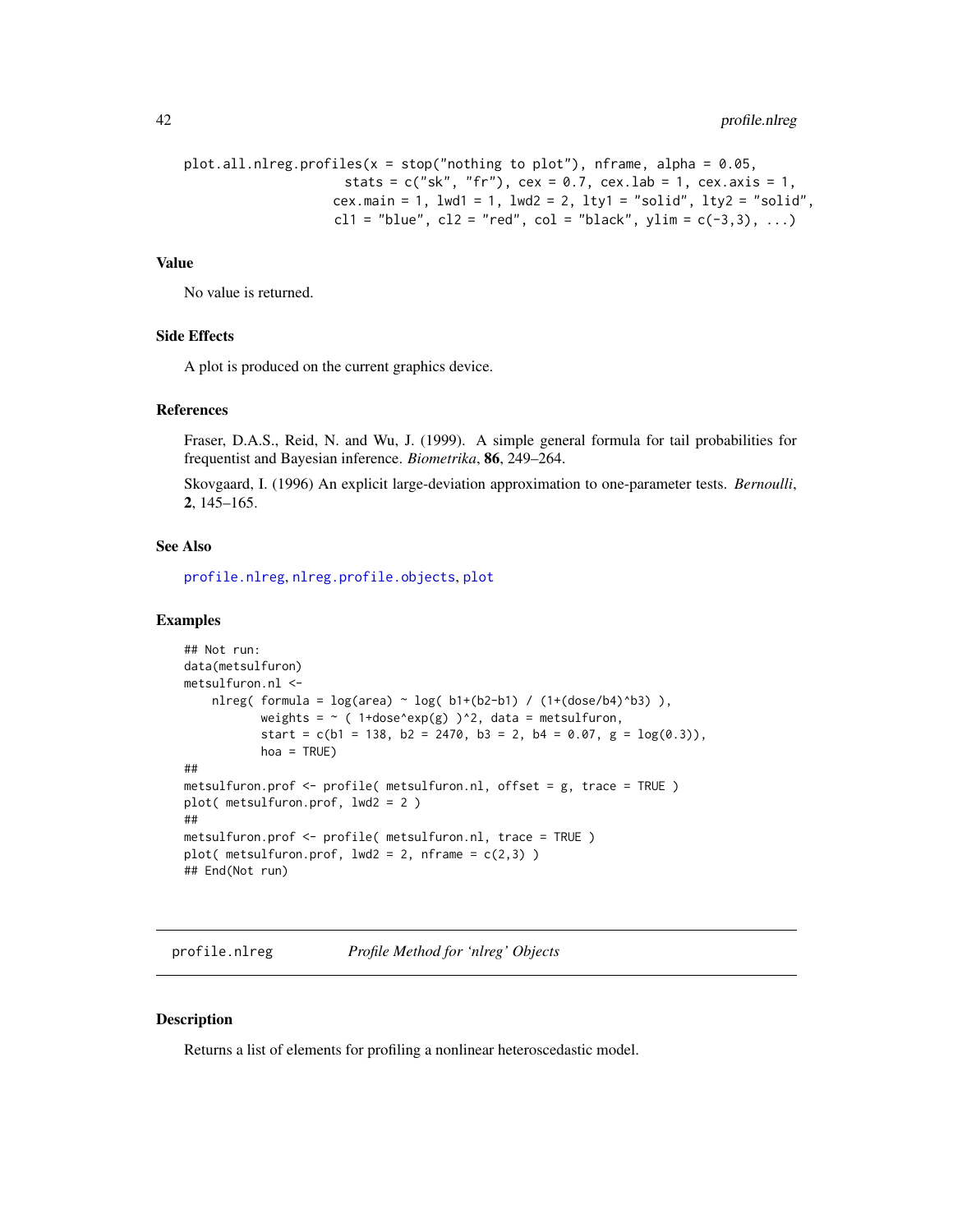# <span id="page-42-0"></span>profile.nlreg 43

#### Usage

```
## S3 method for class 'nlreg'
profile(fitted, offset = "all", hoa = TRUE, precision = 6,
        signif = 30, n = 50, omit = 0.5, trace = FALSE, md, vd,
        all = FALSE, \ldots)
```
# Arguments

| fitted    | a fitted nl reg object such as returned by a call to nl reg.                                                                                                                                                                                                                                                                                                                                                                                  |
|-----------|-----------------------------------------------------------------------------------------------------------------------------------------------------------------------------------------------------------------------------------------------------------------------------------------------------------------------------------------------------------------------------------------------------------------------------------------------|
| offset    | a single named element representing the parameter of interest (a regression co-<br>efficient or a variance parameter), or "all" if all parameters are to be profiled,<br>provided that the model formula contains more than one regression coefficient.<br>The constant term $\log(\sigma^2)$ which is included by default in the variance func-<br>tion is referred to by logs (see the weights argument in nlreg). The default is<br>"all". |
| hoa       | logical value indicating whether higher order statistics should be included; the<br>default is TRUE.                                                                                                                                                                                                                                                                                                                                          |
| precision | numerical value defining the maximum range of values, given by $MLE \pm \text{precision}*S.E.,$<br>that are profiled. The default is 6.                                                                                                                                                                                                                                                                                                       |
| signif    | the maximum number of output points that are calculated exactly; the default is<br>30.                                                                                                                                                                                                                                                                                                                                                        |
| n         | the approximate number of output points produced by the spline interpolation;<br>the default is 50.                                                                                                                                                                                                                                                                                                                                           |
| omit      | numerical value defining the range of values, given by $MLE \pm omit*S.E$ , which<br>is omitted in the spline interpolation of the higher order statistics. The purpose<br>is to avoid numerical instabilities around the maximum likelihood estimate.                                                                                                                                                                                        |
| trace     | if TRUE, details of the iterations are printed.                                                                                                                                                                                                                                                                                                                                                                                               |
| md        | a function definition that returns the first two derivatives of the mean function;<br>used by all.profiles.nlreg.                                                                                                                                                                                                                                                                                                                             |
| vd        | a function definition that returns the first two derivatives of the variance function;<br>used by all.profiles.nlreg.                                                                                                                                                                                                                                                                                                                         |
| all       | logical switch used by all.profiles.nlreg.                                                                                                                                                                                                                                                                                                                                                                                                    |
| $\cdots$  | absorbs any additional argument.                                                                                                                                                                                                                                                                                                                                                                                                              |

#### Details

The function profile.nlreg calculates all elements necessary for profiling a scalar parameter of interest or all model parameters. The model formula must contain more than one regression coefficient.

A classical profile plot (Bates and Watts, 1988, Section 6.1.2) is a plot of the likelihood root statistic and of the Wald statistic against a range of values for the interest parameter. It provides a means to assess the accuracy of the normal approximation to the distribution of both statistics: the closer the corresponding curves are, the better the approximations. Confidence intervals can easily be read off for any desired level: the confidence bounds identify with the values on the  $x$ -axis at which the curves intersect the horizontal lines representing the standard normal quantiles of the desired level.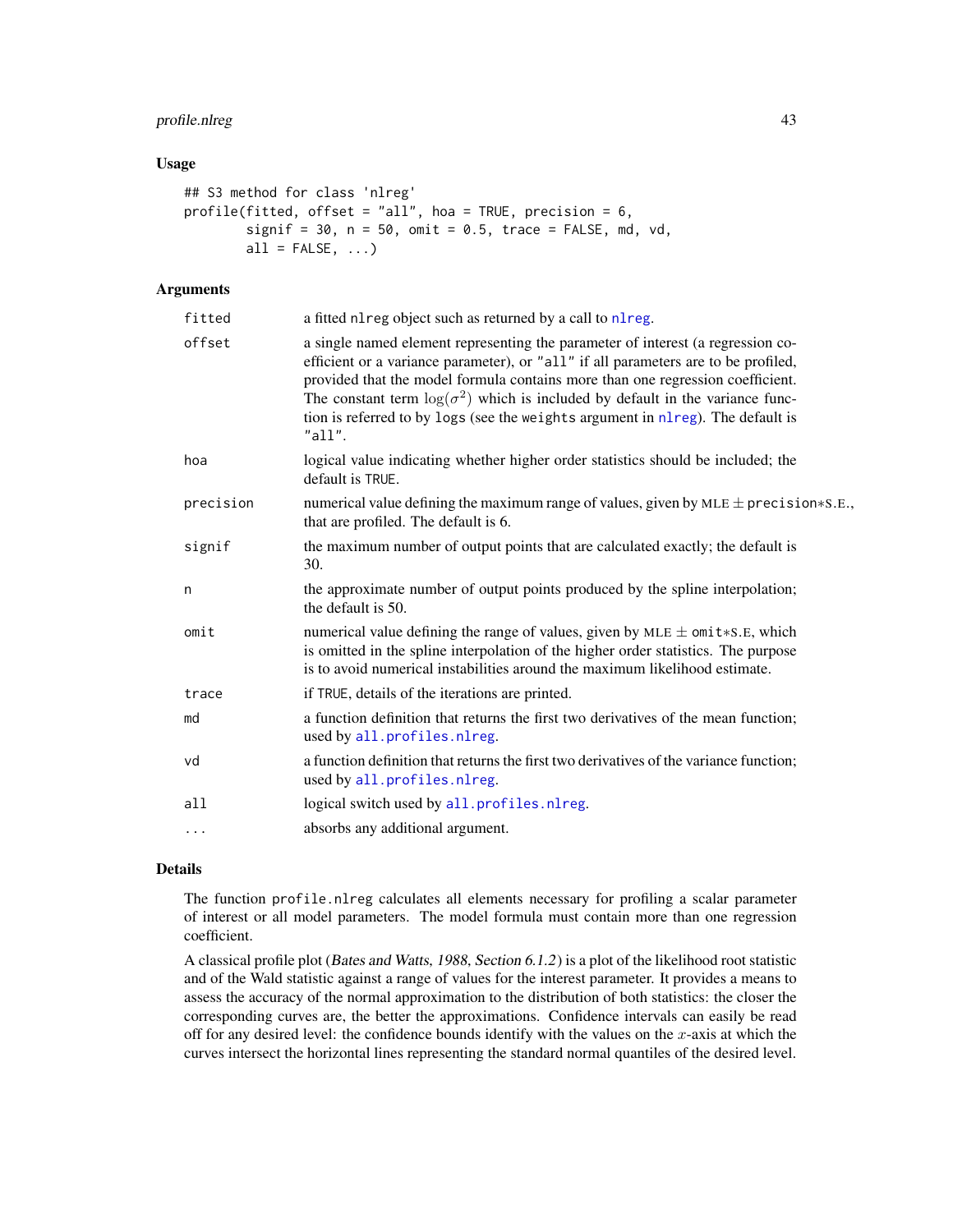<span id="page-43-0"></span>Profiling is performed by updating a fitted nonlinear heteroscedastic model. All statistics are calculated exactly for at maximum signif equally spaced points distributed around the MLE. To save execution time, the iterations start with a value close to the MLE and proceed in the two directions MLE  $\pm \delta$ , until the absolute value of all statistics exceeds the threshold 2.4. The step size  $\delta$ is defined by the signif argument. A spline interpolation is used to extend them over the whole interval of interest. A range of values, defined by the omit argument is omitted to avoid numerical instabilities around the MLE. All results are stored in an object of class nlreg.profile or all.nlreg.profiles depending on the value assumed by the offset argument. The [summary](#page-0-0) and [plot](#page-0-0) method functions must be used to examine the output or represent it graphically. No print method is available.

If hoa = TRUE, profile.nlreg produces an enhanced version of the classical profile plots by including the third order modified likelihood root statistic  $r^*$ . More precisely, it implements two approximations to Barndorff-Nielsens's (1991) original formulation where the sample space derivatives are replaced by respectively the approximations proposed in Skovgaard (1996) and Fraser, Reid and Wu (1999). The idea is to provide insight into the behaviour of first order methods, such as detecting possible bias of the estimates or the influence of the model curvature.

The theory and statistics used are summarized in Brazzale (2000, Chapters 2 and 3). More details of the implementation are given in Brazzale (1999; 2000, Section 6.3.2).

#### Value

a list of elements of class nlreg.profile or, if offset = "all", of class all.nlreg.profiles for profiling a nonlinear heteroscedastic model. The nlreg.profile class considers a scalar parameter of interest, while the all.nlreg.profiles class ontains the profiles of all parameters – regression coefficients and variance parameters.

# Side Effects

If trace = TRUE, the parameter which is currently profiled and the corresponding value are printed.

#### **Note**

profile.nlreg is a method for the generic function [profile](#page-0-0) for class nlreg. It can be invoked by calling profile for an object of the appropriate class, or directly by calling profile.nlreg.

To obtain the profiles of the different statistics considered, the model is refitted several times while keeping the value of the parameter of interest fixed. Although rarely, convergence problems may occur as the starting values are chosen in an automatic way. A [try](#page-0-0) construct is used to prevent the profile.nlreg method from breaking down. Hence, the values of the statistics are not available where a convergence problem was encountered. A warning is issued whenever this occurs.

#### References

Barndorff-Nielsen, O. E. (1991) Modified signed log likelihood ratio. *Biometrika*, 78, 557–564.

Bates, D. M. and Watts, D. G. (1988) *Nonlinear Regression Analysis and Its Applications*. New York: Wiley.

Brazzale, A. R. (2000) *Practical Small-Sample Parametric Inference*. Ph.D. Thesis N. 2230, Department of Mathematics, Swiss Federal Institute of Technology Lausanne.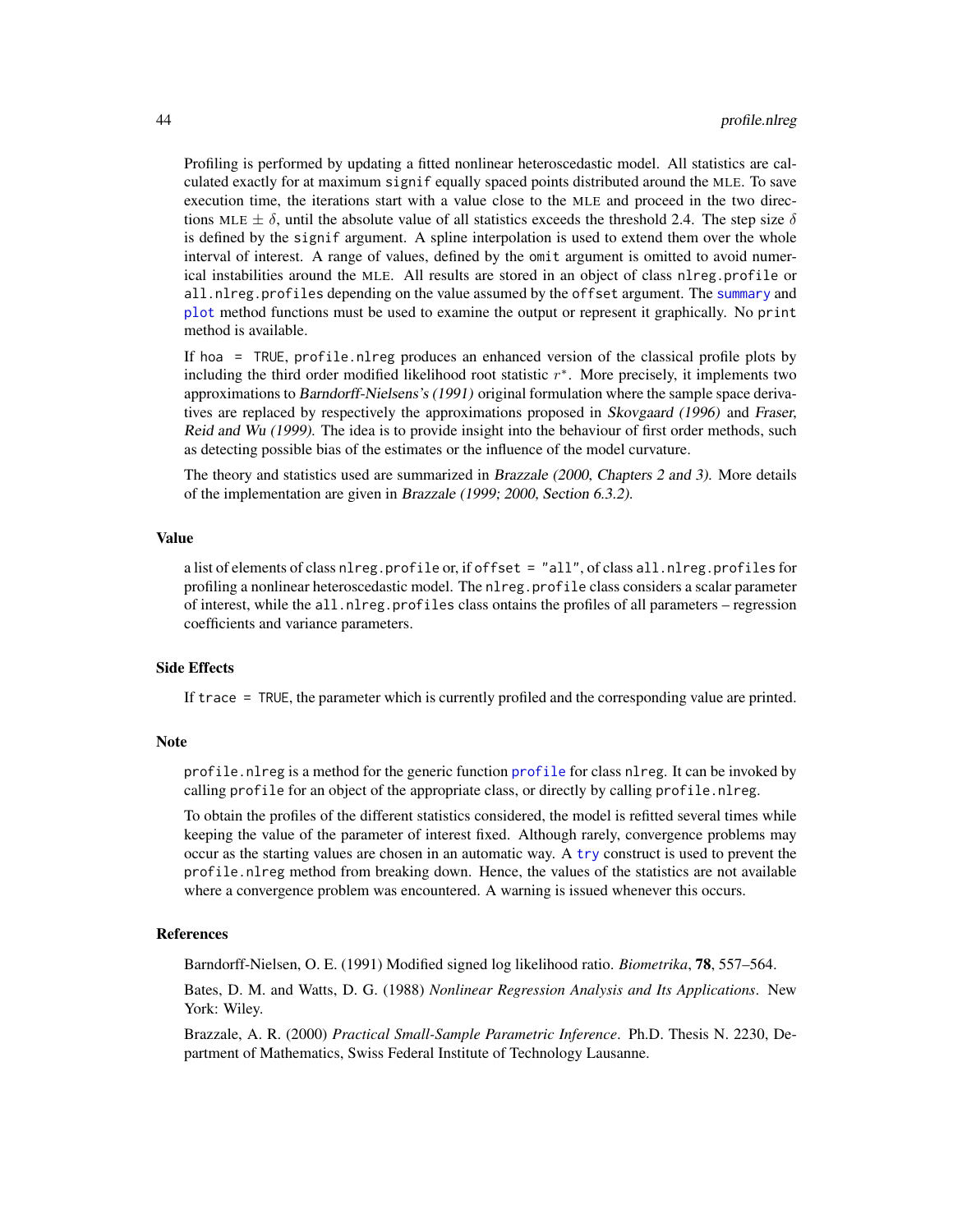<span id="page-44-0"></span>Fraser, D.A.S., Reid, N. and Wu, J. (1999). A simple general formula for tail probabilities for frequentist and Bayesian inference. *Biometrika*, 86, 249–264.

Skovgaard, I. (1996) An explicit large-deviation approximation to one-parameter tests. *Bernoulli*, 2, 145–165.

#### See Also

[nlreg.profile.object](#page-0-0), [all.nlreg.profiles.object](#page-0-0), [profile](#page-0-0)

#### Examples

```
## Not run:
data(metsulfuron)
metsulfuron.nl <-
    nlreg( formula = log(area) \sim log( b1+(b2-b1) / (1+(dose/b4)^b3) ),
           weights = \sim ( 1+dose^exp(g) )^2, data = metsulfuron,
           start = c(b1 = 138, b2 = 2470, b3 = 2, b4 = 0.07, g = log(0.3)),hoa = TRUE )
##
metsulfuron.prof <- profile( metsulfuron.nl, offset = g, trace = TRUE )
plot( metsulfuron.prof, lwd2 = 2 )
#
metsulfuron.prof <- profile( metsulfuron.nl, trace = TRUE )
plot( metsulfuron.prof, nframe = c(2,3), lwd2 = 2 )
## End(Not run)
```
ria *Radioimmunoassay Data*

#### Description

The ria data frame has 16 rows and 2 columns.

Run of a radioimmunoassay (RIA) to estimate the concentrations of a drug in samples of porcine serum. The experiment consists of 16 observations made at 8 different drug levels with two replications at each level.

#### Usage

data(ria)

#### Format

This data frame contains the following columns:

conc the drug concentration (ng/ml);

count the observed percentage of radioactive gamma counts.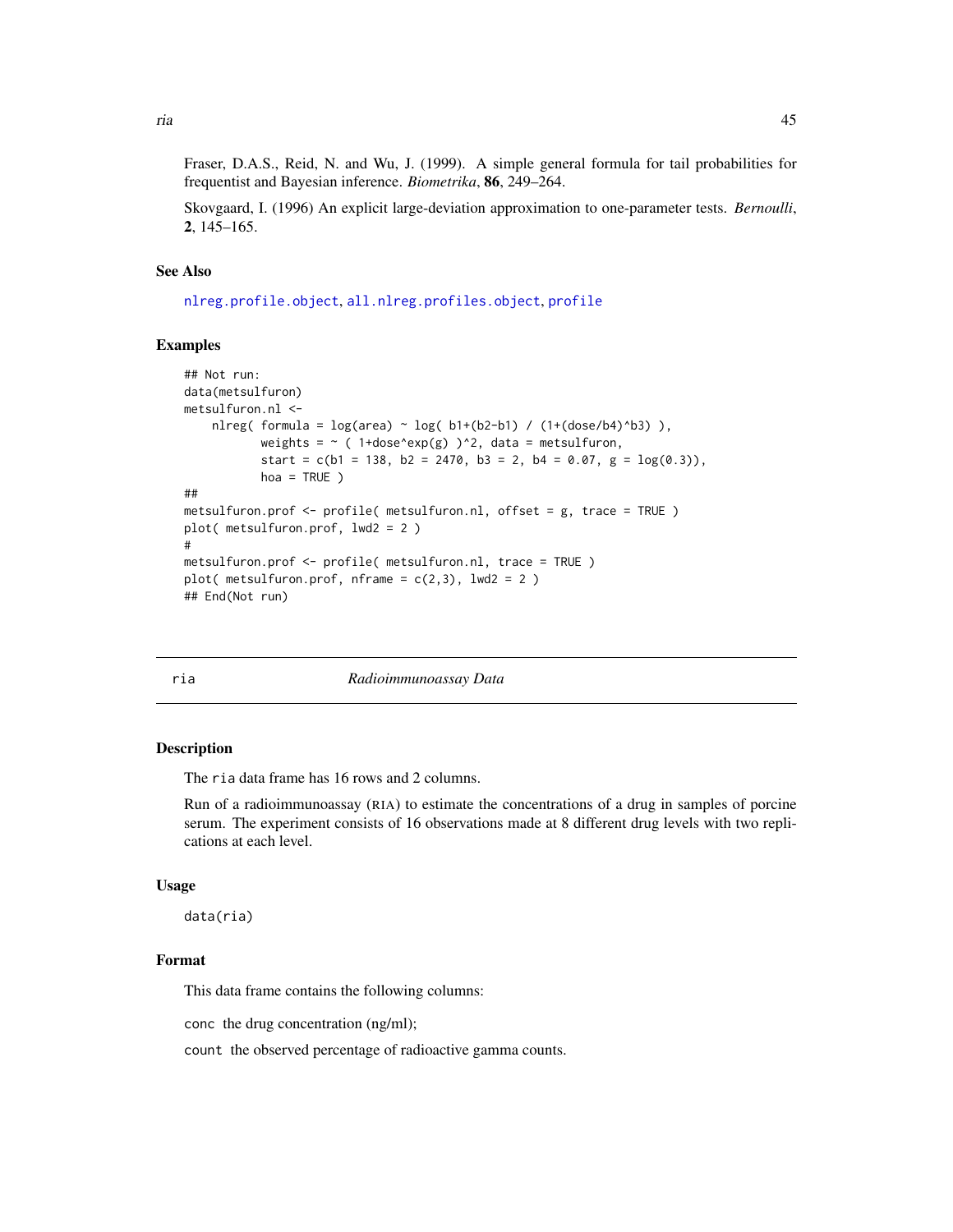#### Source

The data were obtained from

Belanger, B. A., Davidian, M. and Giltinan, D. M. (1996) The effect of variance function estimation on nonlinear calibration inference in immunoassay data. *Biometrics*, 52, 158–175. Table 1, first two columns.

# References

Brazzale, A. R. (2000) *Practical Small-Sample Parametric Inference*. Ph.D. Thesis N. 2230, Department of Mathematics, Swiss Federal Institute of Technology Lausanne. Section 5.3, Example 6.

# Examples

```
data(ria)
attach(ria)
plot(conc, count, xlab="drug concentration (ng/ml)", ylab="gamma counts (%)")
detach()
```
summary.all.nlreg.profiles

*Summary Method for Objects of Class 'all.nlreg.profiles'*

# Description

Returns a summary list for objects of class all.nlreg.profiles.

# Usage

```
## S3 method for class 'all.nlreg.profiles'
summary(object, alpha = 0.05, twoside = TRUE, digits = NULL, ...)
```
# Arguments

| object   | an all.nlreg.profiles object, that is, the result from a call to profile.nlreg<br>with offset $=$ "all". |
|----------|----------------------------------------------------------------------------------------------------------|
| alpha    | a vector of levels for confidence intervals; the default is 95%, that is, $1 - \alpha =$<br>0.95.        |
| twoside  | a logical value. If TRUE, two-sided confidence intervals are returned. The default<br>is TRUE.           |
| digits   | the number of significant digits to be printed.                                                          |
| $\ddots$ | absorbs any additional argument.                                                                         |

<span id="page-45-0"></span>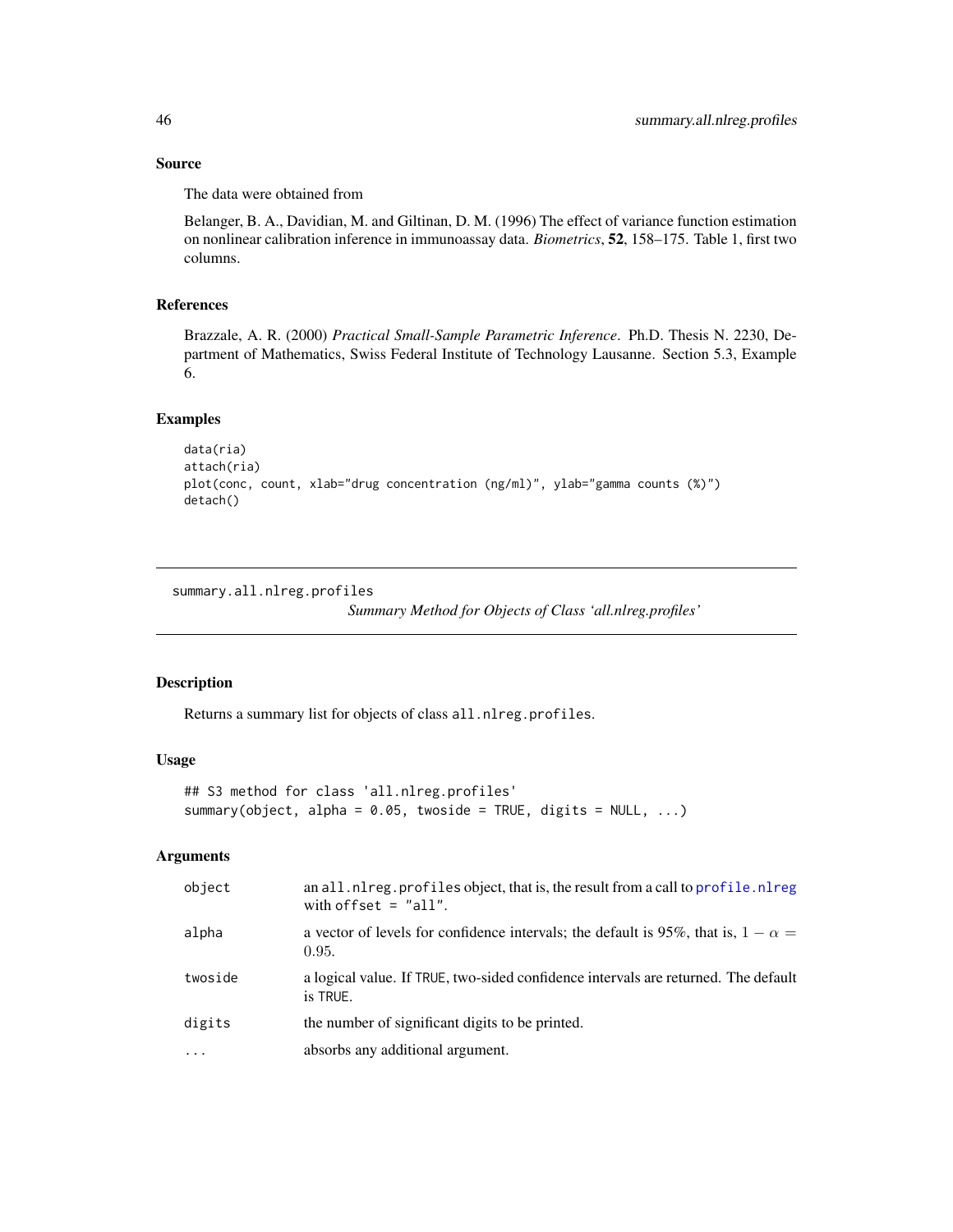# <span id="page-46-0"></span>summary.mpl 47

#### Details

This function is a method for the generic function [summary](#page-0-0) for objects of class all.nlreg.profiles. It can be invoked by calling summary or directly summary.all.nlreg.profiles for an object of the appropriate class.

#### Value

A list is returned where the first components are named after the parameters of the nonlinear model that was profiled. Each component represents a matrix with  $k \dim(\text{alpha})$  rows and 2 columns, where  $k$  equals 2 or 4 depending on whether hoa = TRUE in the call that generated the nlreg.profile object. This matrix contains the upper and lower confidence bounds for the test statistics considered and for the confidence levels defined through alpha. The remaining components are the following:

| mle     | a 2 $\times$ d matrix containing the MLEs and S.E.s of the d parameters.                           |
|---------|----------------------------------------------------------------------------------------------------|
| offset  | a vector of character strings returning the parameter names.                                       |
| twoside | a logical value indicating whether two-sided or one-sided confidence intervals<br>were calculated. |
| hoa     | a logical value indicating whether higher order solutions were calculated.                         |
| digits  | the number of significant digits to be printed.                                                    |
| call    | an image of the call that produced the object, but with all arguments named.                       |

#### See Also

[nlreg.profile.objects](#page-0-0), [profile.nlreg](#page-41-1), [summary](#page-0-0)

#### Examples

```
## Not run:
data(metsulfuron)
metsulfuron.nl <-
    nlreg( formula = log(area) \sim log( b1+(b2-b1) / (1+(dose/b4)^b3) ),
           weights = \sim ( 1+dose^exp(g) )^2, data = metsulfuron,
           start = c(b1 = 138, b2 = 2470, b3 = 2, b4 = 0.07, g = log(0.3)),hoa = TRUE )
##
metsulfuron.prof <- profile( metsulfuron.nl, trace = TRUE )
summary( metsulfuron.prof, alpha = c(0.1, 0.05))
## End(Not run)
```
summary.mpl *Summary Method for 'mpl' Objects*

#### **Description**

Returns a summary list for objects of class mpl.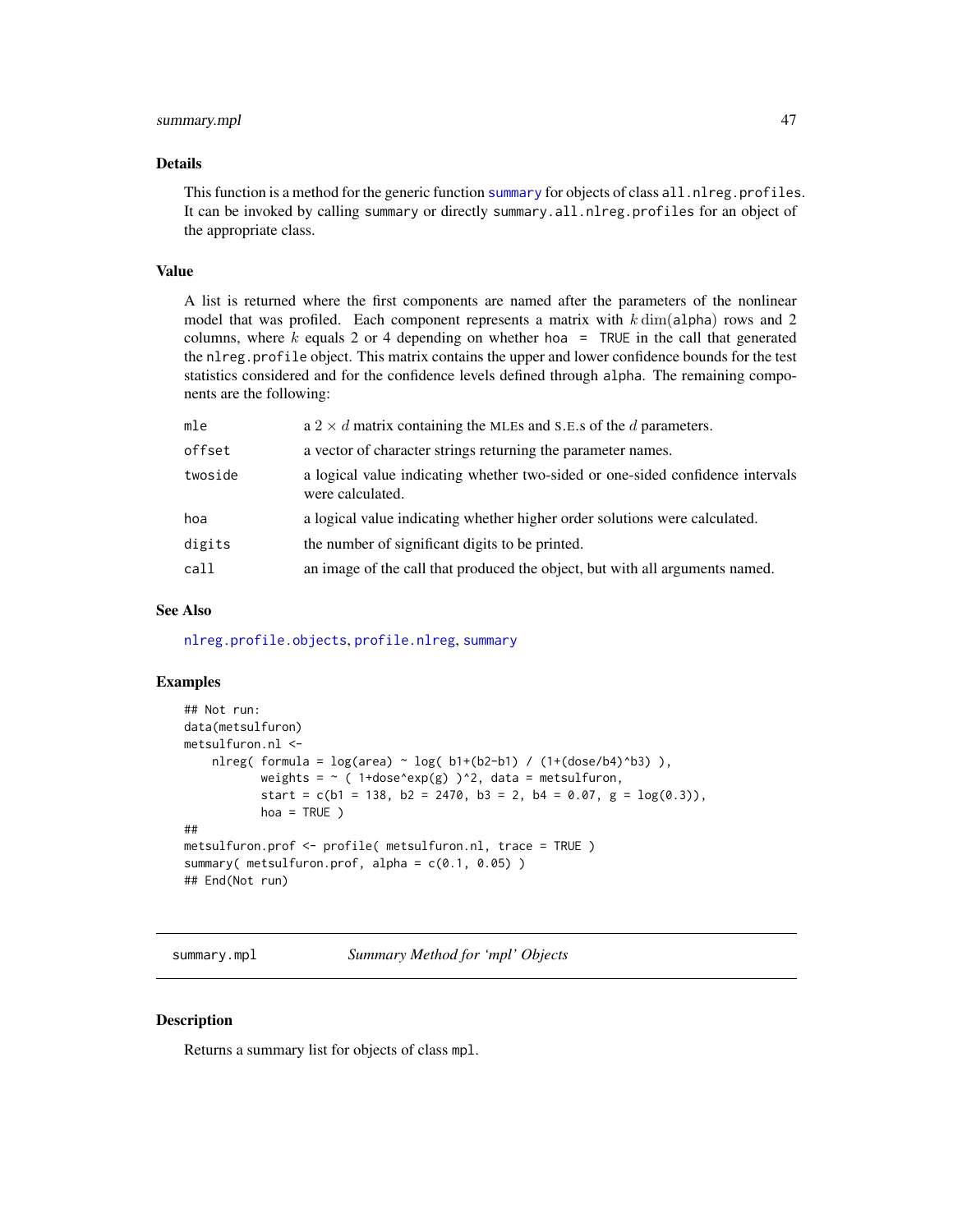# Usage

```
## S3 method for class 'mpl'
summary(object, correlation = FALSE, digits = NULL, ...)
```
# Arguments

| logical argument. If TRUE, the (asymptotic) correlation matrix for the parameter<br>correlation<br>estimates is computed; default is FALSE.<br>the number of significant digits to be printed. Defaults to NULL.<br>digits | object | a fitted mpl object, that is, the result of a call to mpl. nl reg. |
|----------------------------------------------------------------------------------------------------------------------------------------------------------------------------------------------------------------------------|--------|--------------------------------------------------------------------|
|                                                                                                                                                                                                                            |        |                                                                    |
|                                                                                                                                                                                                                            |        |                                                                    |
| absorbs any additional argument.<br>.                                                                                                                                                                                      |        |                                                                    |

# Details

This function is a method for the generic function [summary](#page-0-0) for class mpl. It can be invoked by calling summary for an object of the appropriate class, or directly by calling summary.mpl regardless of the class of the object.

#### Value

A list is returned with the following components:

| varPar          | the maximum adjusted profile likelihood estimates of the variance parameters.                                                                             |
|-----------------|-----------------------------------------------------------------------------------------------------------------------------------------------------------|
| coefficients    | the constrained MLEs of the regression coefficients given the maximum adjusted<br>profile likelihood estimates of the variance parameters.                |
| offset          | the values passed through the offset argument in the call to mpl.nlreg that<br>generated the mpl object and to which the variance parameters were fixed.  |
| varParMLE       | the MLEs of the variance parameters.                                                                                                                      |
| coefMLE         | the MLEs of the regression coefficients.                                                                                                                  |
| varParCov       | the (asymptotic) covariance matrix of the variance parameters, that is, the corre-<br>sponding block in the inverse of the observed information matrix.   |
| coefCov         | the (asymptotic) covariance matrix of the regression coefficients, that is, the<br>corresponding block in the inverse of the observed information matrix. |
| 1 <sub>mp</sub> | the adjusted profile log likelihood from the fit.                                                                                                         |
| lp              | the profile log likelihood from the fit.                                                                                                                  |
| stats           | the indicator of which higher order solution was used.                                                                                                    |
| formula         | the model formula.                                                                                                                                        |
| meanFun         | the formula expression of the mean function.                                                                                                              |
| varFun          | the formula expression of the variance function.                                                                                                          |
| data            | a list representing a summary of the original data with the following compo-<br>nents.                                                                    |
|                 | 'offset name' the predictor variable with no duplicated value.                                                                                            |
|                 | rep1 the number of replicates available for each value of the predictor.                                                                                  |

<span id="page-47-0"></span>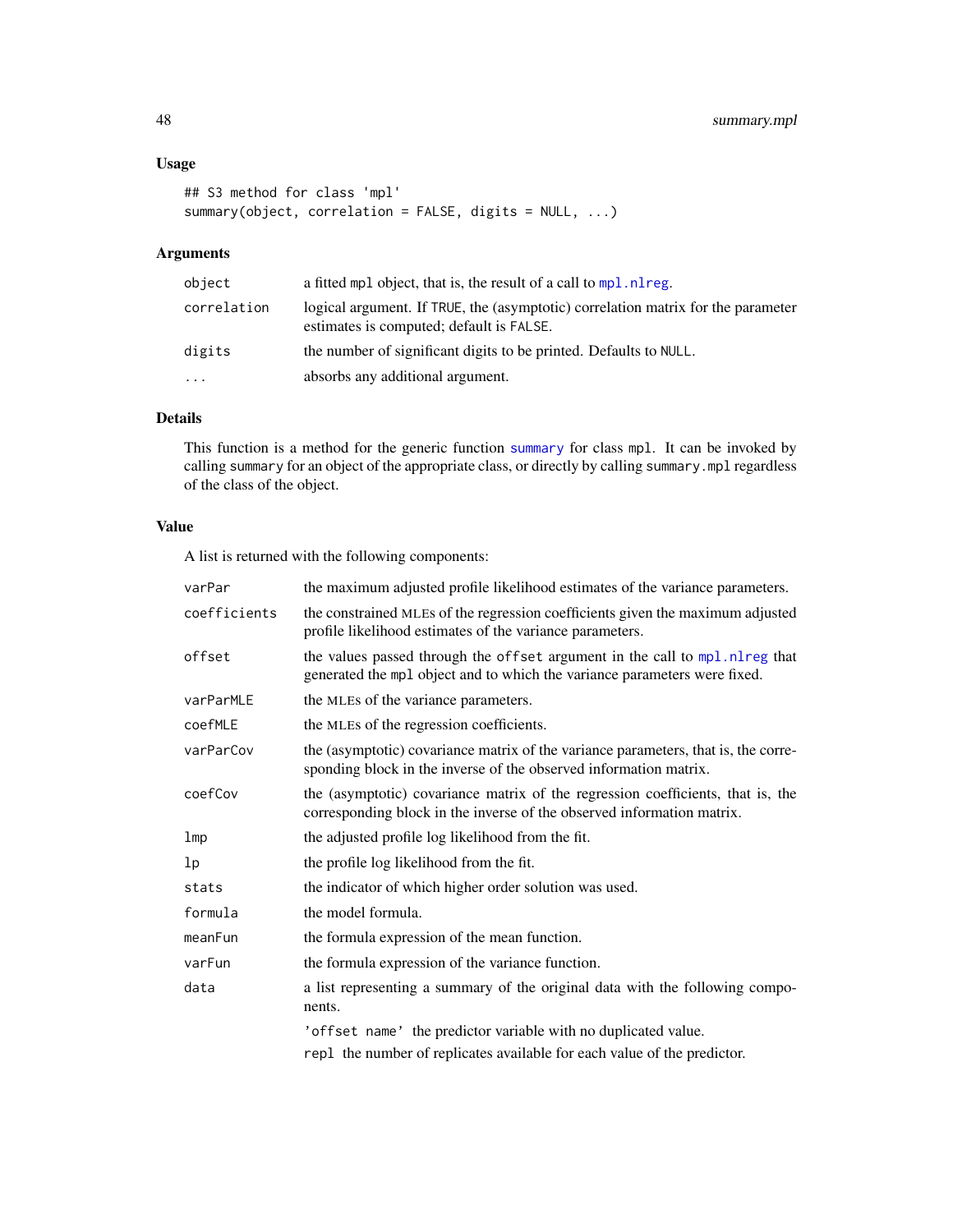<span id="page-48-0"></span>

|      | dupl a vector of the same length than the predictor variable indicating the po-<br>sition of each data point in the <i>offset name</i> component. |
|------|---------------------------------------------------------------------------------------------------------------------------------------------------|
|      | t1 the sum of the reponses for each design point in the <i>offset name</i> component.                                                             |
|      | t <sub>2</sub> the sum of the squared responses for each design point in the <i>offset name</i><br>component.                                     |
| nobs | the number of observations.                                                                                                                       |
| iter | the number of interations needed for convergence; only if offset was not NULL<br>in the call to mpl. nlreg which generated object.                |
| call | an image of the call to mpl. nl reg, but with all the arguments explicitly named.                                                                 |
| WS   | the workspace component of the original nl reg object plus the following com-<br>ponents:                                                         |
|      | corr a logical value indicating whether the correlation matrix should be printed.<br>digits the number of significant digits to be printed.       |

# See Also

[mpl.object](#page-22-1), [nlreg.object](#page-30-1), [summary](#page-0-0)

# Examples

```
data(metsulfuron)
metsulfuron.nl <-
   nlreg( formula = log(area) \sim log( b1+(b2-b1) / (1+(dose/b4)^b3) ),
           weights = \sim ( 1+dose^exp(g) )^2, data = metsulfuron, hoa = TRUE,
           start = c(b1 = 138, b2 = 2470, b3 = 2, b4 = 0.07, g = log(0.3))##
metsulfuron.mpl <- mpl( metsulfuron.nl, trace = TRUE )
summary( metsulfuron.mpl, corr = FALSE )
```
<span id="page-48-1"></span>summary.nlreg *Summary Method for Nonlinear Heteroscedastic Models*

# Description

Returns a summary list for a fitted nonlinear heteroscedastic model.

#### Usage

```
## S3 method for class 'nlreg'
summary(object, observed = TRUE, correlation = FALSE,
       digits = NULL, ...)
```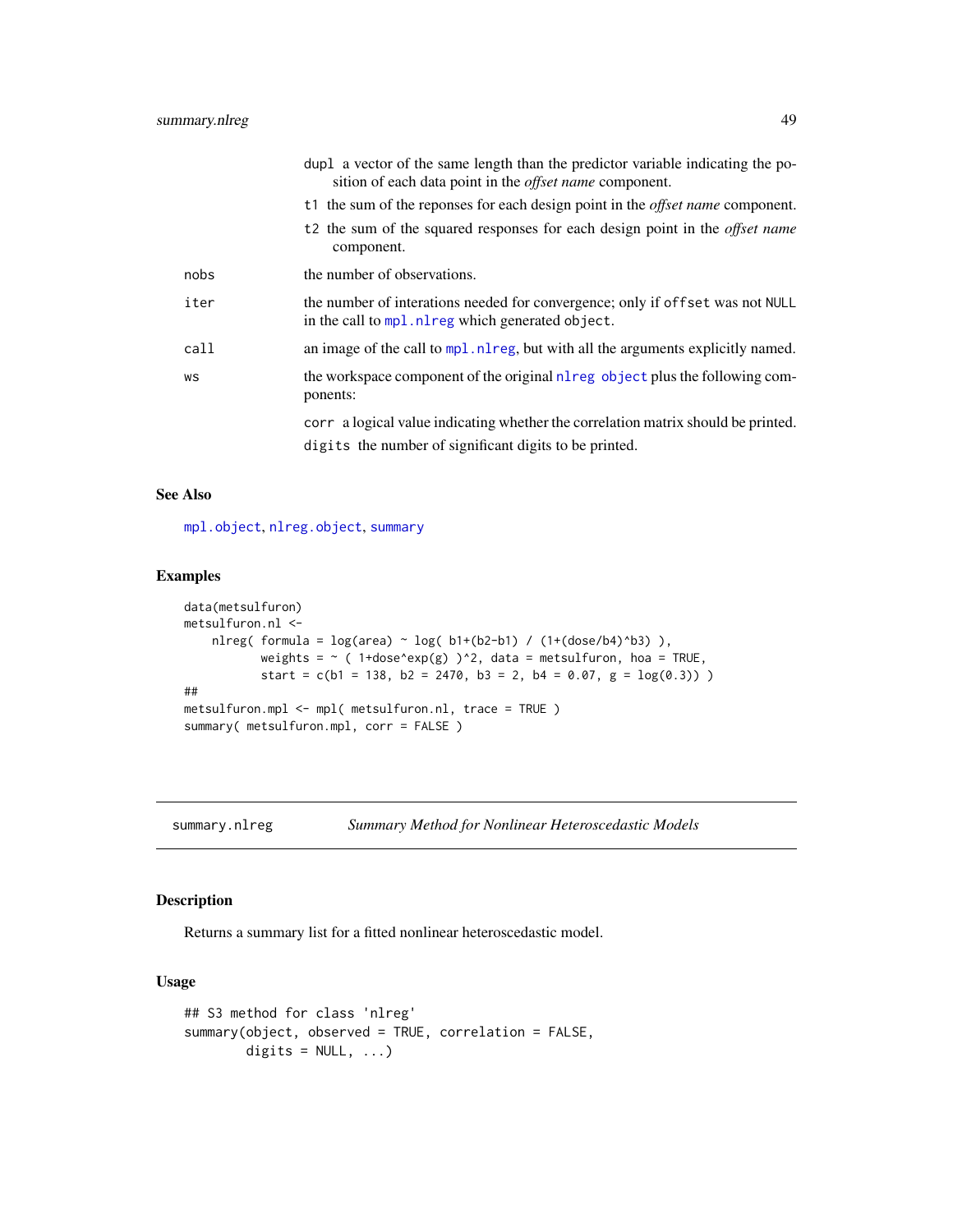# <span id="page-49-0"></span>Arguments

| object      | a fitted nl reg object. This is assumed to be the result of some fit that produces an<br>object inheriting from the class nl reg, in the sense that the components returned<br>by the nl reg function will be available. |
|-------------|--------------------------------------------------------------------------------------------------------------------------------------------------------------------------------------------------------------------------|
| observed    | logical argument. If TRUE, the observed information is used to calculate the<br>covariance matrix, the expected information otherwise. The default is TRUE.                                                              |
| correlation | logical argument. If TRUE, the correlation matrix for the parameter estimates is<br>computed; default is TRUE.                                                                                                           |
| digits      | the number of significant digits to be printed.                                                                                                                                                                          |
|             | absorbs any additional argument.                                                                                                                                                                                         |
|             |                                                                                                                                                                                                                          |

# Details

This function is a method for the generic function [summary](#page-0-0) for class nlreg. It can be invoked by calling summary for an object of the appropriate class, or directly by calling summary.nlreg regardless of the class of the object.

# Value

A list is returned with the following components:

| coefficients | a matrix with four columns, containing the MLEs of the regression coefficients,<br>their standard errors, the $z$ -value (or Wald statistic) and the associated $p$ -value<br>based on the standard normal approximation to the distribution of the $z$ statistic. |
|--------------|--------------------------------------------------------------------------------------------------------------------------------------------------------------------------------------------------------------------------------------------------------------------|
| varPar       | a matrix with two columns, containing the MLEs of the variance parameters and<br>their standard errors.                                                                                                                                                            |
| offset       | a numerical vector with a single named element indicating the parameter of<br>interest and the value to which it was fixed while fitting the nonlinear model.                                                                                                      |
| residuals    | the response residuals from the fit.                                                                                                                                                                                                                               |
| covariance   | the (asymptotic) covariance matrix for the parameter estimates.                                                                                                                                                                                                    |
| correlation  | the (asymptotic) correlation matrix for the parameter estimates.                                                                                                                                                                                                   |
| logLik       | the log likelihood from the fit.                                                                                                                                                                                                                                   |
| call         | an image of the call that produced the nearely object, but with the arguments all<br>named.                                                                                                                                                                        |
| digits       | then number of significant digits to be printed.                                                                                                                                                                                                                   |
| WS           | the ws component of the nl reg object.                                                                                                                                                                                                                             |

# See Also

[nlreg.object](#page-30-1), [summary](#page-0-0)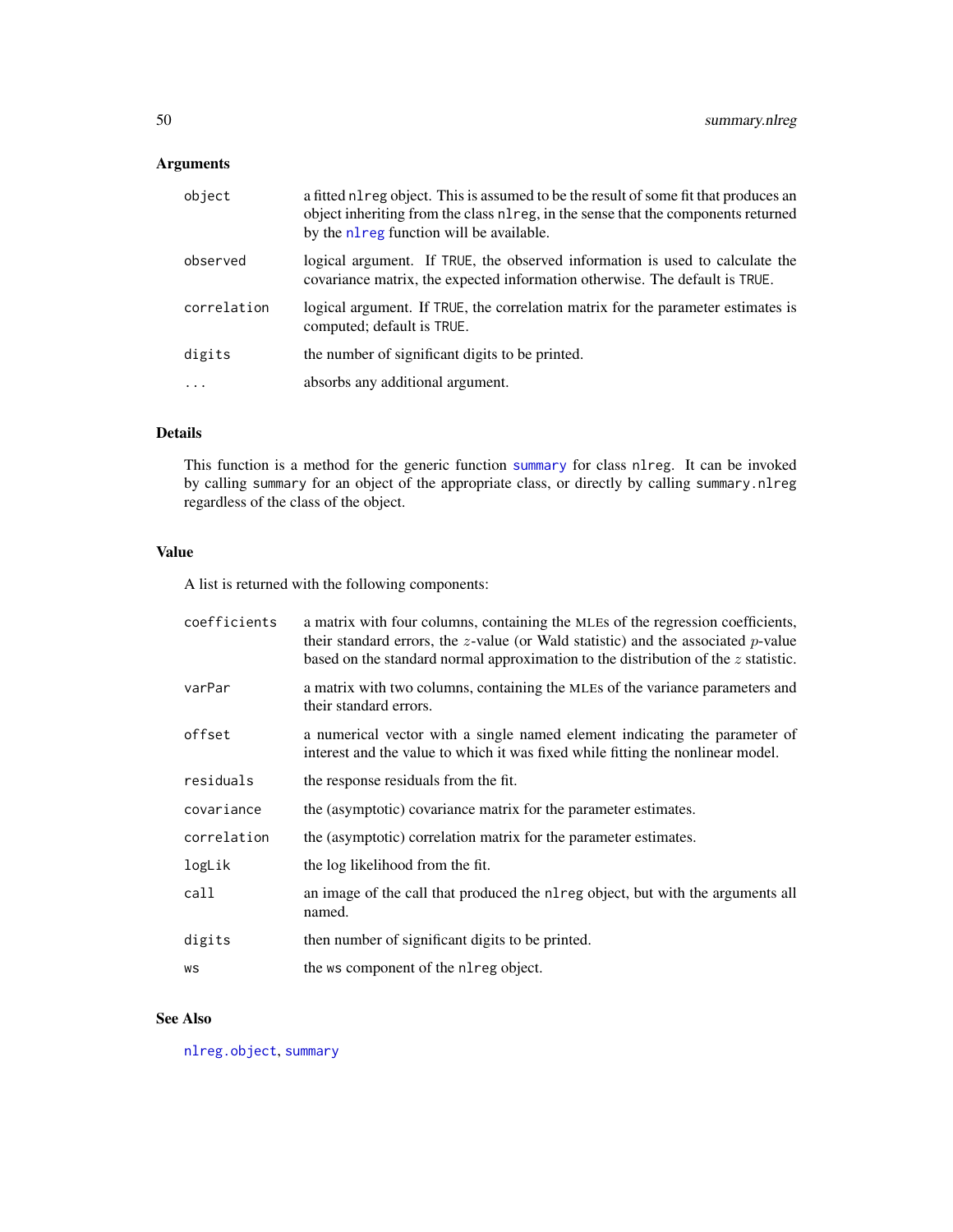# <span id="page-50-0"></span>summary.nlreg.profile 51

#### Examples

```
data(metsulfuron)
metsulfuron.nl <-
    nlreg( formula = log(area) \sim log( b1+(b2-b1) / (1+(dose/b4)^b3) ),
           weights = \sim ( 1+dose^exp(g) )^2, data = metsulfuron,
           start = c(b1 = 138, b2 = 2470, b3 = 2, b4 = 0.07, g = log(0.3)),hoa = TRUE )
##
summary( metsulfuron.nl, digits = 3)
##
print( summary( metsulfuron.nl )$cov, digits = 3 )
print( summary( metsulfuron.nl, observed = FALSE )$cov, digits = 3 )
```
summary.nlreg.profile *Summary Method for Objects of Class 'nlreg.profile'*

#### **Description**

Returns a summary list for objects of class nlreg.profile.

#### Usage

```
## S3 method for class 'nlreg.profile'
summary(object, alpha = 0.05, twoside = TRUE, digits = NULL, ...)
```
#### Arguments

| object   | a nl reg. profile object, that is, the result of a call to profile. nl reg.                    |
|----------|------------------------------------------------------------------------------------------------|
| alpha    | a vector of levels for confidence intervals; the default is $1 - \alpha = 0.95$ .              |
| twoside  | a logical value. If TRUE, two-sided confidence intervals are returned. The default<br>is TRUE. |
| digits   | the number of significant digits to be printed.                                                |
| $\ddots$ | absorbs any additional argument.                                                               |

# Details

This function is a method for the generic function [summary](#page-0-0) for objects of class nlreg.profile. It can be invoked by calling summary or directly summary.nlreg.profile for an object of the appropriate class.

#### Value

A list is returned with the following components:

CI a matrix with  $k \dim(\text{alpha})$  rows and 2 columns, where k equals 2 or 4 depending on whether hoa = TRUE in the call that generated object. This matrix contains the upper and lower confidence bounds for the considered test statistics and for the confidence levels specified through alpha.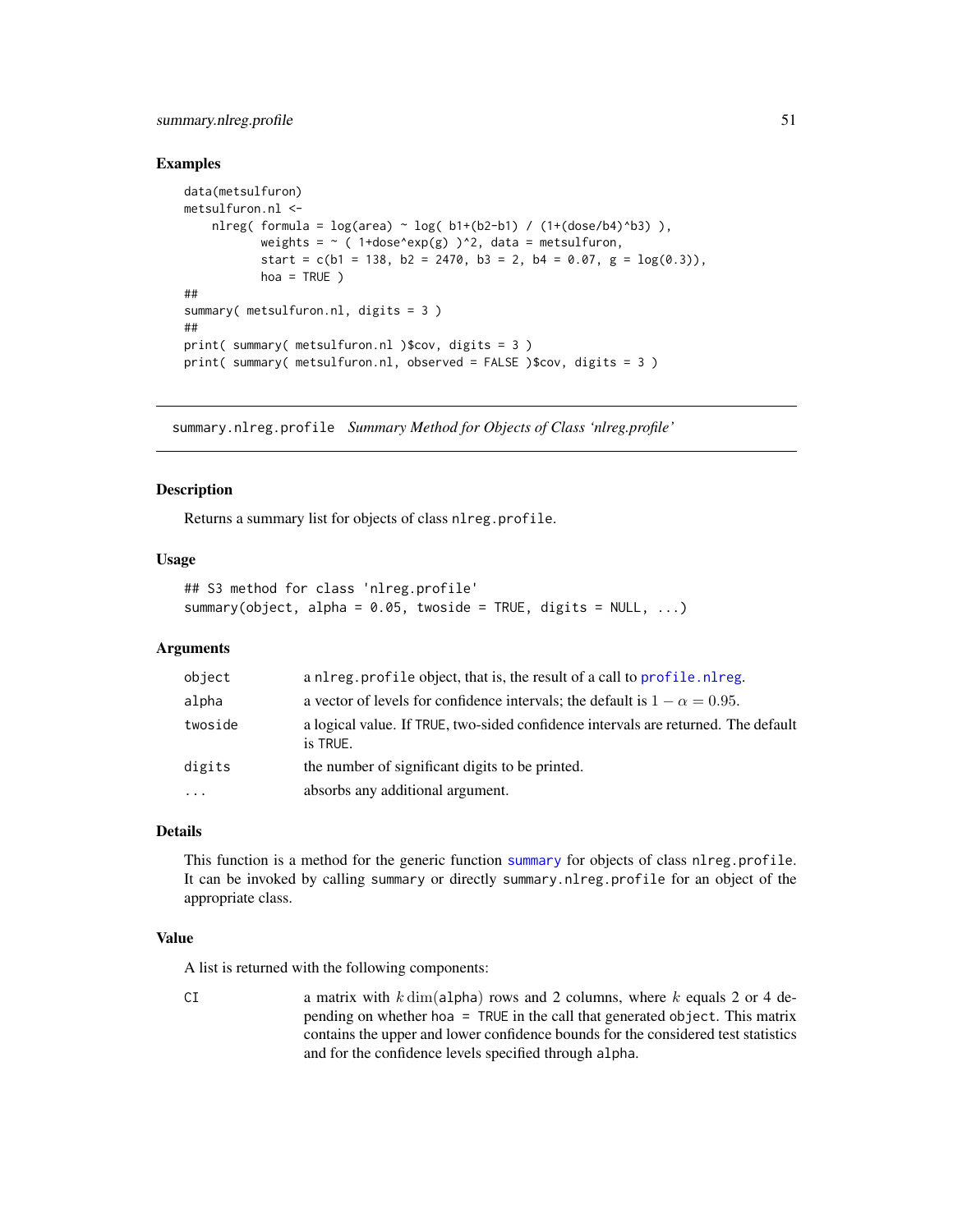<span id="page-51-0"></span>

| inf.sk, np.sk, inf.fr, np.fr |                                                                                                                                                                                                                      |
|------------------------------|----------------------------------------------------------------------------------------------------------------------------------------------------------------------------------------------------------------------|
|                              | the information and nuisance parameters aspects, that is, the two terms into<br>which the higher order adjustment leading to the $r^*$ statistic can be decomposed.                                                  |
|                              | The two versions refer to respectively Skovgaard's (1996) proposal and Fraser,<br>Reid and Wu's (1999) solution. Only if hoa = TRUE in the function call that<br>generated the nlreg.profile object argument object. |
| mle                          | a numerical vector giving the MLE of the parameter of interest and its standard<br>error.                                                                                                                            |
| offset                       | character string giving the name of the interest parameter.                                                                                                                                                          |
| twoside                      | a logical value indicating whether two-sided or one-sided confidence intervals<br>were calculated.                                                                                                                   |
| points                       | the number of output points at which the considered statistics were calculated<br>exactly.                                                                                                                           |
| n                            | the approximate number of points used in the spline interpolation of the consid-<br>ered statistics.                                                                                                                 |
| hoa                          | a logical value indicating whether higher order solutions were calculated.                                                                                                                                           |
| digits                       | the number of significant digits to be printed.                                                                                                                                                                      |
| call                         | an image of the call that produced the object, but with all arguments named.                                                                                                                                         |
| .                            | absorbs additional arguments.                                                                                                                                                                                        |

# References

Fraser, D.A.S., Reid, N. and Wu, J. (1999). A simple general formula for tail probabilities for frequentist and Bayesian inference. *Biometrika*, 86, 249–264.

Skovgaard, I. (1996) An explicit large-deviation approximation to one-parameter tests. *Bernoulli*, 2, 145–165.

# See Also

[nlreg.profile.object](#page-0-0), [profile.nlreg](#page-41-1), [summary](#page-0-0)

# Examples

```
data(metsulfuron)
metsulfuron.nl <-
    nlreg( formula = log(area) \sim log( b1+(b2-b1) / (1+(dose/b4)^b3) ),
           weights = \sim ( 1+dose^exp(g) )^2, data = metsulfuron,
           start = c(b1 = 138, b2 = 2470, b3 = 2, b4 = 0.07, g = log(0.3)),hoa = TRUE )
##
metsulfuron.prof <- profile( metsulfuron.nl, offset = g, trace = TRUE )
summary( metsulfuron.prof, alpha = c(0.9, 0.95) )
```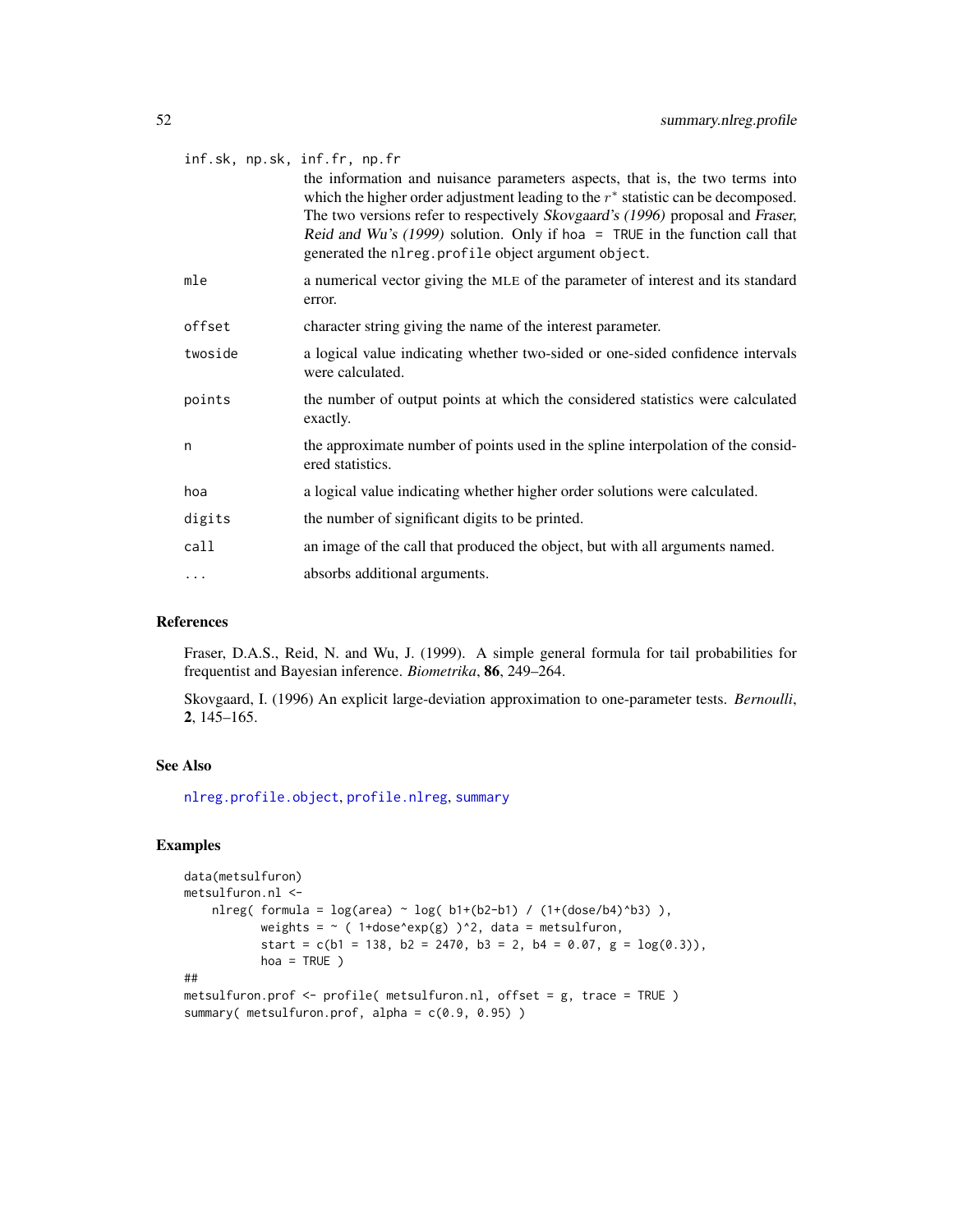<span id="page-52-0"></span>

# Description

This function converts the covariance matrix from a fitted model into the correlation matrix.

#### Usage

```
var2cor(object, ...)
```
# Arguments

| object   | any fitted model object from which a covariance matrix may be extracted. |
|----------|--------------------------------------------------------------------------|
| $\cdots$ | absorbs any additional argument.                                         |

# Details

This function is generic (see [methods](#page-0-0)); method functions can be written to handle specific classes of data. Classes which already have methods for this function include: nlreg, summary.nlreg, mpl and summary.mpl.

# Value

the correlation matrix of the estimates from a fitted model.

#### See Also

[var2cor.nlreg](#page-0-0), [var2cor.mpl](#page-0-0), [methods](#page-0-0)

#### Examples

```
data(metsulfuron)
metsulfuron.nl <-
    nlreg( log(area) ~ log( b1+(b2-b1) / (1+(dose/b4)^b3) ),
           weights = \sim(1+dose^exp(g))^2, data = metsulfuron,
           start = c(b1 = 138, b2 = 2470, b3 = 2, b4 = 0.07, g = log(0.3)),hoa = TRUE )
var2cor( metsulfuron.nl )
##
metsulfuron.sum <- summary( metsulfuron.nl, corr = FALSE )
var2cor( metsulfuron.sum )
```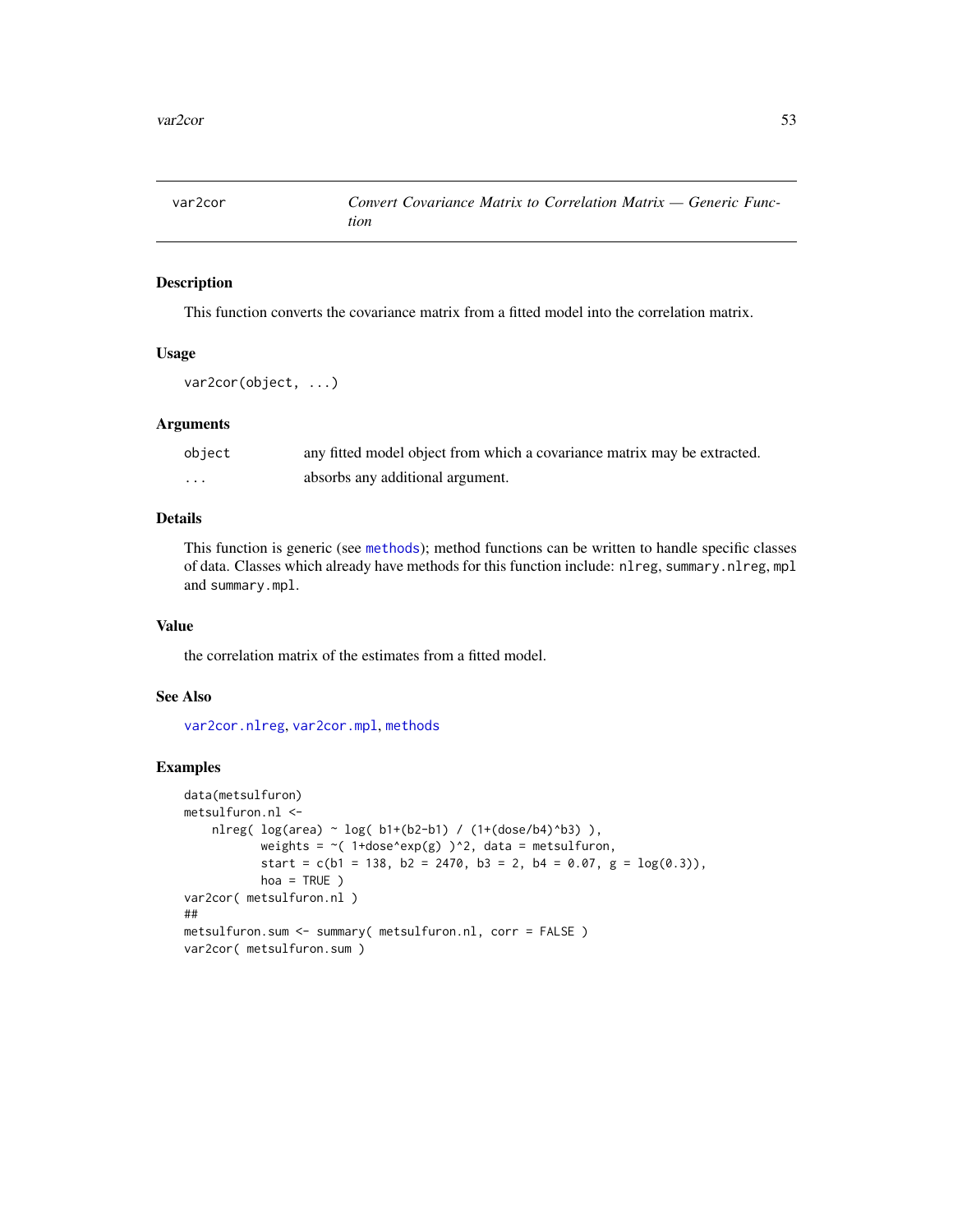# <span id="page-53-0"></span>**Index**

∗Topic classes mpl.object, [23](#page-22-0) nlreg.object, [31](#page-30-0) ∗Topic datasets C1, [4](#page-3-0) chlorsulfuron, [5](#page-4-0) daphnia, [9](#page-8-0) helicopter, [17](#page-16-0) metsulfuron, [19](#page-18-0) ria, [45](#page-44-0) ∗Topic hplot plot.nlreg.contours, [36](#page-35-0) plot.nlreg.diag, [37](#page-36-0) plot.nlreg.profiles, [40](#page-39-0) ∗Topic methods contour.all.nlreg.profiles, [6](#page-5-0) expInfo.nlreg, [16](#page-15-0) logLik.nlreg, [18](#page-17-0) mpl.nlreg, [21](#page-20-0) obsInfo.nlreg, [34](#page-33-0) param, [35](#page-34-0) plot.nlreg.contours, [36](#page-35-0) plot.nlreg.diag, [37](#page-36-0) plot.nlreg.profiles, [40](#page-39-0) profile.nlreg, [42](#page-41-0) summary.all.nlreg.profiles, [46](#page-45-0) summary.mpl, [47](#page-46-0) summary.nlreg, [49](#page-48-0) summary.nlreg.profile, [51](#page-50-0) var2cor, [53](#page-52-0) ∗Topic models expInfo, [15](#page-14-0) logLik.nlreg, [18](#page-17-0) mpl, [20](#page-19-0) obsInfo, [33](#page-32-0) param, [35](#page-34-0) var2cor, [53](#page-52-0) ∗Topic nonlinear contour.all.nlreg.profiles, [6](#page-5-0)

Dmean, [10](#page-9-0) Dvar, [12](#page-11-0) expInfo.nlreg, [16](#page-15-0) mpl.nlreg, [21](#page-20-0) mpl.object, [23](#page-22-0) nlreg, [25](#page-24-0) nlreg.diag, [28](#page-27-0) nlreg.object, [31](#page-30-0) obsInfo.nlreg, [34](#page-33-0) plot.nlreg.contours, [36](#page-35-0) plot.nlreg.diag, [37](#page-36-0) profile.nlreg, [42](#page-41-0) summary.all.nlreg.profiles, [46](#page-45-0) summary.mpl, [47](#page-46-0) summary.nlreg, [49](#page-48-0) summary.nlreg.profile, [51](#page-50-0) ∗Topic package nlreg-package, [2](#page-1-0) ∗Topic regression expInfo.nlreg, [16](#page-15-0) logLik.nlreg, [18](#page-17-0) mpl.nlreg, [21](#page-20-0) mpl.object, [23](#page-22-0) nlreg, [25](#page-24-0) nlreg.diag, [28](#page-27-0) nlreg.object, [31](#page-30-0) obsInfo.nlreg, [34](#page-33-0) plot.nlreg.contours, [36](#page-35-0) plot.nlreg.diag, [37](#page-36-0) plot.nlreg.profiles, [40](#page-39-0) profile.nlreg, [42](#page-41-0) summary.all.nlreg.profiles, [46](#page-45-0) summary.mpl, [47](#page-46-0) summary.nlreg, [49](#page-48-0) summary.nlreg.profile, [51](#page-50-0) all.nlreg.profiles.object, *[45](#page-44-0)* all.profiles.nlreg, *[43](#page-42-0)*

C1, [4](#page-3-0)